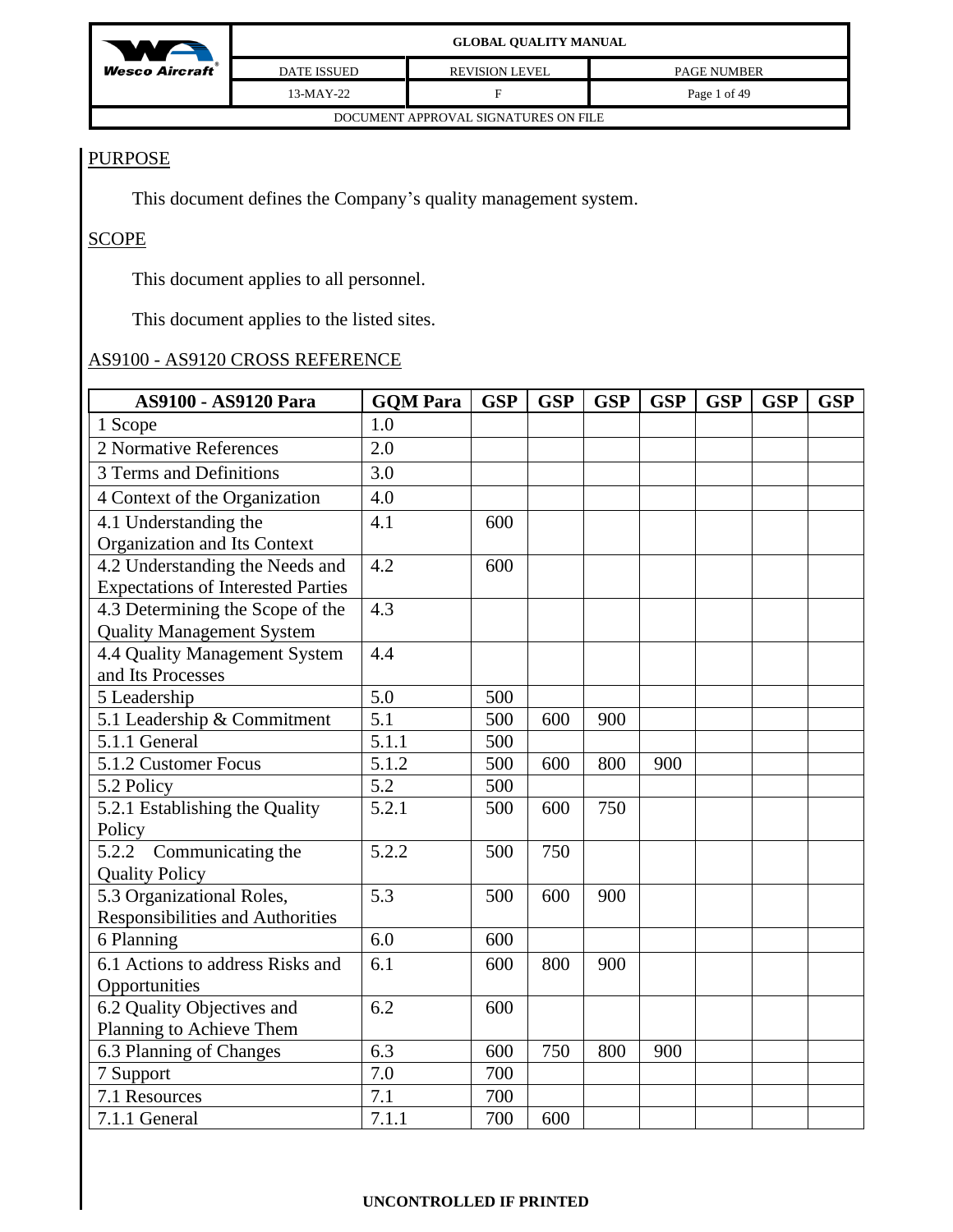| WA                      | <b>GLOBAL QUALITY MANUAL</b>         |                       |                    |  |  |  |  |  |
|-------------------------|--------------------------------------|-----------------------|--------------------|--|--|--|--|--|
| <b>Wesco Aircraft</b> ® | <b>DATE ISSUED</b>                   | <b>REVISION LEVEL</b> | <b>PAGE NUMBER</b> |  |  |  |  |  |
|                         | $13-MAY-22$                          |                       | Page 2 of 49       |  |  |  |  |  |
|                         | DOCUMENT APPROVAL SIGNATURES ON FILE |                       |                    |  |  |  |  |  |

| AS9100 - AS9120 Para             | <b>GQM</b> Para | <b>GSP</b> | <b>GSP</b> | <b>GSP</b> | <b>GSP</b> | <b>GSP</b> | <b>GSP</b> | <b>GSP</b> |
|----------------------------------|-----------------|------------|------------|------------|------------|------------|------------|------------|
| 7.1.2 People                     | 7.1.2           | 700        |            |            |            |            |            |            |
| 7.1.3 Infrastructure             | 7.1.3           | 700        |            |            |            |            |            |            |
| 7.1.4 Environment for the        | 7.1.4           | 700        | 600        |            |            |            |            |            |
| <b>Operation of Processes</b>    |                 |            |            |            |            |            |            |            |
| 7.1.5 Monitoring and Measuring   | 7.1.5           | 715        |            |            |            |            |            |            |
| Resources                        |                 |            |            |            |            |            |            |            |
| 7.1.5.1 General                  | 7.1.5.1         | 715        |            |            |            |            |            |            |
| 7.1.5.2 Measurement Traceability | 7.1.5.2         | 715        |            |            |            |            |            |            |
| 7.1.6 Organizational Knowledge   | 7.1.6           | 700        | 500        | 750        |            |            |            |            |
| 7.2. Competence                  | 7.2             | 700        |            |            |            |            |            |            |
| 7.3 Awareness                    | 7.3             | 700        |            |            |            |            |            |            |
| 7.4 Communication                | 7.4             | 700        | 800        | 840        | 870        |            |            |            |
| 7.5 Documented Information       | 7.5             | 750        |            |            |            |            |            |            |
| 7.5.1 General                    | 7.5.1           | 750        |            |            |            |            |            |            |
| 7.5.2 Creating and Updating      | 7.5.2           | 750        |            |            |            |            |            |            |
| 7.5.3 Control of Documented      | 7.5.3           | 750        | 840        |            |            |            |            |            |
| Information                      |                 |            |            |            |            |            |            |            |
| 8 Operation                      | 8.0             | 800        |            |            |            |            |            |            |
| 8.1 Operational Planning and     | 8.1             | 800        |            |            |            |            |            |            |
| Control                          |                 |            |            |            |            |            |            |            |
| 8.1.1 Operational Risk           | 8.1.1.          | 800        | 600        | 750        | 840        |            |            |            |
| Management (AS9100 Only)         |                 |            |            |            |            |            |            |            |
| 8.1.2 Configuration Management   | 8.1.2           | 800        | 750        | 900        |            |            |            |            |
| 8.1.3 Product Safety (AS9100     | 8.1.3           | 800        | 600        | 750        | 850        | 900        |            |            |
| Only)                            |                 |            |            |            |            |            |            |            |
| 8.1.4 Prevention of Counterfeit  | 8.1.4           | 800        | 700        | 750        | 840        |            |            |            |
| Parts                            |                 |            |            |            |            |            |            |            |
| 8.1.5 Prevention of Suspect      | 8.1.5           | 800        | 700        | 750        | 840        |            |            |            |
| Unapproved Parts (AS9120 Only)   |                 |            |            |            |            |            |            |            |
| 8.2 Requirements for Products    | 8.2             | 800        |            |            |            |            |            |            |
| and Services                     |                 |            |            |            |            |            |            |            |
| 8.2.1 Customer Communication     | 8.2.1           | 800        | 750        | 870        | 900        | 1000       |            |            |
| 8.2.2 Determining the            | 8.2.2           | 800        | 600        | 850        |            |            |            |            |
| Requirements for Products and    |                 |            |            |            |            |            |            |            |
| Services                         |                 |            |            |            |            |            |            |            |
| 8.2.3 Review of Requirements for | 8.2.3           | 800        | 600        | 850        |            |            |            |            |
| Products and Services            |                 |            |            |            |            |            |            |            |
| 8.2.4 Changes to Requirements    | 8.2.4           | 800        | 750        |            |            |            |            |            |
| for Products and Services        |                 |            |            |            |            |            |            |            |
| 8.3 Design and Development of    | <b>Not</b>      |            |            |            |            |            |            |            |
| Products and Services            | applicable      |            |            |            |            |            |            |            |
| 8.4 Control of Externally        | 8.4             | 840        |            |            |            |            |            |            |
| Provided Processes, Products and |                 |            |            |            |            |            |            |            |
| Services                         |                 |            |            |            |            |            |            |            |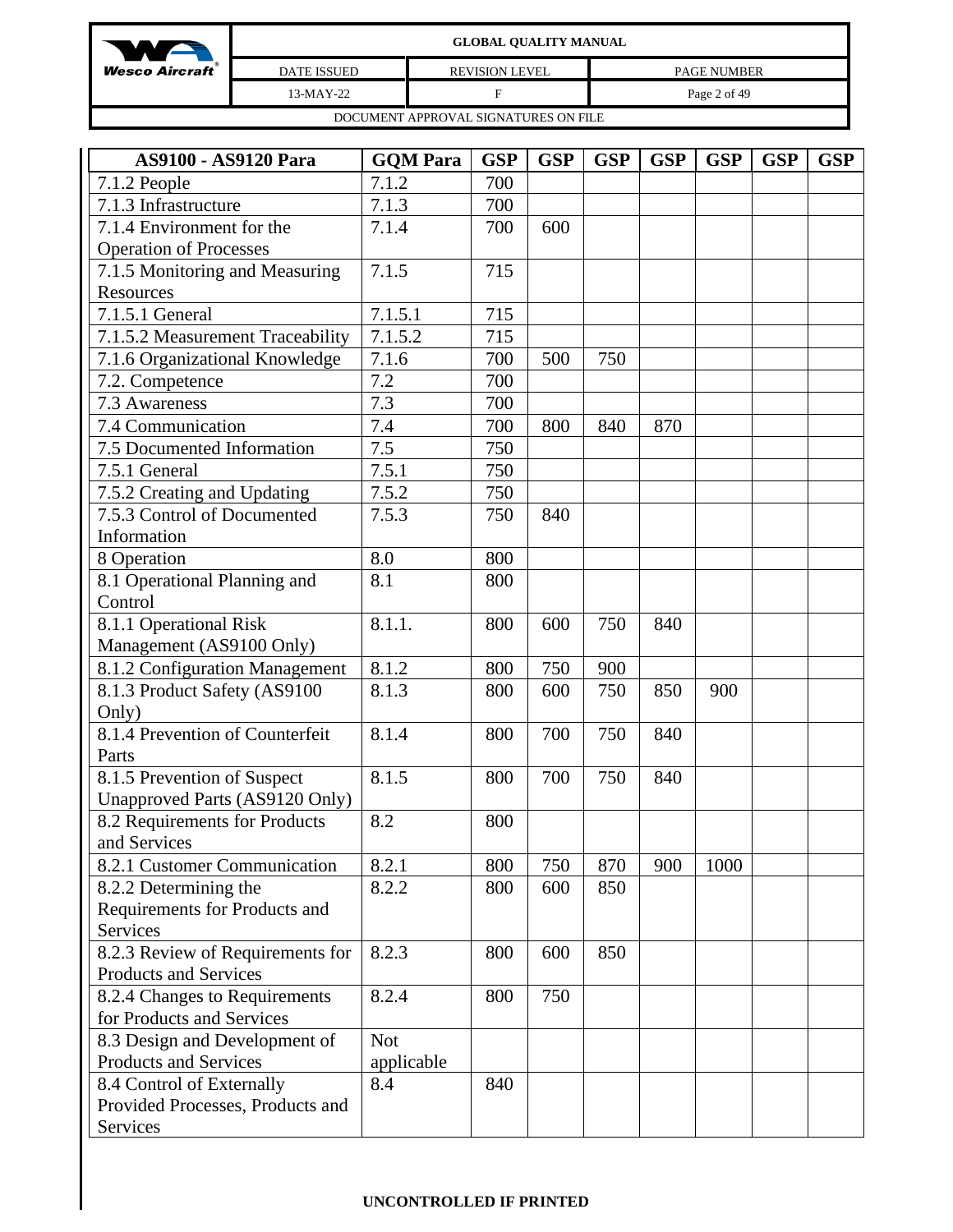| W                       | <b>GLOBAL QUALITY MANUAL</b>         |                       |                    |  |  |  |  |  |
|-------------------------|--------------------------------------|-----------------------|--------------------|--|--|--|--|--|
| <b>Wesco Aircraft</b> ® | <b>DATE ISSUED</b>                   | <b>REVISION LEVEL</b> | <b>PAGE NUMBER</b> |  |  |  |  |  |
|                         | 13-MAY-22                            | F                     | Page 3 of 49       |  |  |  |  |  |
|                         | DOCUMENT APPROVAL SIGNATURES ON FILE |                       |                    |  |  |  |  |  |

| AS9100 - AS9120 Para                   | <b>GQM Para</b> | <b>GSP</b> | <b>GSP</b> | <b>GSP</b> | <b>GSP</b> | <b>GSP</b> | <b>GSP</b> | <b>GSP</b> |
|----------------------------------------|-----------------|------------|------------|------------|------------|------------|------------|------------|
| 8.4.1 General                          | 8.4.1           | 840        | 600        | 750        |            |            |            |            |
| 8.4.1.1 Control of External            | 8.4.1.1         | 840        |            |            |            |            |            |            |
| Providers                              |                 |            |            |            |            |            |            |            |
| 8.4.2 Type and Extent of Control       | 8.4.2           | 840        | 715        | 850        | 870        | 900        |            |            |
| 8.4.3 Information for External         | 8.4.3           | 840        | 750        |            |            |            |            |            |
| Providers                              |                 |            |            |            |            |            |            |            |
| 8.5 Production and Service             | 8.5             | 850        |            |            |            |            |            |            |
| Provision                              |                 |            |            |            |            |            |            |            |
| 8.5.1 Control of Production and        | 8.5.1           | 850        | 600        | 715        | 750        | 870        |            |            |
| <b>Service Provision</b>               |                 |            |            |            |            |            |            |            |
| 8.5.1.1 Control of Equipment,          | 8.5.1.1         | 850        | 600        | 700        | 715        |            |            |            |
| Tools, and Software Programs           |                 |            |            |            |            |            |            |            |
| 8.5.1.2 Validation and Control of      | <b>Not</b>      |            |            |            |            |            |            |            |
| Special Processes (AS9100 Only)        | applicable      |            |            |            |            |            |            |            |
| 8.5.1.3 Production Process             | 8.5.1.3         | 850        | 800        | 840        |            |            |            |            |
| Verification (AS9100 Only)             |                 |            |            |            |            |            |            |            |
| 8.5.2 Identification and               | 8.5.2           | 850        | 870        |            |            |            |            |            |
| Traceability                           |                 |            |            |            |            |            |            |            |
| 8.5.3 Property Belonging to            | 8.5.3           | 850        | 750        |            |            |            |            |            |
| <b>Customers or External Providers</b> |                 |            |            |            |            |            |            |            |
| 8.5.4 Preservation                     | 8.5.4           | 850        | 870        |            |            |            |            |            |
| 8.5.5 Post Delivery Activities         | 8.5.5           | 850        | 600        | 800        | 870        | 900        | 1000       |            |
| 8.5.6 Control of Changes               | 8.5.6           | 850        | 600        | 700        | 750        | 800        |            |            |
| 8.6 Release of Products and            | 8.6             | 850        | 600        | 715        | 750        | 900        |            |            |
| Services                               |                 |            |            |            |            |            |            |            |
| 8.7 Control of Nonconforming           | 8.7             | 870        | 700        | 715        | 750        | 800        | 840        | 1000       |
| Outputs                                |                 |            |            |            |            |            |            |            |
| 9 Performance Evaluation               | 9.0             | 900        |            |            |            |            |            |            |
| 9.1 Monitoring, Measurement,           | 9.1             | 900        |            |            |            |            |            |            |
| Analysis and Evaluation                |                 |            |            |            |            |            |            |            |
| 9.1.1 General                          | 9.1.1           | 900        | 750        |            |            |            |            |            |
| 9.1.2 Customer Satisfaction            | 9.1.2           | 900        | 500        | 600        | 800        | 1000       |            |            |
| 9.1.3 Analysis and Evaluation          | 9.1.3           | 900        |            |            |            |            |            |            |
| 9.2 Internal Audit                     | 9.2             | 900        | 750        | 840        |            |            |            |            |
| 9.3 Management Review                  | 9.3             | 900        |            |            |            |            |            |            |
| 9.3.1 General                          | 9.3.1           | 900        |            |            |            |            |            |            |
| 9.3.2 Management Review Inputs         | 9.3.2           | 900        |            |            |            |            |            |            |
| 9.3.3 Management Review                | 9.3.3           | 900        | 750        |            |            |            |            |            |
| Outputs                                |                 |            |            |            |            |            |            |            |
| 10 Improvement                         | 10.0            | 1000       |            |            |            |            |            |            |
| 10.1 General                           | 10.1            | 1000       | 600        | 700        | 800        | 900        |            |            |
| 10.2 Nonconformity and                 | 10.2            | 1000       | 600        | 750        |            |            |            |            |
| <b>Corrective Action</b>               |                 |            |            |            |            |            |            |            |
| 10.3 Continual Improvement             | 10.3            | 1000       | 600        | 700        | 750        | 900        |            |            |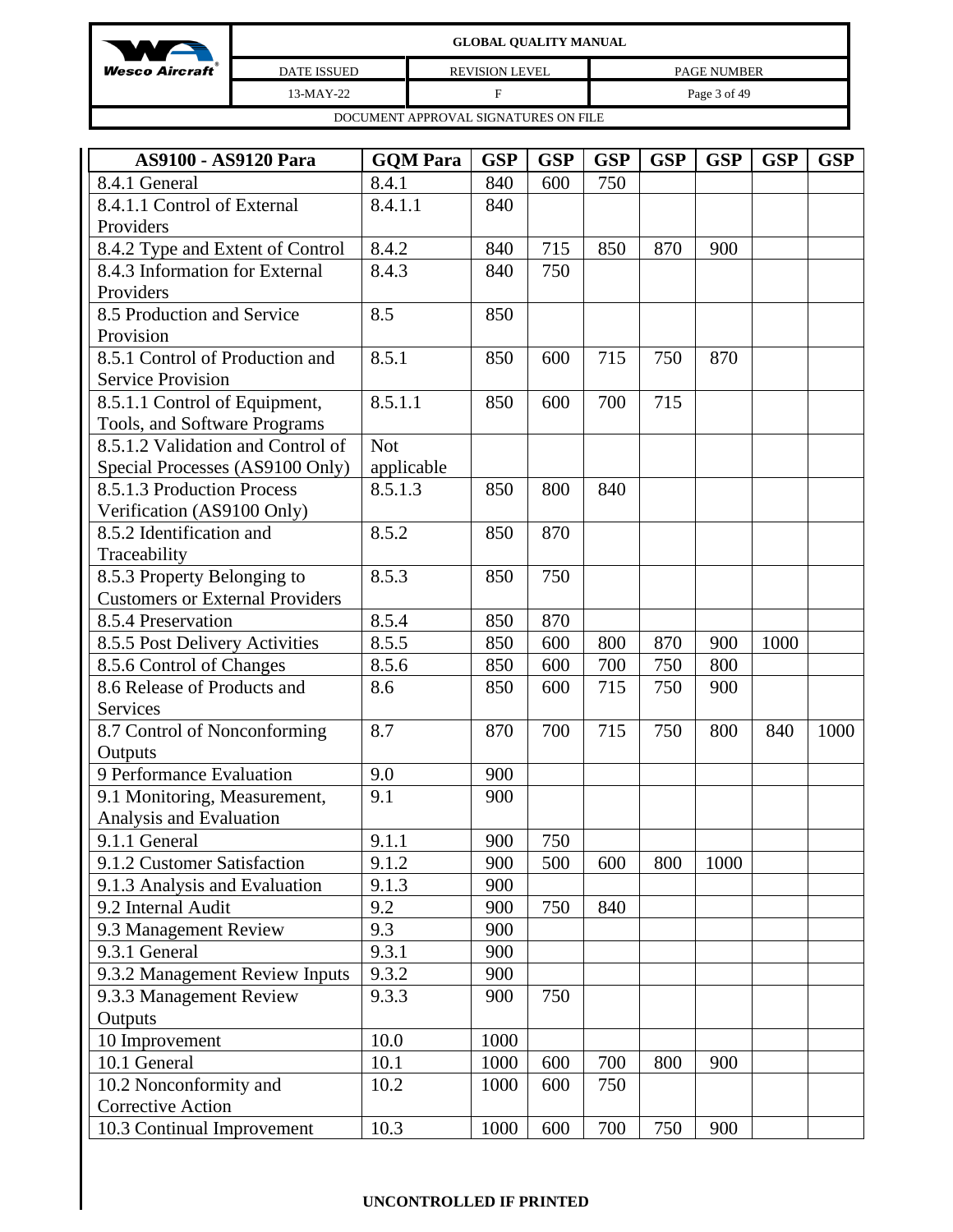| We                      | <b>GLOBAL QUALITY MANUAL</b>         |                       |                    |  |  |  |  |  |
|-------------------------|--------------------------------------|-----------------------|--------------------|--|--|--|--|--|
| <b>Wesco Aircraft</b> ® | <b>DATE ISSUED</b>                   | <b>REVISION LEVEL</b> | <b>PAGE NUMBER</b> |  |  |  |  |  |
|                         | $13-MAY-22$                          | F                     | Page 4 of 49       |  |  |  |  |  |
|                         | DOCUMENT APPROVAL SIGNATURES ON FILE |                       |                    |  |  |  |  |  |

# INTRODUCTION TO WESCO AIRCRAFT

Founded in 1953, Wesco Aircraft has grown to become one of the largest aerospace hardware distributors in the world and a leading aerospace inventory management service provider. Wesco Aircraft is committed to supporting its customers through comprehensive stocking programs and the distribution of aerospace hardware at the world class levels of quality and delivery. Wesco Aircraft serves over 5,000 customers worldwide. These customers include almost every major aerospace OEM and their subcontractors as well as MRO's and government purchasing authorities. Wesco Aircraft is an authorized distributor for every leading aerospace hardware manufacturer and over the years, expanded its offerings to include hardware installation tooling, bearings, machined products, electromechanical/interconnect products and chemical products.

In July 2008 Wesco Aircraft acquired Airtechnics Inc., in Wichita, Kansas. Founded in 1957, Airtechnics was one of the largest privately held electrical distributors in the nation and ranked #21 in Purchasing magazines 2007 top North America electrical distributors. On June 1, 2009 Airtechnics name officially changed to Wesco Aircraft Electronics Product Group (EPG). EPG is a leading distributor of electromechanical and interconnect products to general aviation, commercial aerospace and defense customers throughout the United States and abroad.

In July 2012 Interfast Inc. was acquired by Wesco Aircraft. With headquarters located in Toronto for Canadian operations and with sales offices/warehouses in Montreal, Calgary, Vancouver, and Miami, Wesco Aircraft Canada (FKA Interfast Inc.) is an authorized distributor of specialized fasteners, fastening systems, specialized production tooling, and provided application-engineering support as well as customized inventory management programs (including kitting), serving the aerospace, industrial, automotive, heavy equipment and high tech electronic market place.

In February 2014 Wesco Aircraft acquired HGI – Haas Group International. Haas headquarters are located in West Chester, Pennsylvania with distribution centers/hubs across the globe. HGI is a provider of chemical supply chain management services to the commercial aerospace, airline, military, energy and other markets.

On 1st April 2017 all the UK based entities became one legal entity named Wesco Aircraft EMEA Limited.

Wesco Aircraft regional headquarters and central stocking locations are based in Valencia, California, Huddersfield, England and Toronto Canada with a second US central stocking location in Wichita, Kansas. There are numerous sales offices and forward stocking locations ("FSL's") across the globe supporting customers and key contracts including North America, Europe, the Middle East, India, China and the Pacific Rim. The following page shows their location and the general scope of activity at each site.

Where contents of this document apply globally, (Wesco Aircraft and/or Haas) they are identified as the "Company". Where contents of this document do not apply globally they are identified throughout the manual as to their application (EX Americas, EMEA, APAC, EPG, Canada, India, China).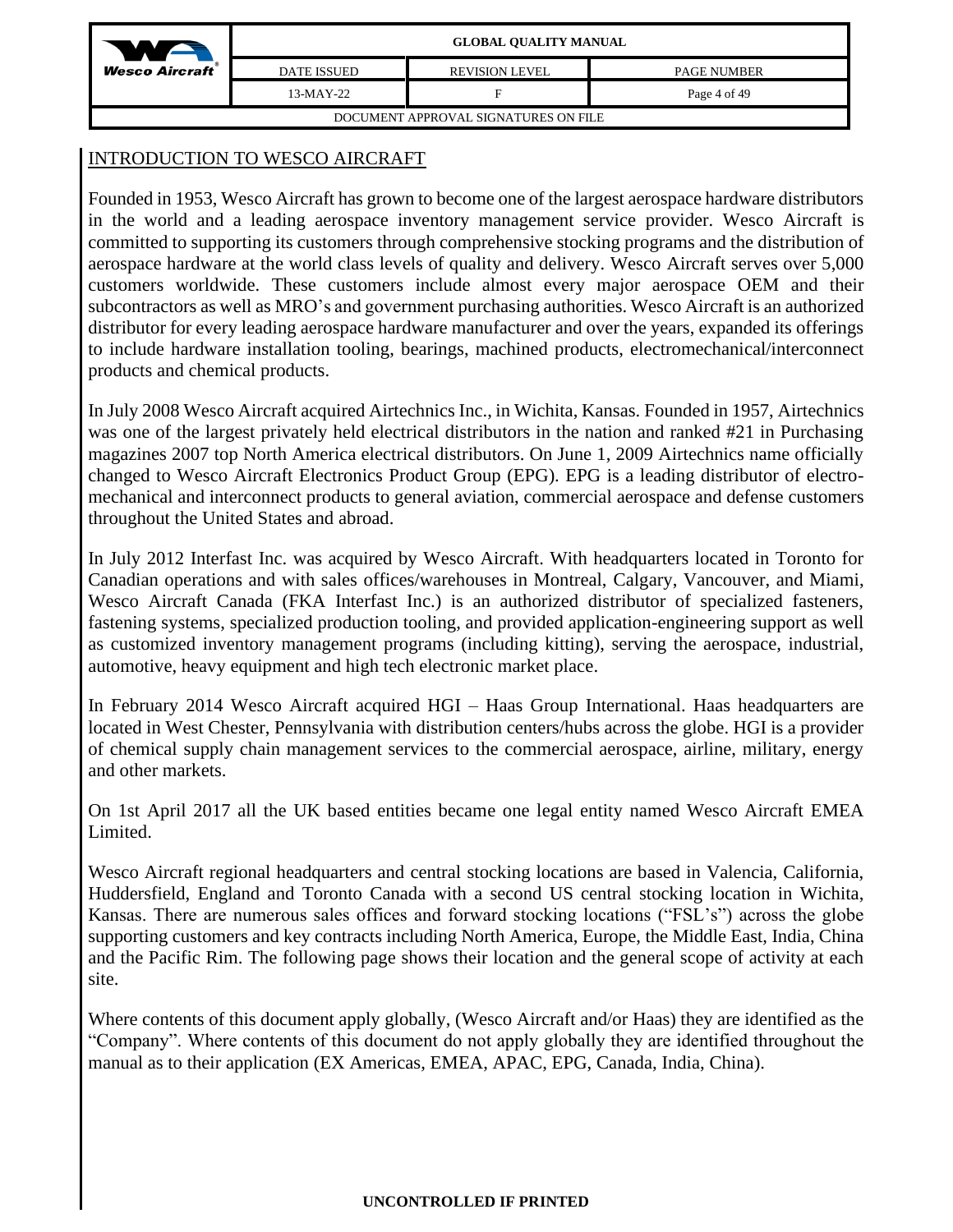| $M^+$                                | <b>GLOBAL QUALITY MANUAL</b> |                       |                    |  |  |  |  |
|--------------------------------------|------------------------------|-----------------------|--------------------|--|--|--|--|
| <b>Wesco Aircraft</b> ®              | <b>DATE ISSUED</b>           | <b>REVISION LEVEL</b> | <b>PAGE NUMBER</b> |  |  |  |  |
|                                      | 13-MAY-22                    | F                     | Page 5 of 49       |  |  |  |  |
| DOCUMENT APPROVAL SIGNATURES ON FILE |                              |                       |                    |  |  |  |  |

# LOCATIONS TABLE

| Location                                | Country     | <b>Sales</b> | <b>Supply</b><br>Chain | Warehous<br>$\mathbf e$ | Quality     | IT          | $\mathbf H$<br>$\mathbf R$ | <b>Value</b><br>Add<br>Assy. | <b>Tooling</b> | Certifie<br>dStand<br>ard | <b>Stock</b>                   |
|-----------------------------------------|-------------|--------------|------------------------|-------------------------|-------------|-------------|----------------------------|------------------------------|----------------|---------------------------|--------------------------------|
| Valencia, CA<br><b>Central Function</b> | <b>USA</b>  | X            | X                      | X                       | $\mathbf X$ | X           | X                          |                              |                | AS9120                    | H, E                           |
| Wichita, KS, (EPG)                      | <b>USA</b>  | X            | $\mathbf X$            | X                       | X           |             |                            | X                            |                | AS9100<br>AS9120          | E                              |
| Nashville, TN                           | <b>USA</b>  |              |                        | X                       |             |             |                            |                              |                | AS9120                    | H                              |
| Marcon                                  | Italy       | X            |                        |                         |             |             |                            |                              |                | AS9120                    |                                |
| Bangalore                               | India       | $\mathbf X$  |                        | $\mathbf X$             |             |             |                            |                              |                | AS9120                    | H                              |
| Toulouse                                | France      | X            |                        | X                       |             |             |                            |                              |                | AS9120                    | H, E                           |
| Xi'an                                   | China       |              |                        | X                       |             |             |                            |                              |                | AS9120                    | H, E                           |
| Shanghai                                | China       | X            |                        | X                       |             |             |                            |                              |                | AS9120                    | H, E                           |
| Toronto                                 | Canada      | X            |                        | X                       | X           |             |                            |                              |                | AS9100<br>AS9120          | H, E                           |
| Lachine Montreal,<br>QC                 | Canada      | X            | $\mathbf X$            | X                       | $\mathbf X$ |             |                            |                              |                | AS9120                    | H,C                            |
| West Chester, PA                        | <b>USA</b>  |              | $\mathbf X$            |                         |             |             |                            |                              |                | AS9120                    |                                |
| Kent, WA                                | <b>USA</b>  |              |                        | X                       |             |             |                            |                              |                | AS9120                    | $\mathbf C$                    |
| Rancho Cordova,<br>CA                   | <b>USA</b>  |              |                        | $\mathbf X$             |             |             |                            |                              |                | AS9120                    | $\mathbf C$                    |
| Tempe, AZ                               | <b>USA</b>  | X            |                        | X                       | $\mathbf X$ |             |                            |                              |                | AS9120                    | H.C                            |
| El Segundo, CA                          | <b>USA</b>  |              |                        | $\mathbf X$             |             |             |                            |                              |                | AS9120                    | $\mathbf C$                    |
| Berkeley, MO                            | <b>USA</b>  |              |                        | X                       |             |             |                            |                              |                | AS9120                    | H.C                            |
| Austin, TX                              | <b>USA</b>  |              |                        | $\mathbf X$             |             |             |                            |                              |                | AS9120                    | $\mathbf C$                    |
| Northlake, TX                           | <b>USA</b>  |              |                        | X                       | $\mathbf X$ | X           | X                          |                              | X              | AS9120                    | H.C.T                          |
| McDonough, GA                           | <b>USA</b>  |              |                        | X                       |             |             |                            |                              |                | AS9120                    | H,C                            |
| Tullamarine,<br>Melbourne               | <b>AUS</b>  | X            | $\mathbf X$            | X                       |             |             |                            |                              |                | AS9120                    | H,C                            |
| Foley, Alabama                          | <b>USA</b>  |              |                        | X                       |             |             |                            |                              |                | AS9120                    | E                              |
| Newton Rd, Crawley                      | UK          | X            |                        | $\mathbf X$             |             |             |                            |                              |                | AS9120                    | $\mathbf C$                    |
| Cambridge                               | UK          | X            | X                      | X                       |             |             |                            |                              |                | AS9120                    | $\mathbf C$                    |
| Shannon                                 | Ireland     | X            | X                      | X                       |             |             |                            |                              |                | AS9120                    | $\mathbf C$                    |
| Aberdeen                                | UK          | X            |                        | X                       |             |             |                            |                              |                | AS9120                    | $\mathbf C$                    |
| Sing                                    | Singapore   | X            |                        | $\mathbf X$             |             |             |                            |                              |                | AS9120                    | $\mathbf C$                    |
| <b>Baguio City</b>                      | Philippines |              |                        | X                       |             |             |                            |                              |                | AS9120                    | $\mathbf C$                    |
| Chihuahua                               | Mexico      | X            | X                      | X                       |             |             |                            |                              |                | AS9120                    | H,C                            |
| Savannah                                | <b>USA</b>  |              |                        | X                       |             |             |                            |                              |                | AS9120                    | H                              |
| Wroclaw                                 | Poland      |              |                        | X                       |             |             |                            |                              |                | AS9120                    | <b>H</b> , <b>E</b> , <b>C</b> |
| Jonestown                               | <b>USA</b>  |              |                        | X                       | X           |             |                            |                              |                | AS9120                    | H,C                            |
| Mirfield                                | UK          | X            | X                      | $\mathbf X$             | $\mathbf X$ | $\mathbf X$ | $\mathbf X$                |                              |                | AS9120                    | $\mathbf C$                    |

**\*Type of product held in stock H= Hardware, E= Electrical, T= Tooling, C= Chemicals\***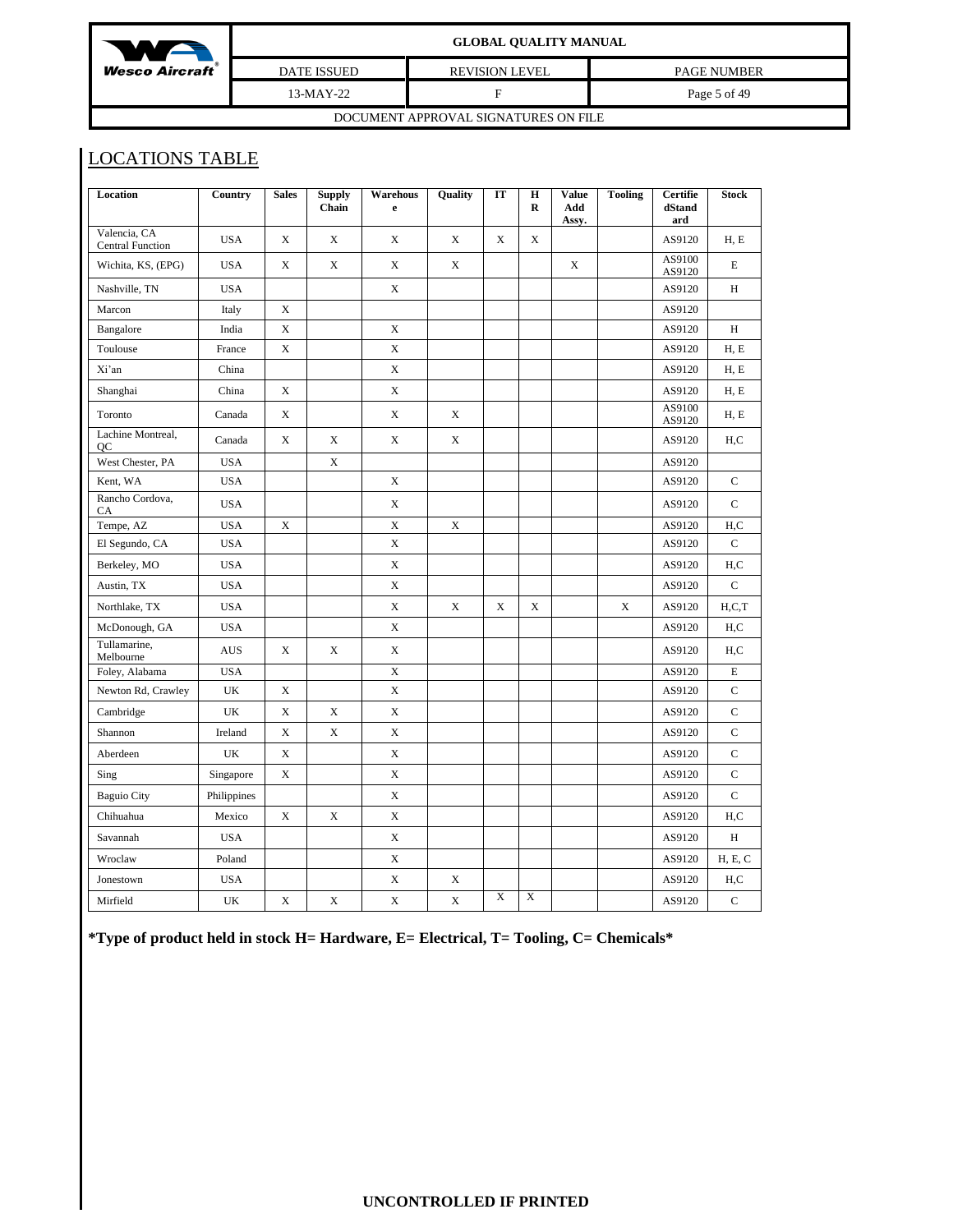

| DOCUMENT APPROVAL SIGNATURES ON FILE |  |
|--------------------------------------|--|

# 1.0 SCOPE:

The quality manual outlines the policies, procedures and requirements of the Quality Management System. The system is structured to comply with the conditions set forth in the current revision of the Standards listed below as applicable to each site:

ISO9001 Standard.

AS9100 Standard.

AS9120 Standard.

Company sites certified to AS9120 have the following scope of registration:

### **Inventory Management and Distribution of Aerospace, Defense, Automotive and Electromechanical components, chemicals and other consumable products.**

Company sites certified to AS9100 have the following scope of registration:

## **Inventory Management, Distribution and Value Added Assembly of Aerospace, Defense, Automotive and Electromechanical components, chemicals and other consumable products.**

## 2.0 NORMATIVE REFERENCES

The following documents, in whole or in part, are normatively referenced in this document and are indispensable for its application. The latest edition of the referenced document (including any amendments) applies.

International Standard ISO 9001, Quality Management Systems – Requirements.

Aerospace Standard SAE AS9100, Quality Management Systems Requirements for Aviation, Space, and Defense Organizations.

Aerospace Standard SAE AS9120, Quality Management Systems - Aerospace Requirements for Aviation, Space, and Defense Distributors.

International Standard ISO 9000, Quality Management Systems – Fundamentals and Vocabulary.

International Standard ISO 9004, Quality Management Systems – Guidelines for Performance Improvements.

International Standard ISO 19011 Guidelines for auditing management systems.

International Standard ANS/ISO/IEC 17025, General Requirements for the Competence of Testing and Calibration Laboratories.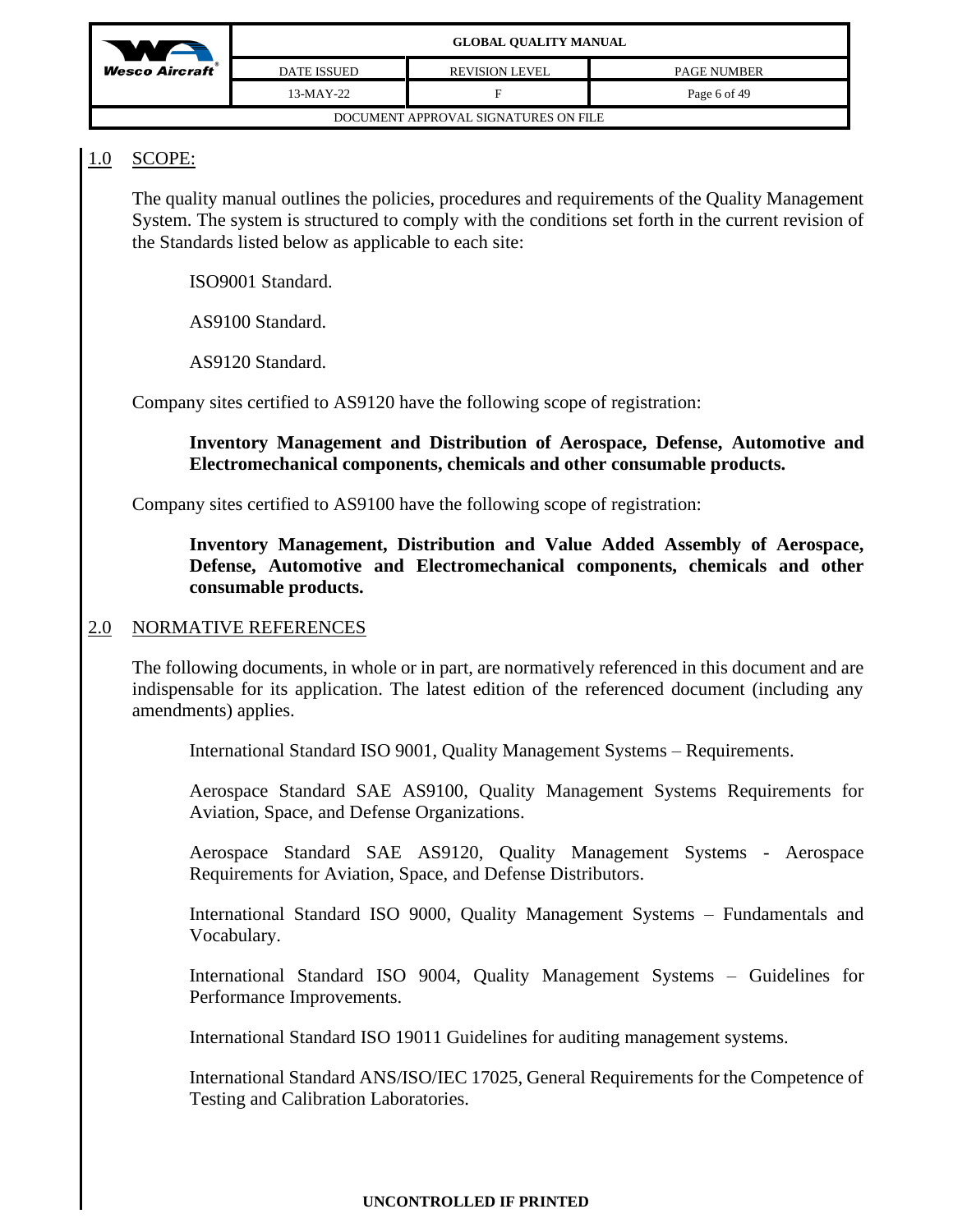

International Standard AS/ISO 10012, Measurement Management Systems – Requirements for Measurement Processes and Measuring Equipment.

International Standard ISO 31000, Risk Management Principles and guidelines.

Aerospace Standard AS 9146, Foreign Object Damage (FOD) Prevention Program – Requirements for Aviation, Space, and Defense Organizations.

# 3.0 TERMS AND DEFINITIONS

The Company adopts the following terms and definitions within its Quality Management System. Where no definition is provided, the Company typically adopts the definitions provided in ISO 9001, AS9100 & AS9120.

**Airworthiness Certificate** – A document issued by the cognizant civil aviation authority that certifies that the part conforms to the applicable regulatory requirements.

**Article** – Material, part, component, assembly, or appliance which is listed by the design organization as eligible for installation in/on the product or include in the design data approved by the authority.

**Authorized Release Certificate** – Document attesting that a product is released for use (e.g., release or return to service) and certifying that the activities performed, and the results achieved, conform to established organization, regulatory, and customer requirements.

**Calibration** – The process by which measurement and test equipment is checked for accuracy by comparison to known standards.

**Certificate of Conformity** – A document that certifies product conformity to process, design and/or specification requirements. Commonly referred to as a Certificate of Conformance (C of C).

**Continual Improvement** - a recurring improvement activity following a plan – do – check – act cycle.

**Containment Action** - Temporary action taken to address the transfer of the non-conforming product or the non-conforming process output to the customer (either external or internal) while the actions to address the escape of the nonconforming product or non-conforming process output / address the recurrence of the non-conformance are implemented and effective.

**Correction** - Action to address the effect of a nonconformity / undesirable situation - Ex return the nonconforming product or process to a state of conformity with requirement / and/or actions to eliminate an undesirable situation.

**Counterfeit Part** – An unauthorized copy, imitation, substitute or modified part (e.g. material, part, component), which is knowingly misrepresented as a specified genuine part of an original or authorized manufacturer.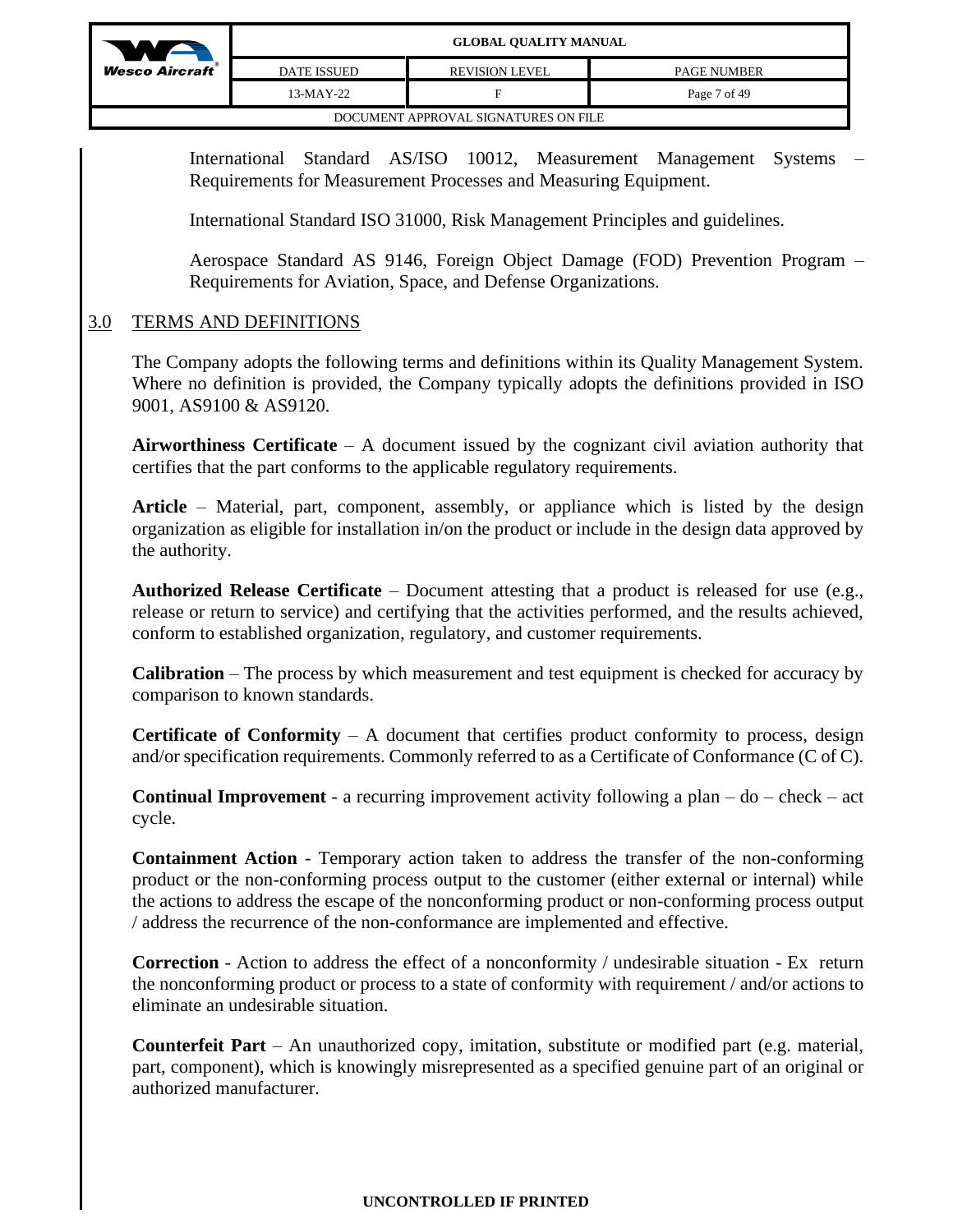

**Corrective Action** - Action taken to eliminate the cause of a non-conformance that has occurred, and prevent reoccurrence of the nonconformance.

**Critical items** – Those items (e.g., functions, parts, software, characteristics, processes) having significant effect on the product realization and use of the product; including safety, performance, form, fit, function, reproducibility, service life, etc.; that require specific actions to ensure they are adequately managed.

**Customer Satisfaction** – Customers perception of the degree to which the customer's requirements have been fulfilled.

**Customer Owned Property** – Any type of instrumentation, accessories, manuals, or shipping containers that belong to a customer.

**Direct Line Feed** – The process or system associated with the effecting of delivery of components direct to the point of use at a customer's premises.

**Distributors** - Organizations carrying out the purchase, storage, splitting of quantities and sales of products without affecting product conformance.

**External Provider** – Supplier.

**Interested Parties** – "Interested parties" are those stakeholders who receive products/services from the organization, who may be impacted by them, or those parties who may otherwise have a significant interest in the organization.

**Improvement**; action to either transform nonconformity to conformity or enhance the level of conformity.

**Key Characteristics** – The features of a material, process, or part whose variation has a significant influence on product fit, performance, service life, or manufacturability.

**Manufacturer's Certificates** – Documents issued by the product manufacturer that certifies product conformance to process, design and/or specification requirements.

**Opportunity** – A combination of the benefit of and the likelihood of having a potential positive impact to processes, products, services, customers or end users.

**Product Safety** – The state in which a product is able to perform to its designed or intended purpose without causing unacceptable risk of harm to persons or damage to property.

**Quality Audit** - A systematic and independent examination to determine whether quality activities and related results comply with planned arrangements and whether these arrangements are implemented effectively and are suitable to achieve objectives.

**Quality Records** – Documented information retained as evidence that processes are being carried out as planned.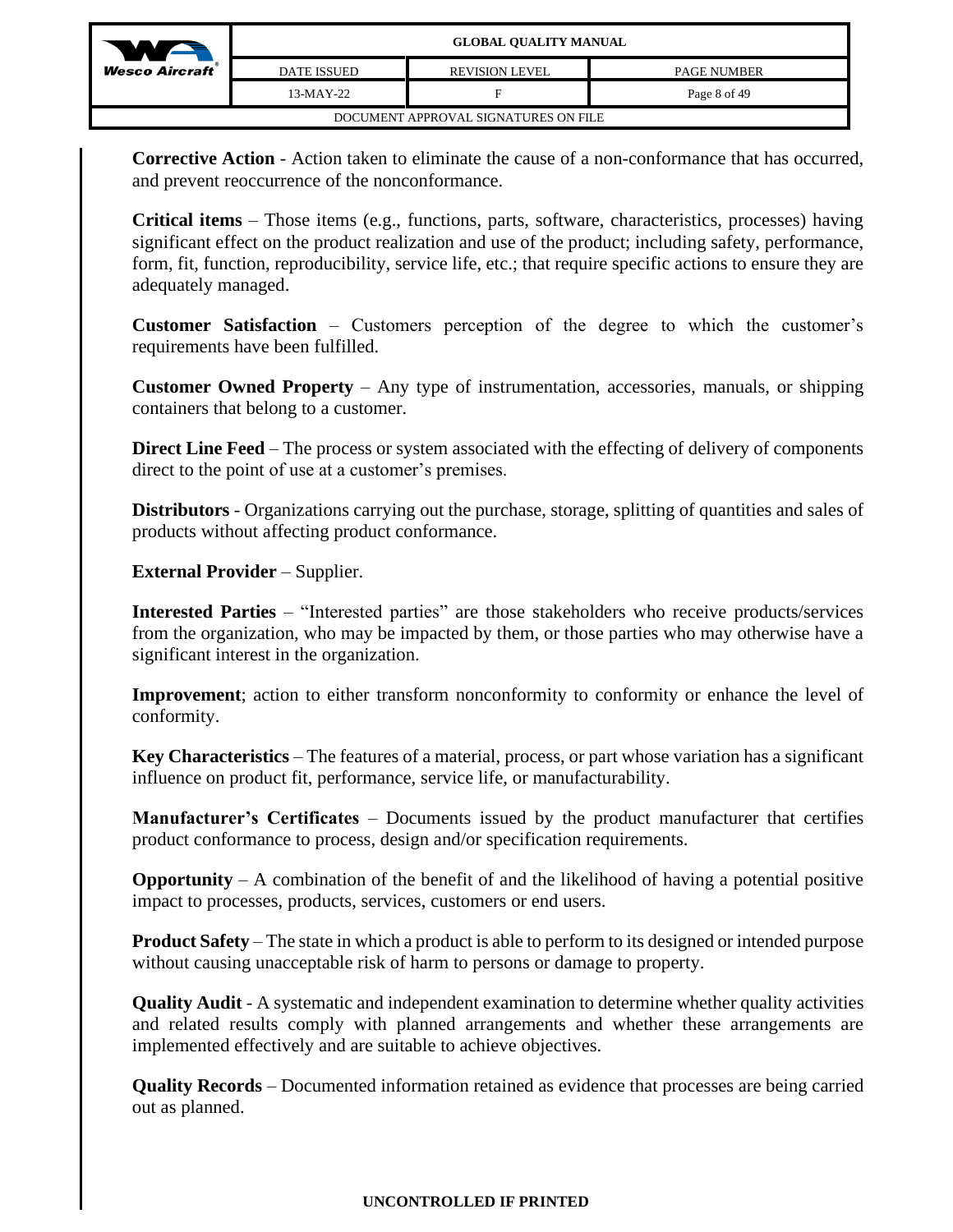| W                                    | <b>GLOBAL QUALITY MANUAL</b> |                       |                    |  |  |  |  |
|--------------------------------------|------------------------------|-----------------------|--------------------|--|--|--|--|
| <b>Wesco Aircraft</b> ®              | <b>DATE ISSUED</b>           | <b>REVISION LEVEL</b> | <b>PAGE NUMBER</b> |  |  |  |  |
|                                      | $13-MAY-22$                  | F                     | Page 9 of 49       |  |  |  |  |
| DOCUMENT APPROVAL SIGNATURES ON FILE |                              |                       |                    |  |  |  |  |

**Risk** – A combination of severity and likelihood of having a potential negative impact on processes, products, services, customers or end users.

**Special Requirements** – Those requirements identified by the customer, or determined by the organization, which have high risks to being achieved thus, requiring their inclusion in the risk management process. Factors used in the determination of special requirements include product or process complexity, past experience and product or process maturity.

**Splitting** – The separation of components/items belonging to the same production batch.

**Suspected Unapproved Part** – A product that might not have been or is suspected of not having been produced in accordance with applicable laws and regulations.

**Test Report** – Objective evidence provided by either the manufacturer or a certified testing facility that the product conforms with specific design requirements or properties.

**Traceability** - The ability to trace history, application or location of an item or activity, by means of recorded identification.

**Unapproved Part** – A part that was not produced or maintained in accordance with approved or acceptable data and applicable statutory, regulatory, and customer requirements.

# 4.0 CONTEXT OF THE ORGANIZATION

4.1 Understanding the Organization and Its Context.

Top Management determine the purpose and strategic direction of the company in accordance with GSP 600 QMS Planning Global System Procedure - Level 0 Business Process Review and GSP 900 Performance Evaluation Global System Procedure - Management Review.

4.2 Understanding the Needs and Expectations of Interested Parties.

Due to their effect or potential effect on the Company's ability to consistently provide products and services that meet customer, applicable statutory and regulatory requirements, the following are considered as "Interested Parties":

Employees.

Suppliers.

Customers.

Statutory Authorities.

Regulatory Bodies.

Shareholders.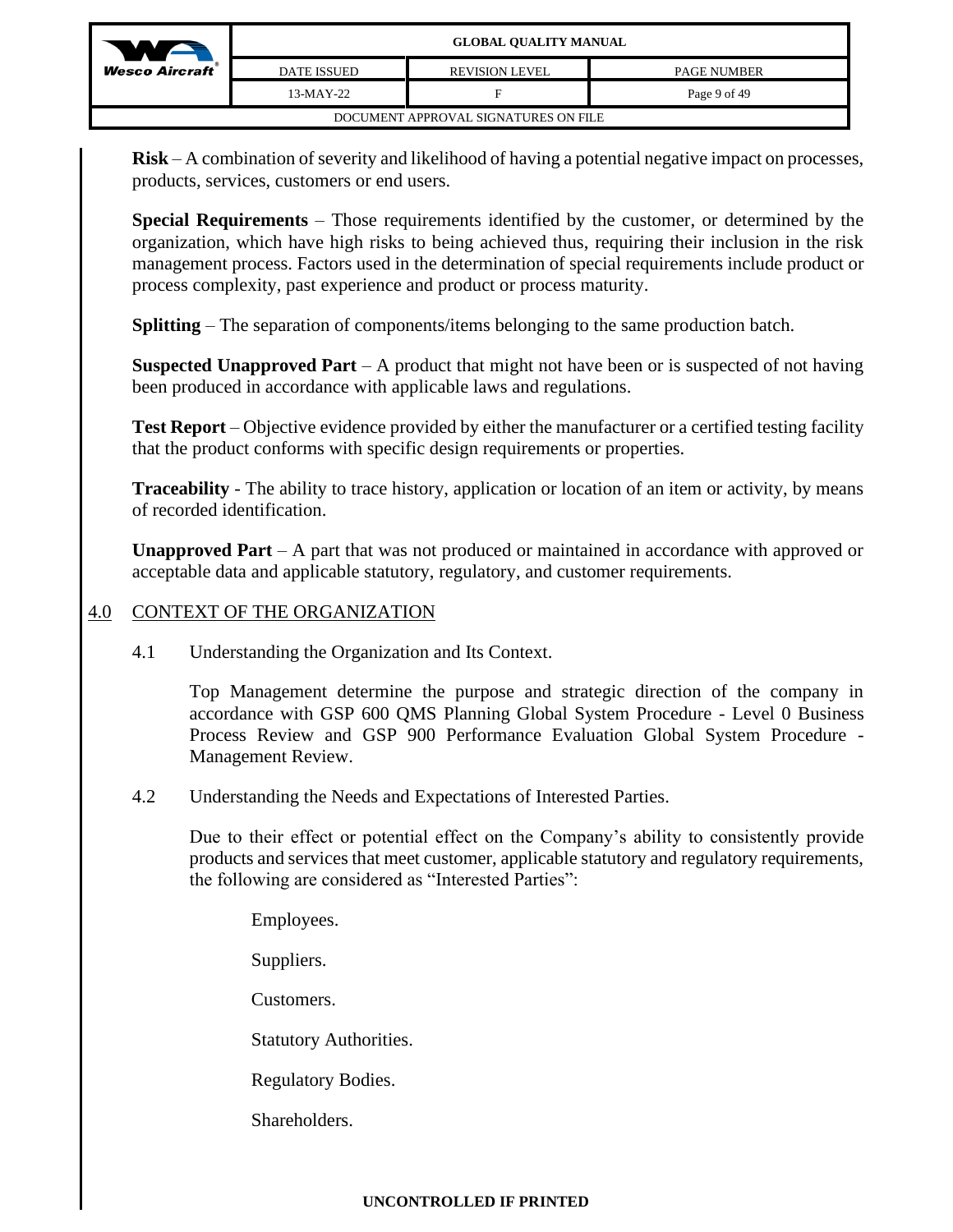

| DATE ISSUED                          | <b>REVISION LEVEL</b> | <b>PAGE NUMBER</b> |  |  |  |  |  |
|--------------------------------------|-----------------------|--------------------|--|--|--|--|--|
| 13-MAY-22                            |                       | Page 10 of 49      |  |  |  |  |  |
| DOCUMENT APPROVAL SIGNATURES ON FILE |                       |                    |  |  |  |  |  |

Interested Parties requirements relevant to the quality management system are determined, in accordance with GSP 600 - Level 0 Business Process Review.

Information about interested parties and their requirements relevant to the quality management system is monitored and reviewed in accordance with GSP 600 - Level 0 Business Process Review.

The Company grants the right of access to our customers and their customers, regulatory bodies and statutory authorities to the applicable areas of Company facilities and to applicable Company documented information and at any level of the supply chain.

The identification of an interested party does not necessarily bring that party into the scope of the quality management system or that quality management system documents and policies are specifically developed related to them.

| <b>Interested Party</b> | <b>Internal</b> | <b>Reason for</b>         | <b>Relevant Requirements</b>  | <b>Monitor / Review</b>         |
|-------------------------|-----------------|---------------------------|-------------------------------|---------------------------------|
|                         | $or$            | <b>Interest</b>           |                               |                                 |
|                         | <b>External</b> |                           |                               |                                 |
| Employees               | I               | Compensation,             | Fair Compensation, Stability, | Employee, Reviews, Safety       |
|                         |                 | Stability,                | Safe Work Environment         | Meetings,                       |
|                         |                 | Responsible for           |                               | Training                        |
|                         |                 | Product                   |                               |                                 |
|                         |                 | Realization               |                               |                                 |
| Suppliers               | E               | Products &                | \$\$\$, quality, price, OTD,  | GSP 840 Control of              |
|                         |                 | <b>Services</b>           | <b>Customer Service</b>       | <b>Externally Provided</b>      |
|                         |                 | for Support               | Order Confirmations,          | Processes Products and          |
|                         |                 |                           | Paperwork, Discounts          | Services Global System          |
|                         |                 |                           |                               | Procedure                       |
| Customers               | E               | <b>Direct</b>             | \$\$\$, quality, price, OTD,  | <b>Quality Objectives</b>       |
|                         |                 | Consumption               | <b>Customer Service</b>       |                                 |
|                         |                 |                           | Right of access               | Site Access                     |
| Regulatory              | E               | Safety/Flight             | Applicable Local, State,      | Visit Reports / Reviews /       |
| Bodies and              |                 | Safety /                  | Federal, Government,          | Audits                          |
| Statutory               |                 | Requirement               | Military and Aviation         |                                 |
| Authorities             |                 | Compliance                | requirements                  |                                 |
|                         |                 |                           | Right of access               | Site Access                     |
| <b>Shareholders</b>     | E               | <b>Investor Relations</b> | \$\$\$ & Growth               | <b>Quarterly Investor Calls</b> |

INTERESTED PARTIES & RELEVANT REQUIREMENTS TABLE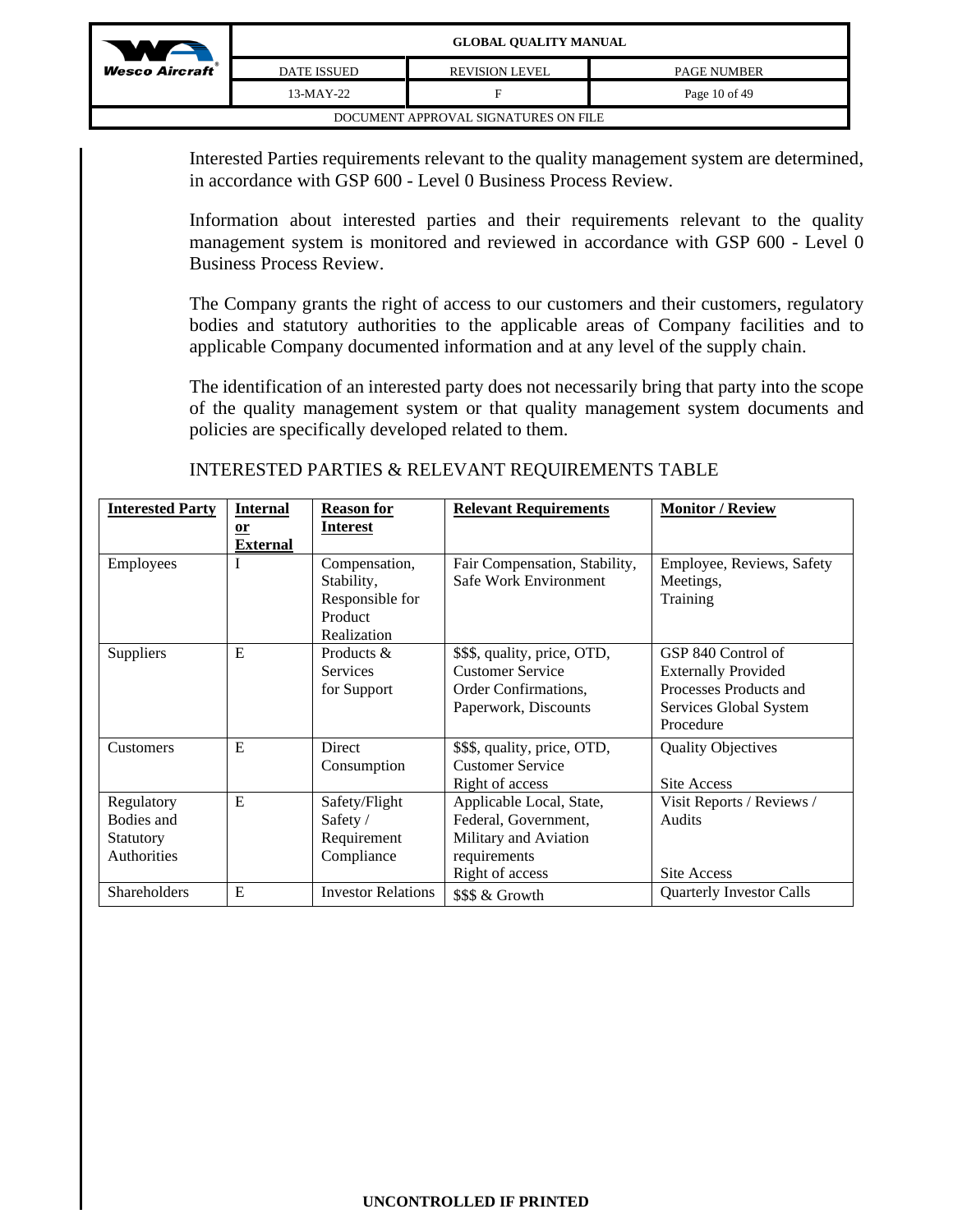

| DOCUMENT APPROVAL SIGNATURES ON FILE |
|--------------------------------------|
|--------------------------------------|

4.3 Determining the Scope of the Quality Management System.

In determining the scope of the quality management system, the Company considered:

- a) The external and internal issues referred to in Para 4.1;
- b) The requirements of relevant interested parties referred to in Para 4.2;
- c) The products and services of the Company.

The scope of the Company's Quality Management System is made available and maintained as documented information through this Quality Manual.

Applicability.

To determine if paragraph 8.3 Design and Development of Products and Services and all its sub paragraphs in ISO 9001, AS9120 and AS9100 applied to any processes, the Company considered the following criteria;

The process is within the scope of our certified quality management system.

The process is related to the design and development of product.

At least part of the process output is realized at the interface with the customer.

The majority of the activities in the process are intangible.

The Process / activity is of our design.

The Company has determined that the only processes within the scope of our certified quality management system related to product design and development are those for modified product and value added assembly.

Modified Product processes, where the company obtains a product to an external design and modifies it to become a different product of external design by having additional processes to that external design performed upon it only include activities of external design.

Electrical hardware value added assembly processes are not considered as either product design or product manufacture within the Aerospace sector and assembly activities are of external design.

The Company's sales / marketing communications / literature may refer to items as "services" however this is only a sales / marketing term and the Company does not consider these items to be services in the ISO 9001, AS9120 and AS9100 context.

The Company determined that no processes within the scope of our certified quality management system met the criteria for a service.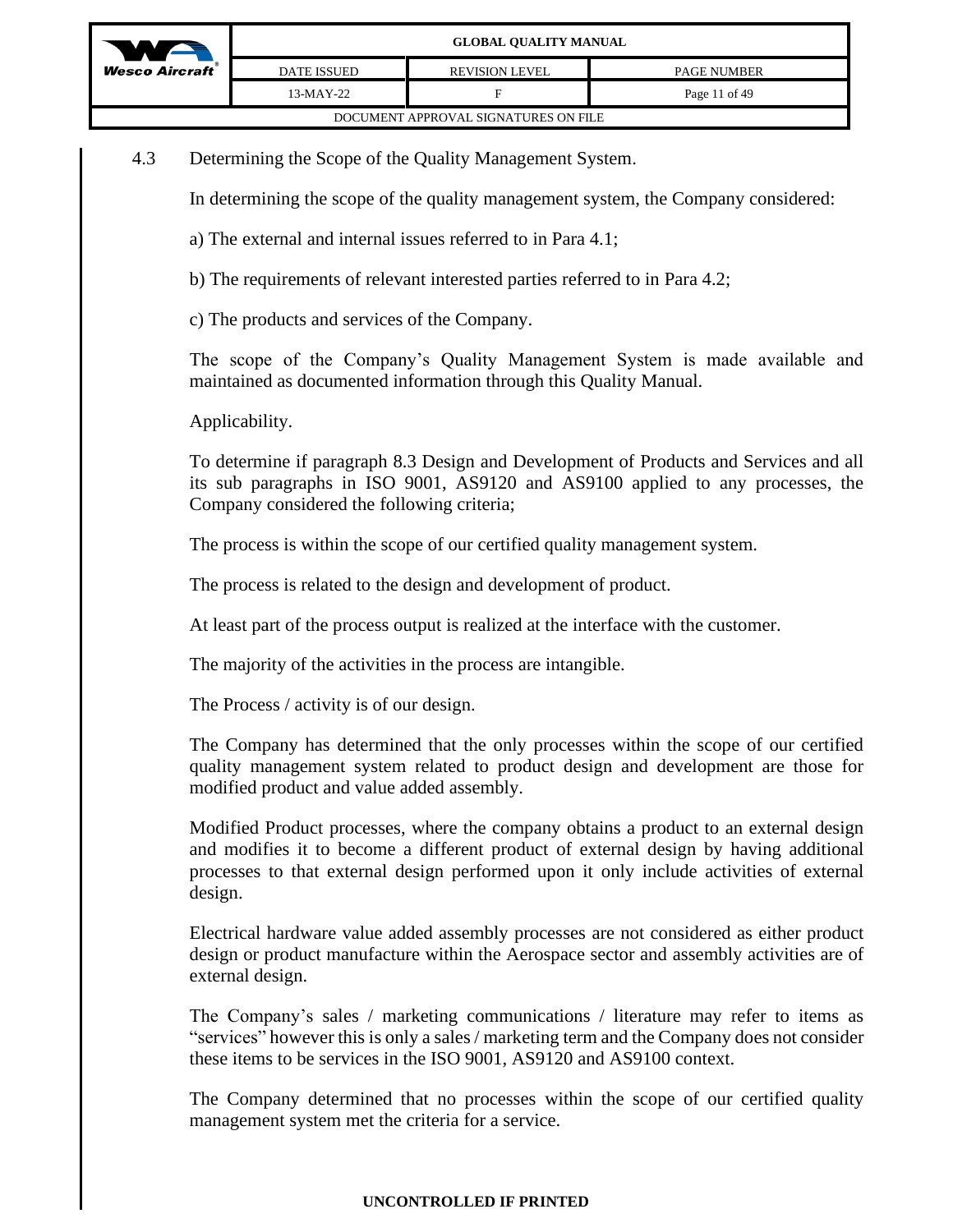

| DATE ISSUED.                         | <b>REVISION LEVEL</b> | <b>PAGE NUMBER</b> |
|--------------------------------------|-----------------------|--------------------|
| 13-MAY-22                            | F                     | Page 12 of 49      |
| DOCUMENT APPROVAL SIGNATURES ON FILE |                       |                    |

Processes performed in addition to or differently to the basic ad-hoc type of agreement for distribution such as inventory location, delivery of product to point of use, internal determination of product demand, incoming product verification (chemical product testing), product disposal at end of life do not meet the criteria for a service.

Quality Management activities are related to customer agreements to distribute product and do not meet the criteria for a service.

Processes related to customer use of tcmIS, our proprietary ERP system do not meet the criteria for a service as they are limited to; marketing our inventory, E commerce, customer access to data and functionality to create sales orders for specific inventory and to run reports for the purposes of creating metrics related to customer specific distribution agreements.

Therefore the Company has determined that paragraph 8.3 Design and Development of Products and Services and all its sub paragraphs in ISO 9001, AS9120 and AS9100 are not applicable to its quality management system.

The Company has determined that paragraph 8.5.1.2. is not applicable to the quality management system as the Company does not consider ultrasonic cleaning to be a special process and therefore does not perform any special processes. (AS9100 Only)

The Company has determined that paragraph 8.5.5.f. the post-delivery activity of collection and analysis of in-service data is not applicable to the quality management system. (AS9100 only)

The Company has determined that paragraph 8.5.5.g. the post-delivery activity of control, updating and provision of technical documentation relating to product use, maintenance, repair and overhaul is not applicable to the quality management system. (AS9100 Only)

The above does not affect the Company's ability and responsibility to ensure the conformity of its products and services and the enhancement of customer satisfaction.

- 4.4 Quality Management System and Its Processes.
	- 4.4.1 The Company has established a Quality Management System that is implemented, maintained and continually improved, including the processes needed and their interactions in accordance with the requirements of ISO9001, AS9100 & AS9120 standards, as applicable.

The Company quality management system addresses customer and applicable statutory and regulatory quality management system requirements.

The Company has determined the processes needed for the quality management system and their application throughout the organization by:

a) determining the inputs required and the outputs expected from these processes;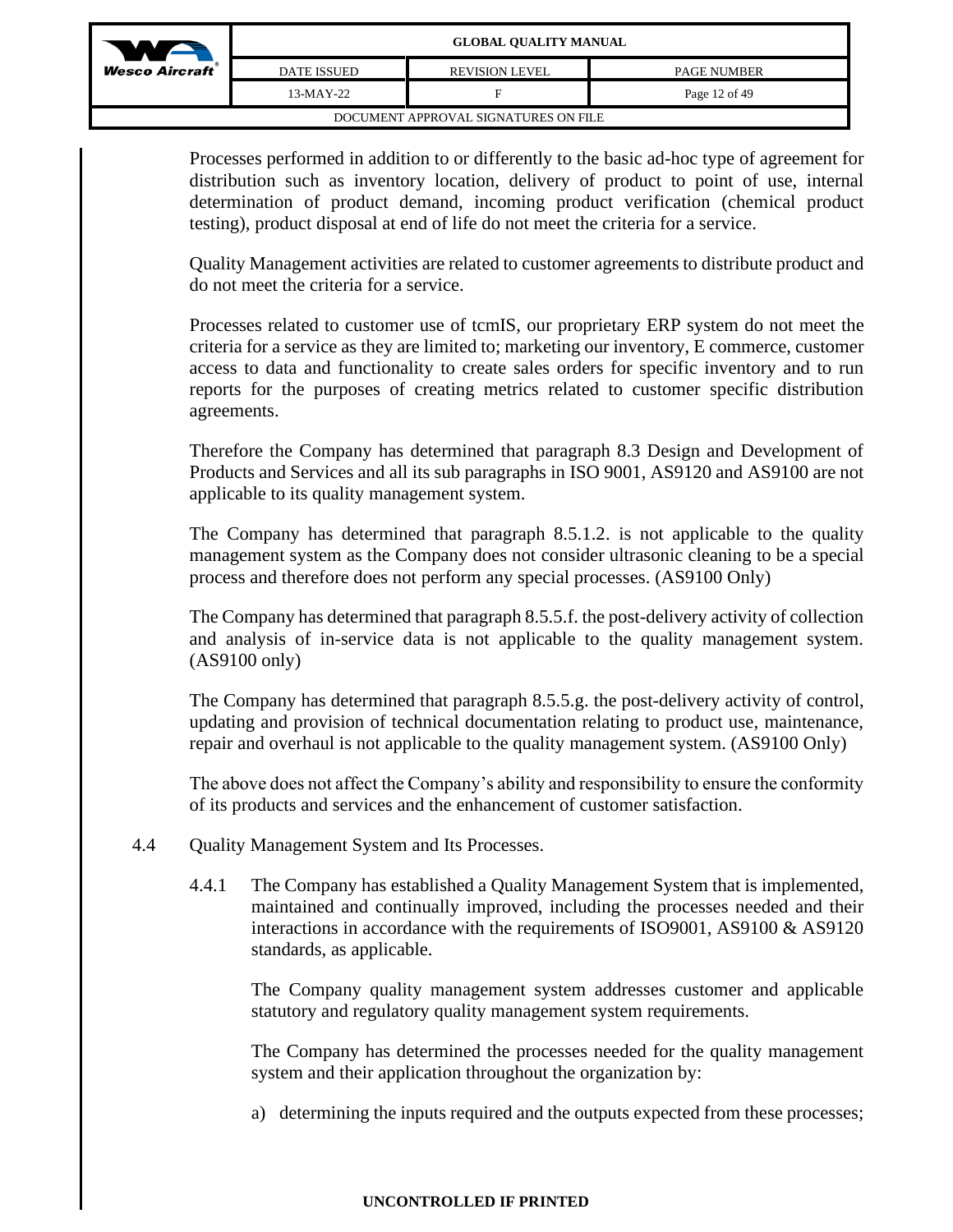

DATE ISSUED REVISION LEVEL PAGE NUMBER

| 13-MAY-22 |                                      | Page 13 of 49 |
|-----------|--------------------------------------|---------------|
|           | DOCUMENT APPROVAL SIGNATURES ON FILE |               |

- b) determining the sequence and interaction of these processes;
- c) determining and applying the criteria and methods (including monitoring, measurements and related performance indicators needed to ensure the effective operation and control of these processes);
- d) determining the resources needed for these processes and ensuring their availability;
- e) assigning the responsibility and authority for these processes;
- f) addressing the risks and opportunities as necessary;
- g) evaluating these processes and implementing any changes needed to ensure that these processes achieve their intended results;
- h) improving the processes and the quality management system

The Company has determined the processes needed for the quality management system, their sequence and interaction and their inputs and outputs as illustrated in the flow chart on the next page.

The criteria and methods to ensure the effective operation and control of these processes are described in applicable Global Systems Procedures, (GSP's).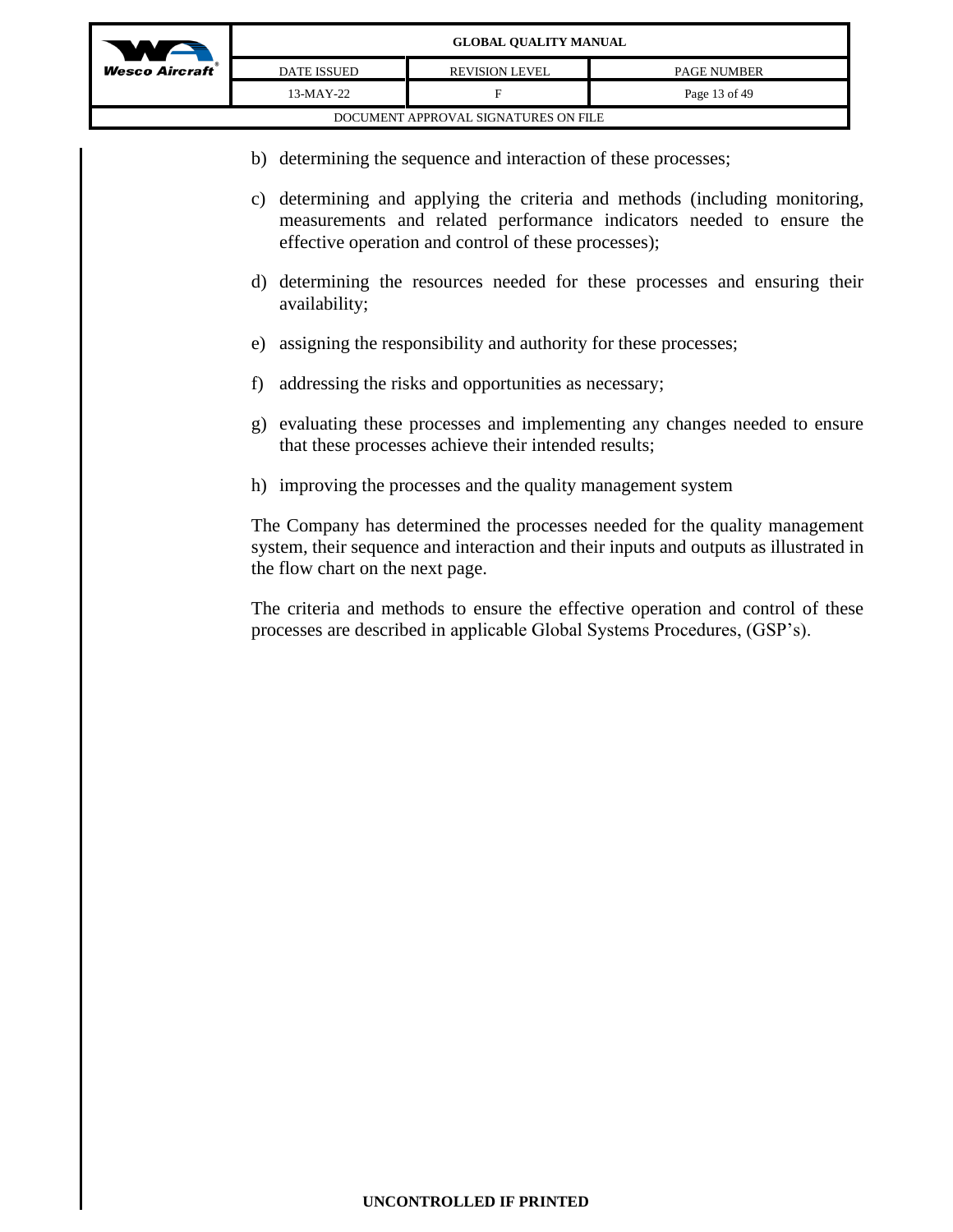| We                                   | <b>GLOBAL QUALITY MANUAL</b> |                       |                    |
|--------------------------------------|------------------------------|-----------------------|--------------------|
| <b>Wesco Aircraft</b>                | <b>DATE ISSUED</b>           | <b>REVISION LEVEL</b> | <b>PAGE NUMBER</b> |
|                                      | $13-MAY-22$                  |                       | Page 14 of 49      |
| DOCUMENT APPROVAL SIGNATURES ON FILE |                              |                       |                    |

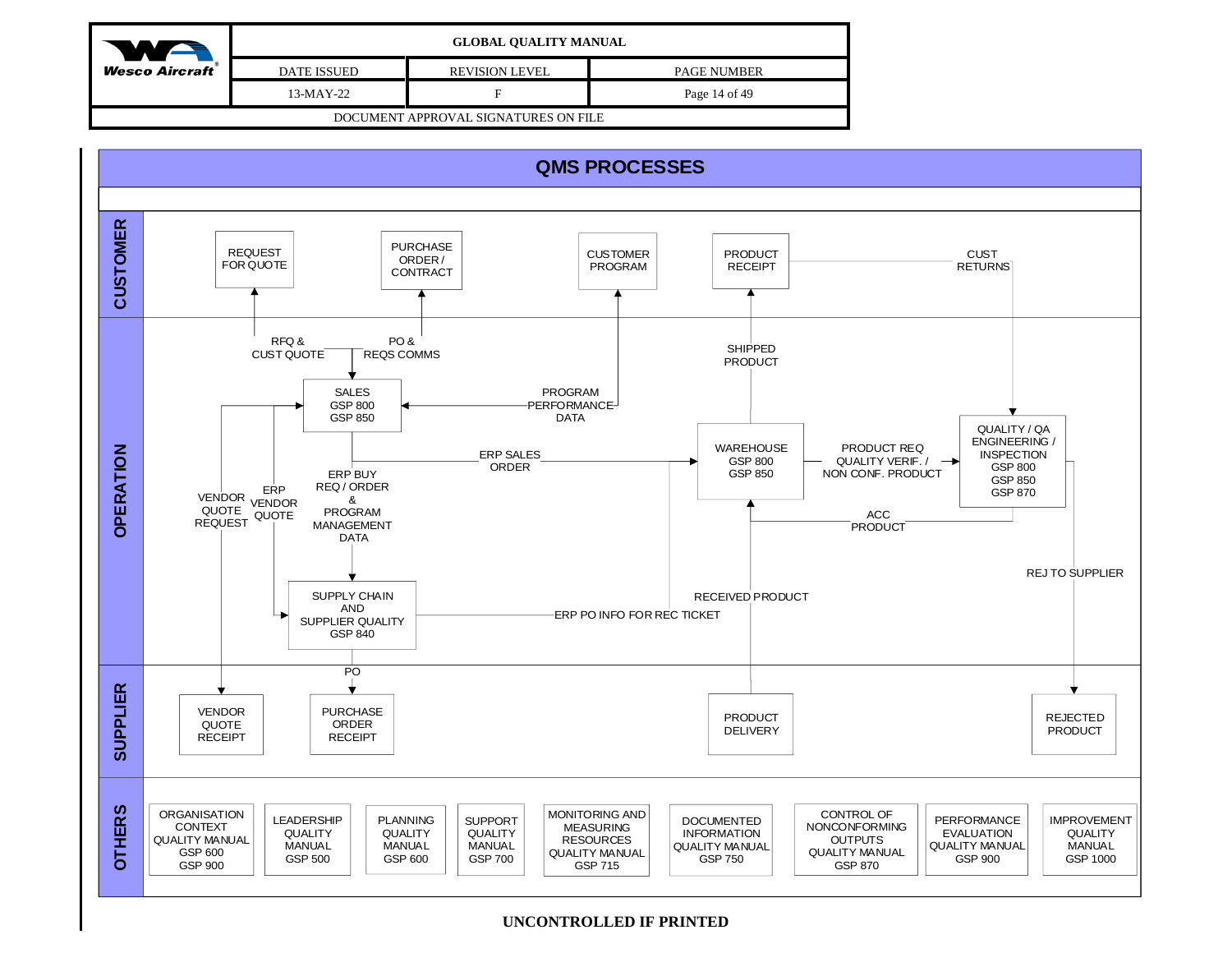

To the extent necessary, the Company:

- a) Maintains documented information to support the operation of its processes;
- b) Retains documented information to have confidence that the processes are being carried out as planned.

The Company has established and maintains this Quality Manual as documented information that includes:

A general description of relevant interested parties (see 4.2);

The scope of the quality management system, including boundaries and applicability (see 4.3);

A description of the processes needed for the quality management system and their application throughout the organization;

The sequence and interaction of these processes; (see above "QMS PROCESSES SEQUENCE AND INTERACTIONS ILLUSTRATION").

Assignment of the responsibilities and authorities for these processes.

# 5.0 LEADERSHIP

- 5.1 Leadership & Commitment.
	- 5.1.1 General.

The Company's leadership and commitment with respect to the quality management system is demonstrated through; top management's full support for the development and implementation of the quality management system and its continual improvement in accordance with GSP 500 Leadership Global System Procedure.

Top management is committed to:

- a) taking accountability for the effectiveness of the quality management system;
- b) ensuring that the Quality Policy and Quality Objectives are established for the quality management system and are compatible with the strategic direction and the context of the organization;
- c) ensuring the integration of the quality management system requirements into the Company's other business processes, as deemed appropriate;
- d) promoting the use of process approach and risk-based thinking;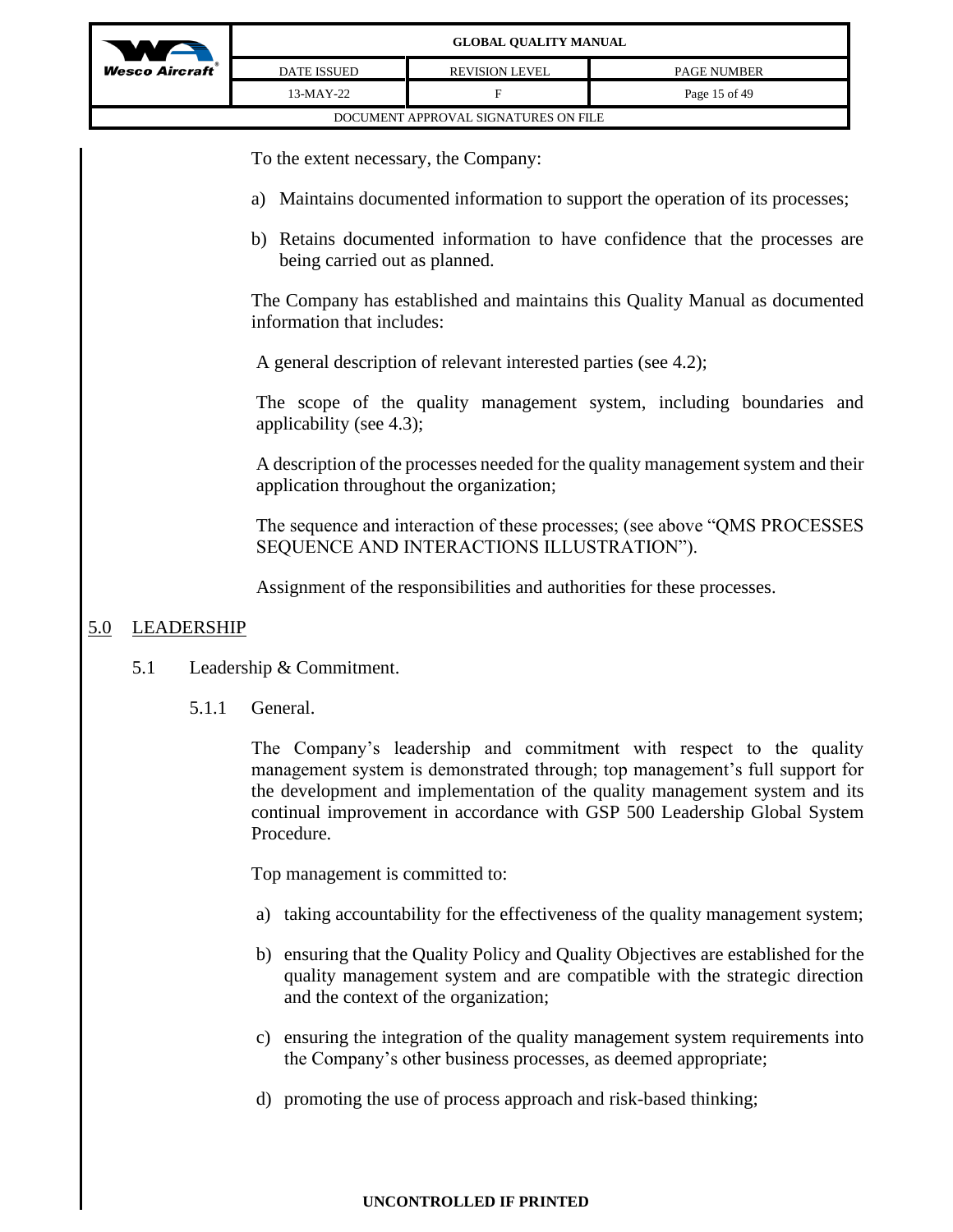

|                  |                    | GEODAL OUALITT MAROAL                |                    |
|------------------|--------------------|--------------------------------------|--------------------|
| A <i>ircraft</i> | <b>DATE ISSUED</b> | <b>REVISION LEVEL</b>                | <b>PAGE NUMBER</b> |
|                  | $13-MAY-22$        |                                      | Page 16 of 49      |
|                  |                    | DOCUMENT APPROVAL SIGNATURES ON FILE |                    |

- e) ensuring that the resources needed for the quality management system are available;
- f) communicating the importance of effective quality management and of conforming to the quality management system requirements;
- g) ensuring that the quality management system achieves its intended results;
- h) engaging, directing and supporting persons to contribute to the effectiveness of the quality management system;
- i) promoting improvement;
- j) supporting other relevant management roles to demonstrate their leadership as it applies to their areas of responsibility.
- 5.1.2 Customer Focus.

Top Management has adopted a customer-first approach which ensures that customer needs and expectations are determined, converted into internal requirements and are met with the aim of enhancing customer satisfaction in accordance with GSP 500 Leadership Global System Procedure.

This is accomplished by assuring:

- a) customer and applicable statutory and regulatory requirements are determined, understood and consistently met;
- b) the risks and opportunities that can affect conformity of products and services and the ability to enhance customer satisfaction are determined and addressed;
- c) the focus on enhancing customer satisfaction is maintained;
- d) product and service conformity and on time delivery performance are measured and appropriate action is taken if planned results are not, or will not be, achieved.

# 5.2 Policy.

5.2.1 Establishing the Quality Policy.

Top Management has established the Company's Quality Policy that governs dayto-day operations and is communicated, implemented and maintained throughout the Company in accordance with GSP 500 Leadership Global System Procedure.

The Quality Policy: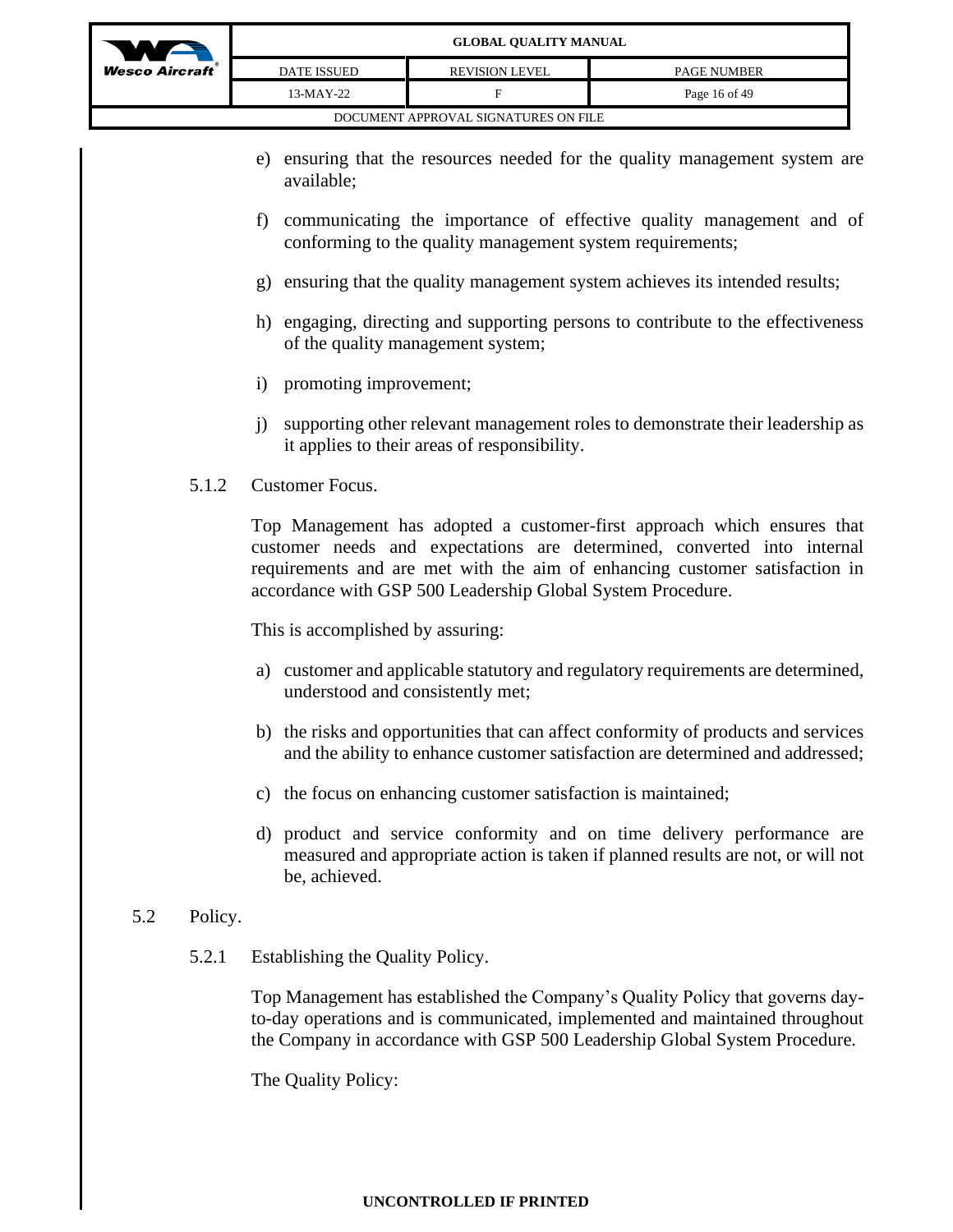

- a) is appropriate to the purpose and context of the organization and supports its strategic direction;
- b) provides a framework for setting quality objectives;
- c) includes a commitment to satisfy applicable requirements;
- d) includes a commitment to continual improvement of the Quality Management System.
- 5.2.2 Communicating the Quality Policy.

The Quality Policy, in accordance with GSP 500 Leadership Global System Procedure:

- a) is available and maintained as documented information;
- b) is communicated, understood and applied within the organization;
- c) is available to relevant "Interested Parties", as appropriate.
- 5.3 Organizational Roles, Responsibilities and Authorities.

Top Management ensure that the responsibilities and authorities for relevant roles are assigned, communicated, and understood within the organization in accordance with GSP 500 Leadership Global System Procedure.

Top Management, in accordance with GSP 500 Leadership Global System Procedure, assigns the responsibility and authority for:

- a) ensuring that the quality management system conforms to the requirements of ISO9001, AS9100 & AS9120 Standards;
- b) ensuring that the processes are delivering their intended outputs;
- c) reporting on the performance of the quality management system and on opportunities for improvement in particular to top management;
- d) ensuring the promotion of customer focus throughout the organization;
- e) ensuring that the integrity of the quality management system is maintained when changes to the quality management systems are planned and implemented.

The Management Representative has been assigned in accordance with GSP 500 Leadership Global System Procedure.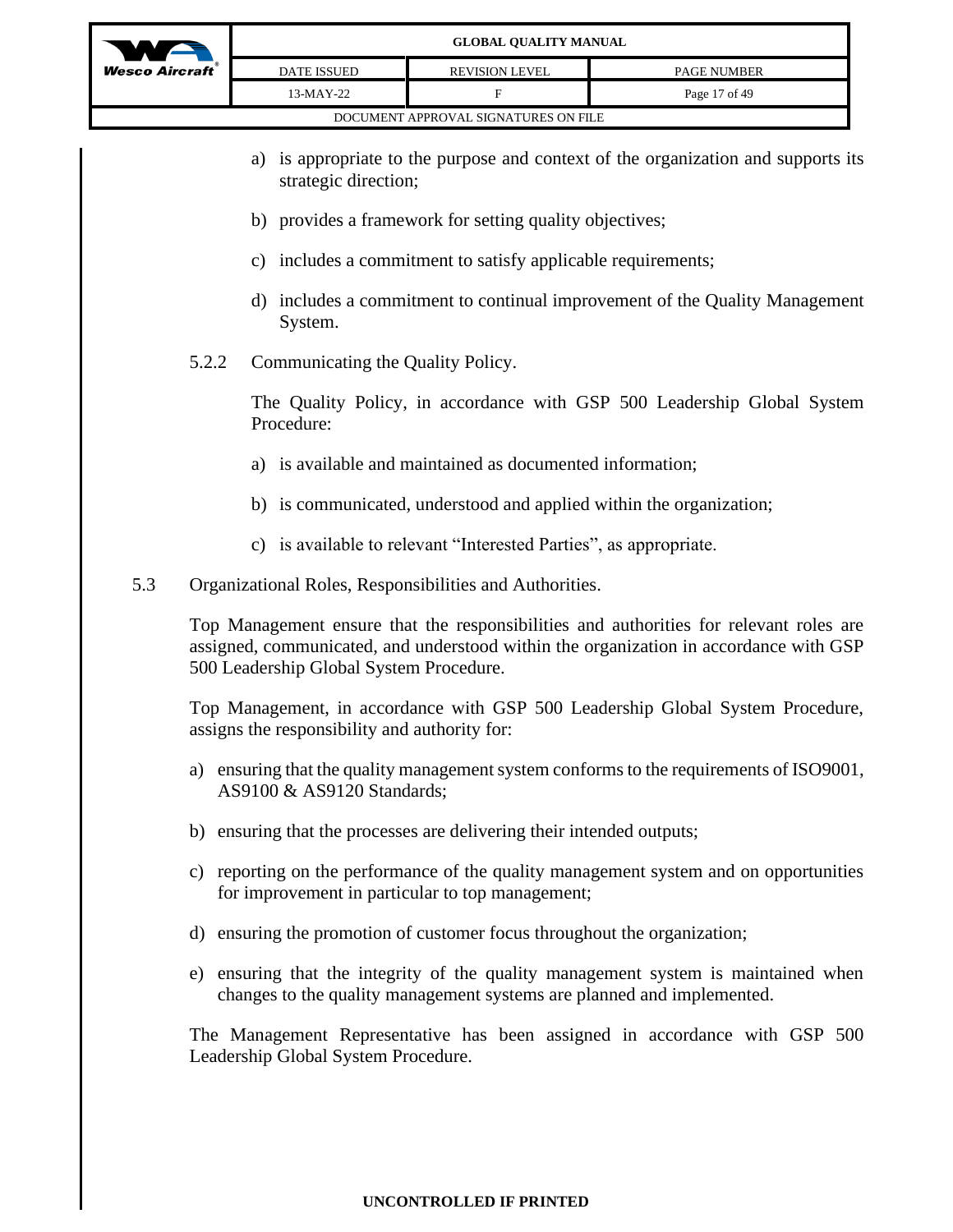

## 6.0 PLANNING

- 6.1 Actions to address Risks and Opportunities.
	- 6.1.1 In accordance with GSP 600 QMS Planning Global System Procedure, the Company considers issues in planning, implementing and improving the quality management system, taking into consideration the "Context of the Organization" and the needs and expectations of "Interested Parties" and determines the risks and opportunities that need to be to:
		- a) give assurance that the quality management system can achieve its intended result(s);
		- b) enhance desirable effects;
		- c) prevent or reduce undesired effects;
		- d) achieve improvement.
	- 6.1.2 Risks and opportunities are addressed and managed in accordance with GSP 600 QMS Planning Global System Procedure. The procedure describes:
		- a) actions to address the risks and opportunities;
		- b) how to:
			- 1) integrate and implement the actions into the quality management system processes;
			- 2) evaluate the effectiveness of these actions.

Actions taken to address risks and opportunities are proportionate to the potential impact on the conformity of products and services.

- 6.2 Quality Objectives and Planning to Achieve Them.
	- 6.2.1 Quality objectives have been developed in accordance with GSP 600 QMS Planning Global System Procedure to:
		- a) be consistent with the quality policy;
		- b) be measurable;
		- c) take into account applicable requirements;
		- d) be relevant to conformity of products and services and to enhancement of customer satisfaction;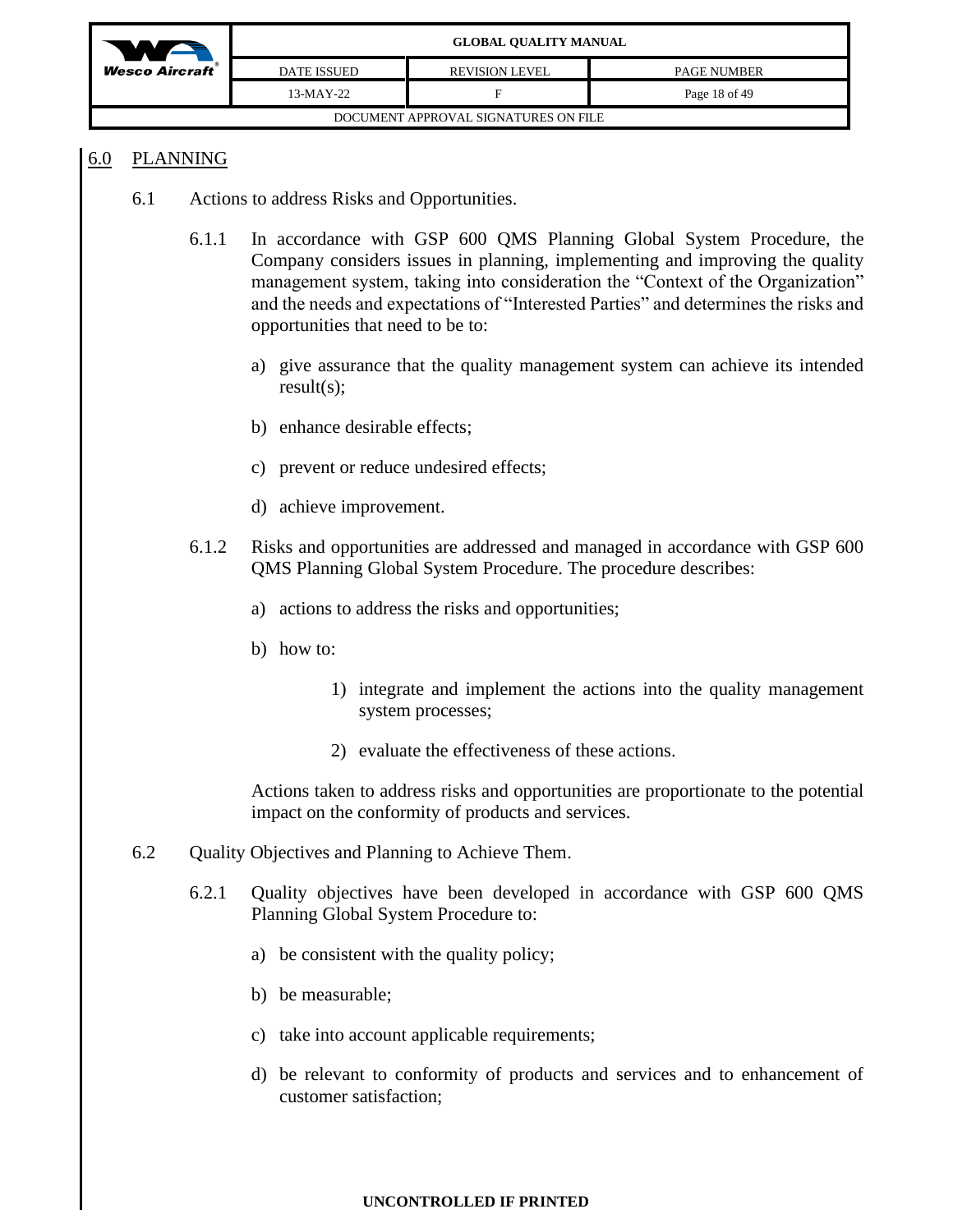

- e) be monitored;
- f) be communicated;
- g) be updated as appropriate.

The Company's quality objectives are maintained documented information in accordance with GSP 600 QMS Planning Global System Procedure.

- 6.2.2 In planning to achieve the Quality Objectives, the Company determines:
	- a) what will be done;
	- b) what resources will be required;
	- c) who will be responsible;
	- d) when it will be completed;
	- e) how the results will be evaluated.

Planning to achieve the Quality Objectives is assessed in accordance with GSP 600 QMS Planning Global System Procedure.

6.3 Planning of Changes.

When the Company determines the need for changes to the quality management system, the changes are carried out in a planned manner in accordance with GSP 600 QMS Planning Global System Procedure.

Consideration for planning of changes includes:

- a) the purpose of the changes and their potential consequences;
- b) the integrity of the quality management system;
- c) the availability of resources;
- d) the allocation or reallocation of responsibilities and authorities.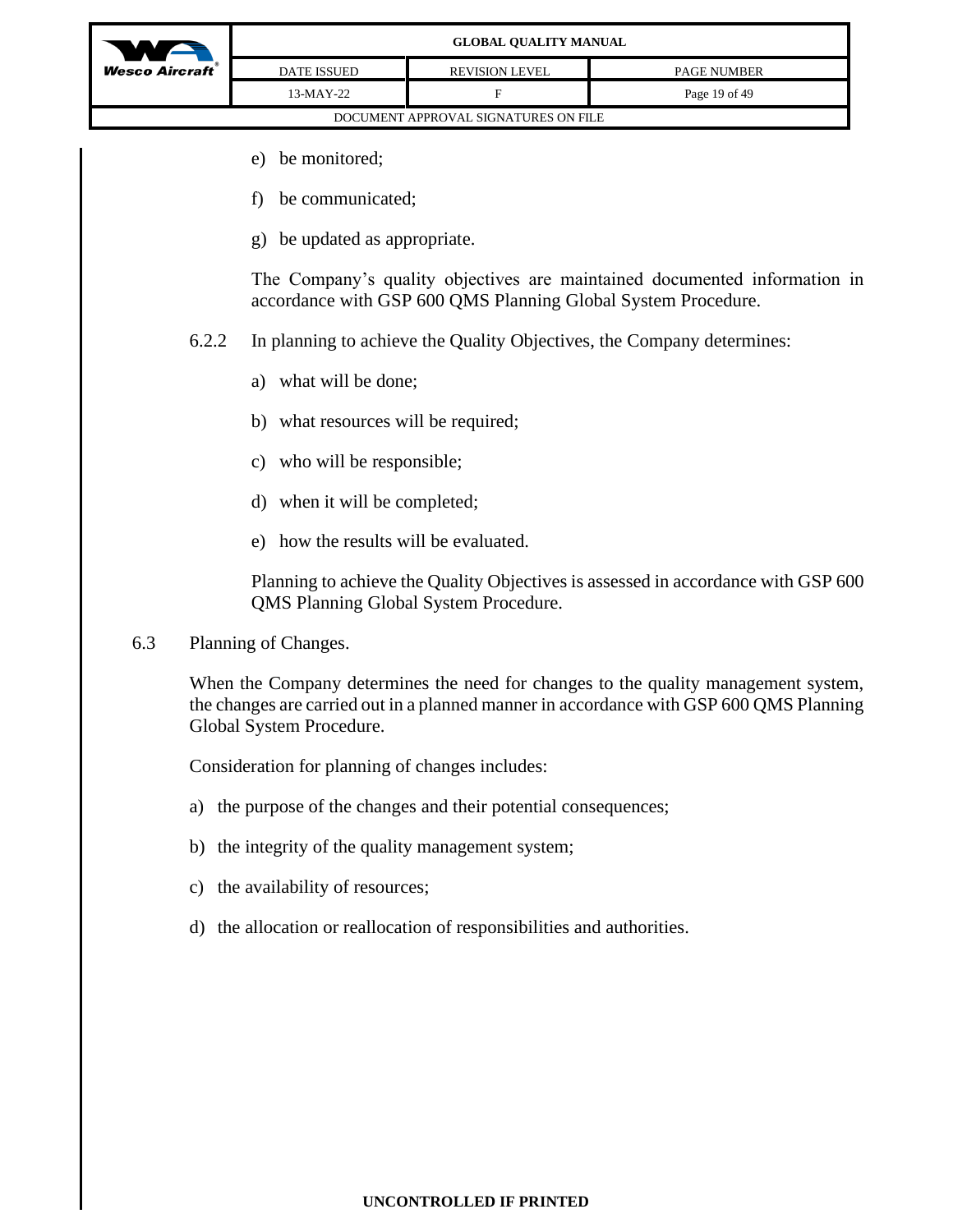| WA                                   |                    | <b>GLOBAL QUALITY MANUAL</b> |                    |
|--------------------------------------|--------------------|------------------------------|--------------------|
| $Wesc$ Aircraft                      | <b>DATE ISSUED</b> | <b>REVISION LEVEL</b>        | <b>PAGE NUMBER</b> |
|                                      | 13-MAY-22          |                              | Page 20 of 49      |
| DOCUMENT APPROVAL SIGNATURES ON FILE |                    |                              |                    |

## 7.0 SUPPORT

- 7.1 Resources.
	- 7.1.1 General.

Top Management determines and provides adequate resources needed for the establishment, implementation, maintenance and continual improvement of the quality management system considering, in accordance with GSP 700 Resources and Knowledge Management Global System Procedure;

- a) the capabilities of, and constrains on, existing internal resources;
- b) what needs to be obtained from external providers.

### 7.1.2 People.

Top Management ensures that it provides sufficient staffing for the effective implementation of the quality management system and for the operation and control of its processes in accordance with GSP 700 Resources and Knowledge Management Global System Procedure.

7.1.3 Infrastructure.

Top Management determines, provides and maintains the infrastructure necessary for the operation of its processes and to achieve conformity of products and services in accordance with GSP 700 Resources and Knowledge Management Global System Procedure.

Infrastructure includes, as applicable:

- a) buildings, workspace and associated utilities;
- b) process equipment;
- c) transportation resources;
- d) information and communication technology.
- 7.1.4 Environment for the Operation of Processes.

The company has determined and provided a work environment that eliminates or reduces any negative and enhances any positive social, psychological and physical factors in accordance with GSP 700 Resources and Knowledge Management Global System Procedure.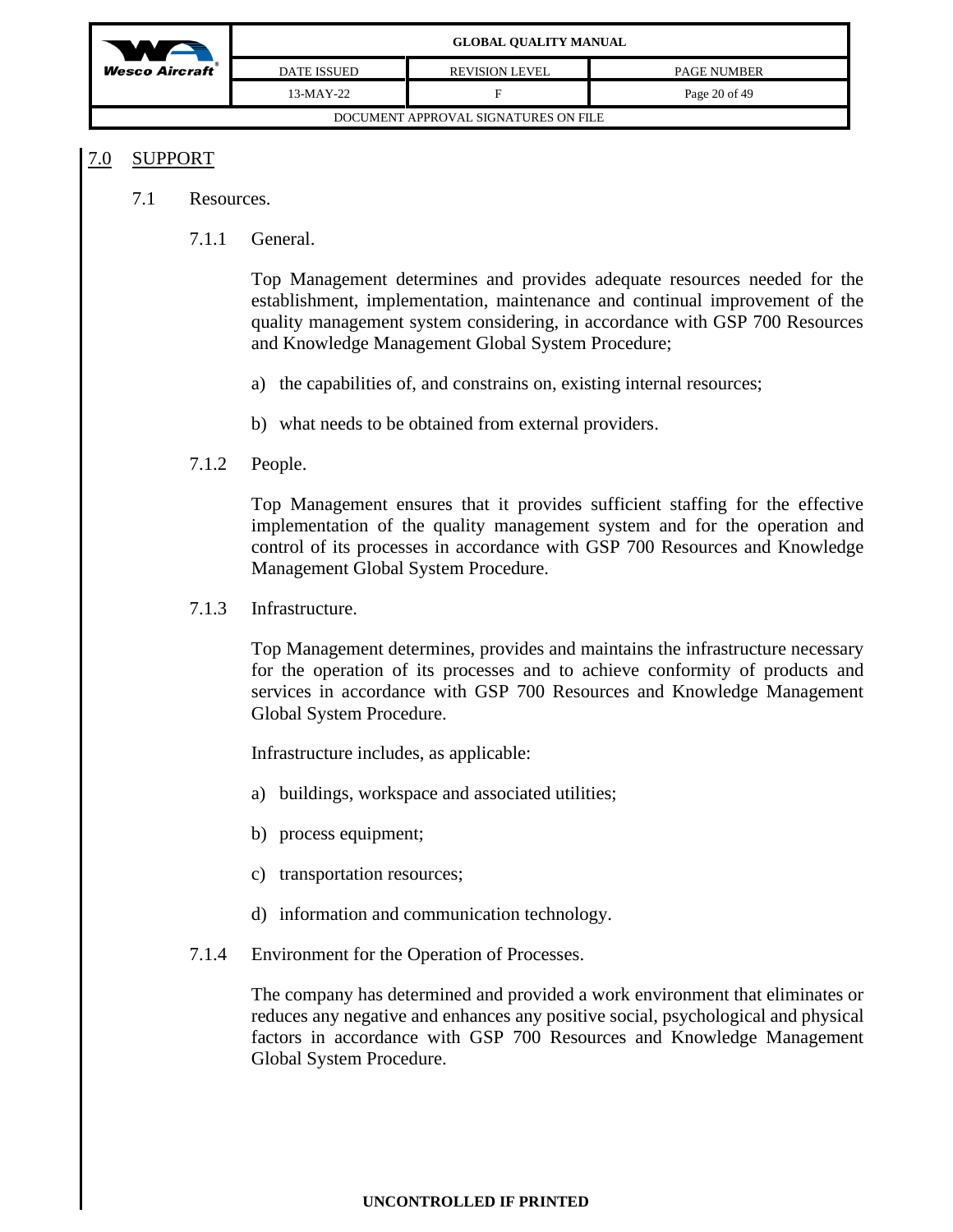| WA                      | <b>GLOBAL QUALITY MANUAL</b> |                                      |                    |
|-------------------------|------------------------------|--------------------------------------|--------------------|
| <b>Wesco Aircraft</b> ® | <b>DATE ISSUED</b>           | <b>REVISION LEVEL</b>                | <b>PAGE NUMBER</b> |
|                         | 13-MAY-22                    | F                                    | Page 21 of 49      |
|                         |                              | DOCUMENT APPROVAL SIGNATURES ON FILE |                    |

Top Management manages the work environment needed to achieve conformity to product requirements & services in accordance with GSP 700 Resources and Knowledge Management Global System Procedure.

Specific environmental requirements for products are determined during planning and are addressed in applicable procedures, work instructions in accordance with GSP 800 Operational Planning Global System Procedure and GSP 750 Documented Information Global System Procedure.

The work environment is managed for continuing suitability in accordance with GSP 700 Resources and Knowledge Management Global System Procedure.

The work environment is evaluated periodically by top management to ensure it is adequate for achieving product conformance in accordance with GSP 700 Resources and Knowledge Management Global System Procedure.

- 7.1.5 Monitoring and Measuring Resources.
	- 7.1.5.1 General.

The Company has determined and provides the resources needed to ensure valid and reliable results when monitoring or measuring is used to verify the conformity of products and services to requirements in accordance with GSP 715 Monitoring and Measuring Global System Procedure.

The Company ensures, in accordance with GSP 715 Monitoring and Measuring Global System Procedure that the resources provided:

- a) are suitable for the specific type of monitoring and measurement activities being undertaken;
- b) are maintained to ensure their continuing fitness for their purpose.

The Company retains appropriate documented information as evidence of fitness for the purpose of the monitoring and measurement resources in accordance with GSP 715 Monitoring and Measuring Global System Procedure.

7.1.5.2 Measurement Traceability.

When measurement traceability is a requirement, or is considered by the Company to be an essential part of providing confidence and the validity of measurement results, in accordance with GSP 715 Monitoring and Measuring Global System Procedure, measurement equipment is: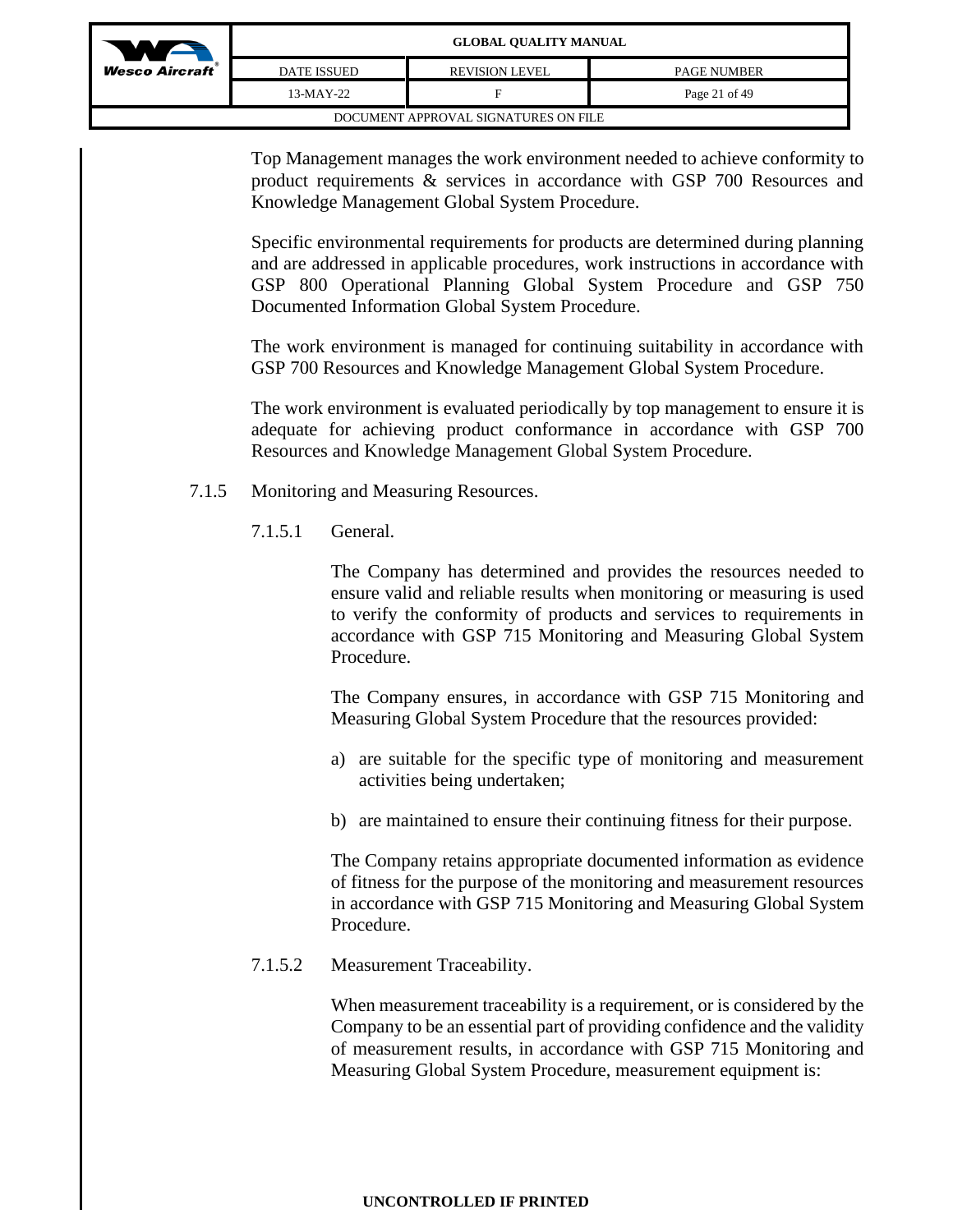| WA                                   |                    | <b>GLOBAL QUALITY MANUAL</b> |                    |
|--------------------------------------|--------------------|------------------------------|--------------------|
| <b>Wesco Aircraft</b> ®              | <b>DATE ISSUED</b> | <b>REVISION LEVEL</b>        | <b>PAGE NUMBER</b> |
|                                      | 13-MAY-22          |                              | Page 22 of 49      |
| DOCUMENT APPROVAL SIGNATURES ON FILE |                    |                              |                    |

- a) calibrated or verified, or both, at specified intervals, or prior to use, against measurement standards traceable to international or national measurement standards; when no such standard exists, the basis used for calibration or verification is retained as documented information;
- b) identified in order to determine their status;
- c) safeguarded from adjustment, damage or deterioration that would invalidate the calibration status and subsequent measurement results.

The Company has established, implemented and maintains a process for the recall of monitoring and measuring equipment requiring calibration or verification in accordance with GSP 715 Monitoring and Measuring Global System Procedure.

The Company maintains a register of the monitoring and measuring equipment. The register includes the equipment type, unique identification, location, and the calibration or verification method, frequency and acceptance criteria in accordance with GSP 715 Monitoring and Measuring Global System Procedure.

Calibration or verification of monitoring and measuring equipment is carried out under suitable environmental conditions in accordance with GSP 715 Monitoring and Measuring Global System Procedure.

The Company determines if the validity of previous measurement results have been adversely affected when measuring equipment is found to be unfit for its intended purpose, and takes appropriate action as necessary in accordance with GSP 715 Monitoring and Measuring Global System Procedure.

7.1.6 Organizational Knowledge.

The Company determines the organizational knowledge necessary for the operation of its processes and to achieve conformity of products and services in accordance with GSP 700 Resources and Knowledge Management Global System Procedure.

Organizational knowledge is maintained and made available to relevant personnel, to the extent necessary in accordance with GSP 700 Resources and Knowledge Management Global System Procedure.

Changing needs and trends are addressed in accordance with GSP 700 Resources and Knowledge Management Global System Procedure.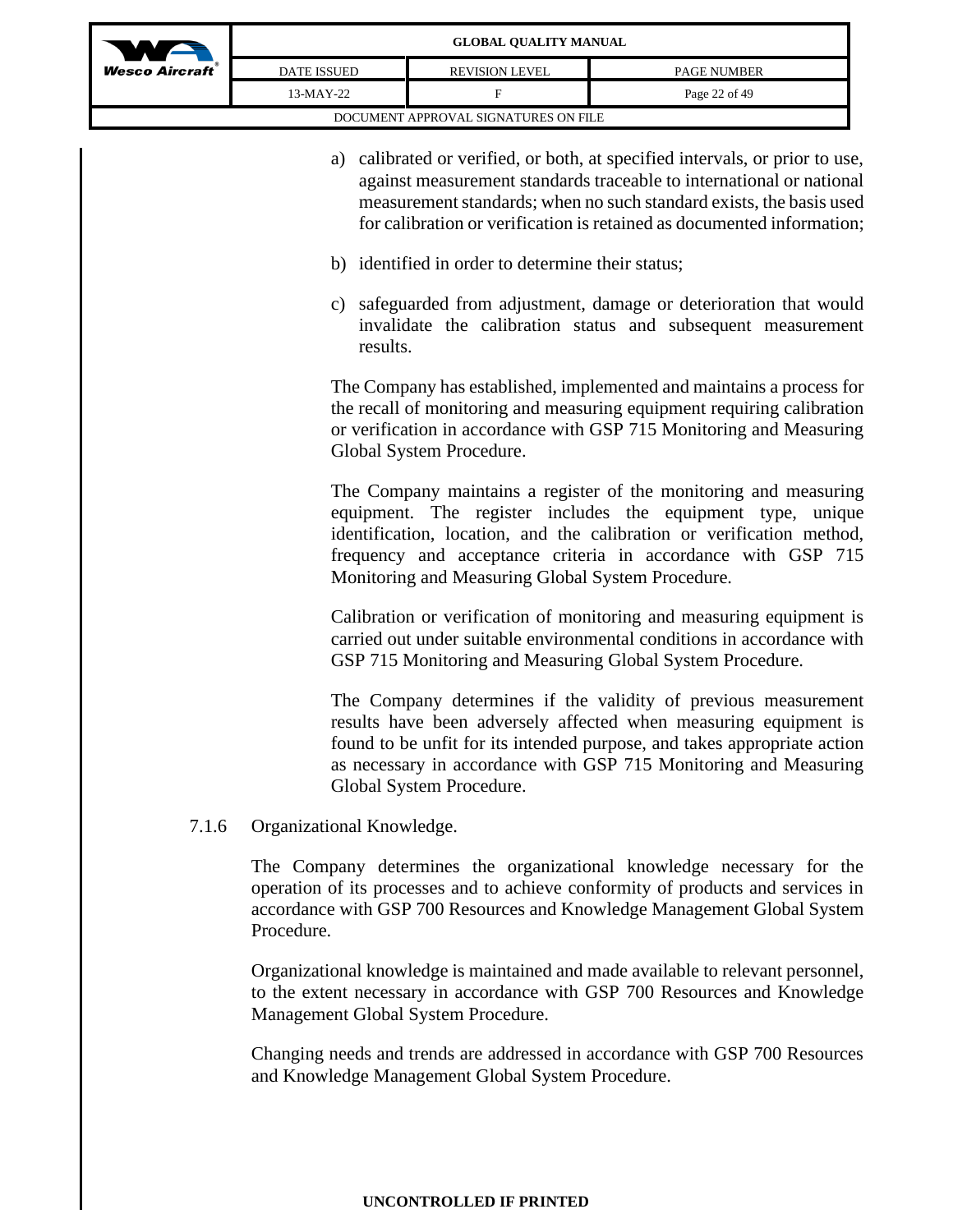

# 7.2 Competence.

The Company ensures competence in accordance with GSP 700 Resources and Knowledge Management Global System Procedure by;

- a) determining the necessary competence of person(s) doing work under its control that affects the performance and effectiveness of the quality management system;
- b) ensuring that these persons are competent on the basis of appropriate education, training, or experience;
- c) where applicable, taking actions to acquire the necessary competence, and evaluate the effectiveness of the actions taken;
- d) retaining appropriate documented information as evidence of competence.

where applicable, periodically reviewing necessary competence.

7.3 Awareness.

The Company ensures employee awareness of the following in accordance with GSP 700 Resources and Knowledge Management Global System Procedure.

- a) the quality policy;
- b) relevant quality objectives;
- c) their contribution to the effectiveness of the quality management system, including the benefits of improved performance;
- d) the implications of not conforming with the quality management system requirements;
- e) relevant quality management system documented information and changes thereto;
- f) their contribution to product or service conformity;
- g) their contribution to product safety;
- h) the importance of ethical behavior.
- 7.4 Communication.

Top Management of the Company ensures internal and external communication takes place regarding the relevance and effectiveness of the quality management system in accordance with GSP 700 Resources and Knowledge Management Global System Procedure, including:

a) on what it will communicate;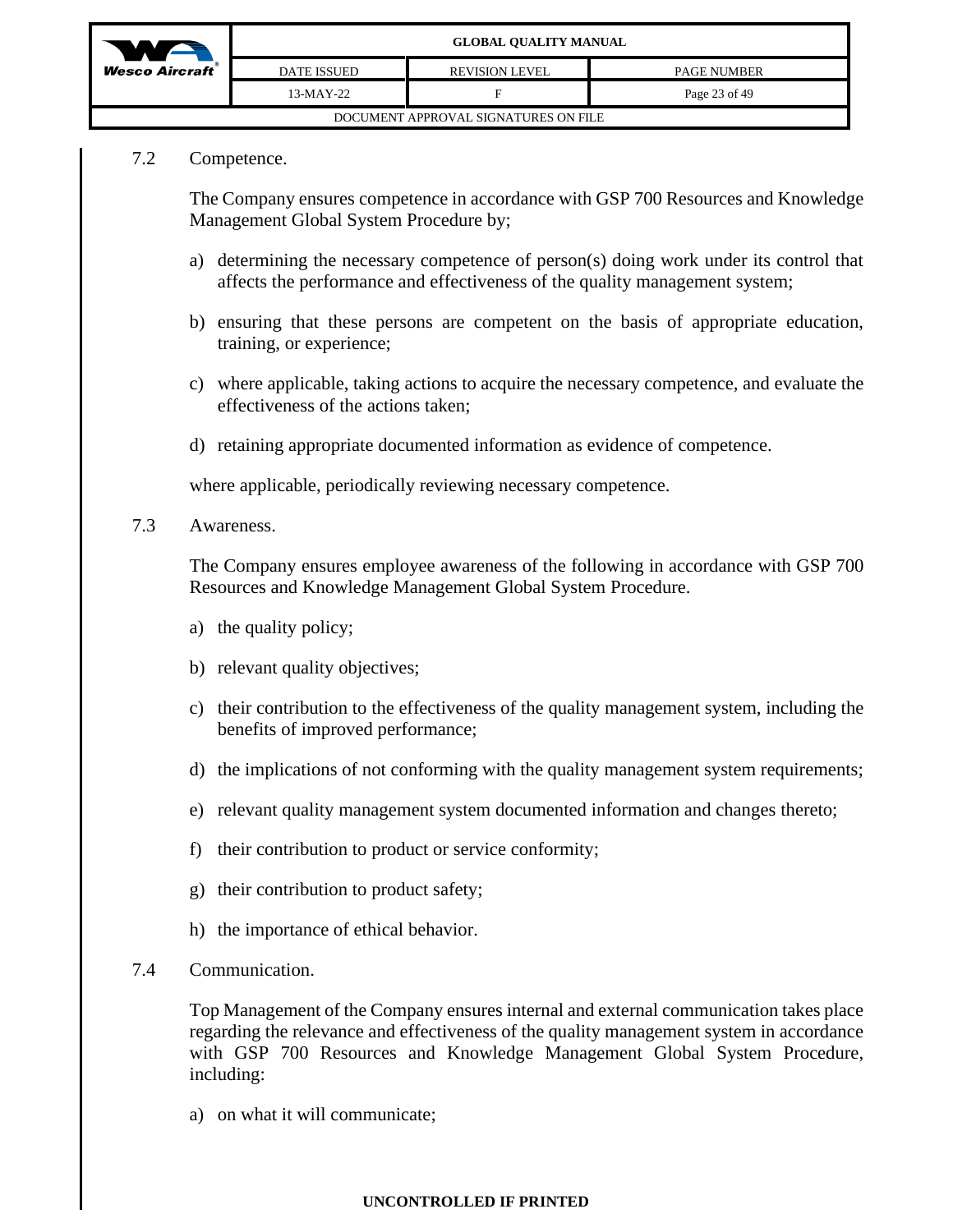

- b) when to communicate;
- c) with whom to communicate;
- d) how to communicate;
- e) who communicates.
- 7.5 Documented Information.
	- 7.5.1 General.

Documented information required for the quality management system is created, updated and controlled in accordance with GSP 750 Documented Information Global System Procedure.

The Company's quality management system includes:

- a) documented information required by the ISO9001, AS9100 & AS9120 standards;
- b) documented information determined by the Company as being necessary for the effectiveness of the quality management system.

The extent of the management system documentation has been developed in accordance with GSP 750 Documented Information Global System Procedure based on the following:

the size of the Company and the type of activities, processes, products and services;

the complexity of processes and their interactions;

the competence of personnel.

7.5.2 Creating and Updating.

When creating, and updating documented information in accordance with GSP 750 Documented Information Global System Procedure, the Company ensures, as appropriate:

- a) identification and description (e.g. a title, date, author, or reference number);
- b) format (e.g. language, software version, graphics) and media (e.g. paper, electronic);
- c) review and approval for suitability and adequacy.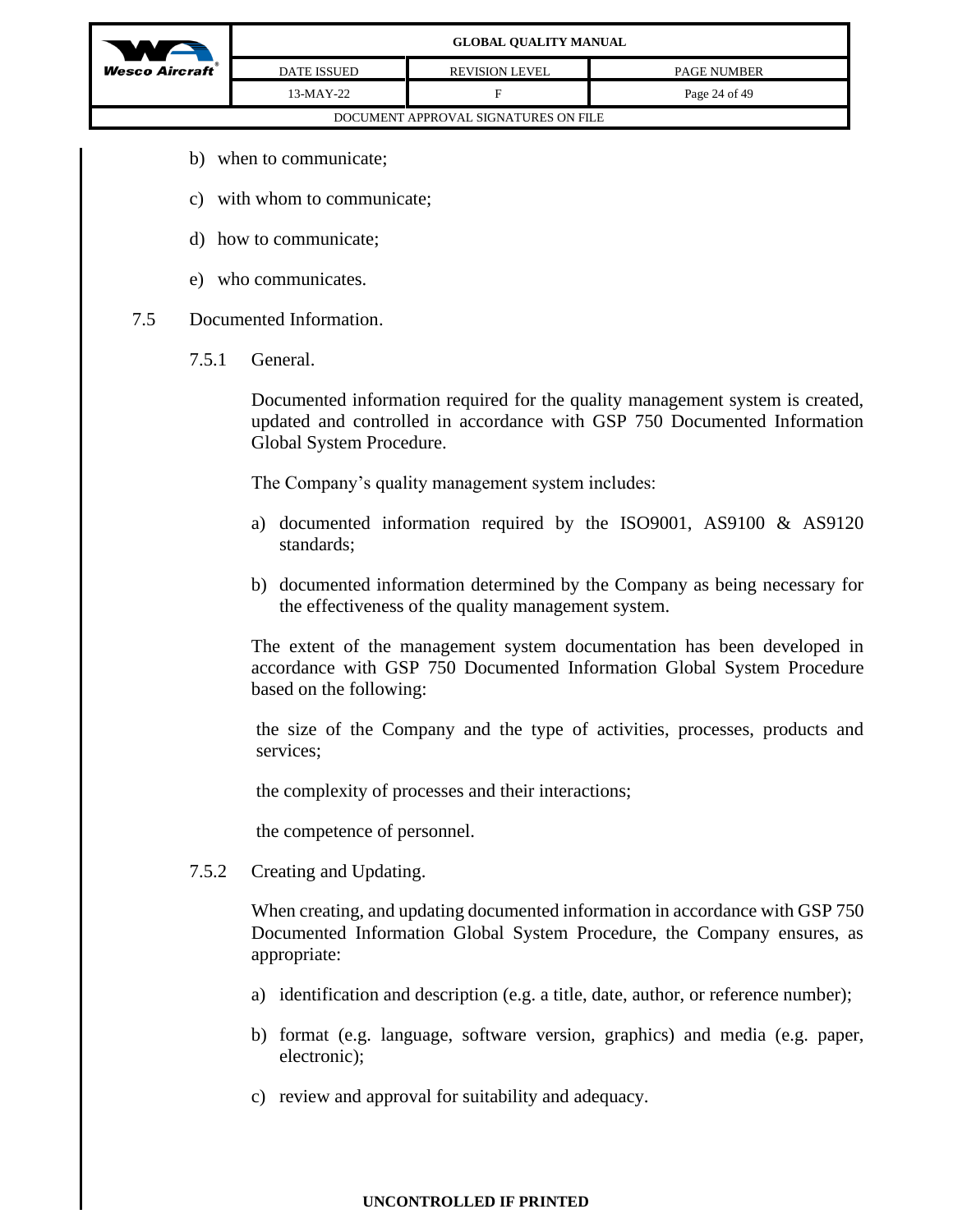

|                    | GLUDAL UUALII I MANUAL               |                    |
|--------------------|--------------------------------------|--------------------|
| <b>DATE ISSUED</b> | <b>REVISION LEVEL</b>                | <b>PAGE NUMBER</b> |
| 13-MAY-22          |                                      | Page 25 of 49      |
|                    | DOCUMENT APPROVAL SIGNATURES ON FILE |                    |

- 7.5.3 Control of Documented Information.
	- 7.5.3.1 Documented information required by the quality management system is controlled in accordance with GSP 750 Documented Information Global System Procedure to ensure:
		- a) it is available and suitable for use, where and when it is needed;
		- b) it is adequately protected (e.g. from loss of confidentiality, improper use, or loss of integrity).
	- 7.5.3.2 For the control of documented information, the Company addresses the following activities in accordance with GSP 750 Documented Information Global System Procedure, as applicable:
		- a) distribution, access, retrieval and use;
		- b) storage and preservation, including preservation of legibility;
		- c) control of changes (e.g. version control);
		- d) retention and disposition;
		- e) prevention of the unintended use of obsolete documented information by removal or by application of suitable identification or controls if kept for any purpose.

Documented information of external origin determined by the Company to be necessary for the planning and operation of the quality management system, is identified and controlled in accordance with GSP 750 Documented Information Global System Procedure.

Documented information retained as evidence of conformity, is protected from unintended alterations in accordance with GSP 750 Documented Information Global System Procedure.

When documented information is managed electronically, data protection processes are defined in accordance with GSP 750 Documented Information Global System Procedure. (e.g., access, protection from loss, unauthorized changes, unintended alteration, corruption, physical damage)

Documented information that provides evidence of product origin is in accordance with GSP 850 Control of Production, Service Provision and Release of Products and Services Global System Procedure.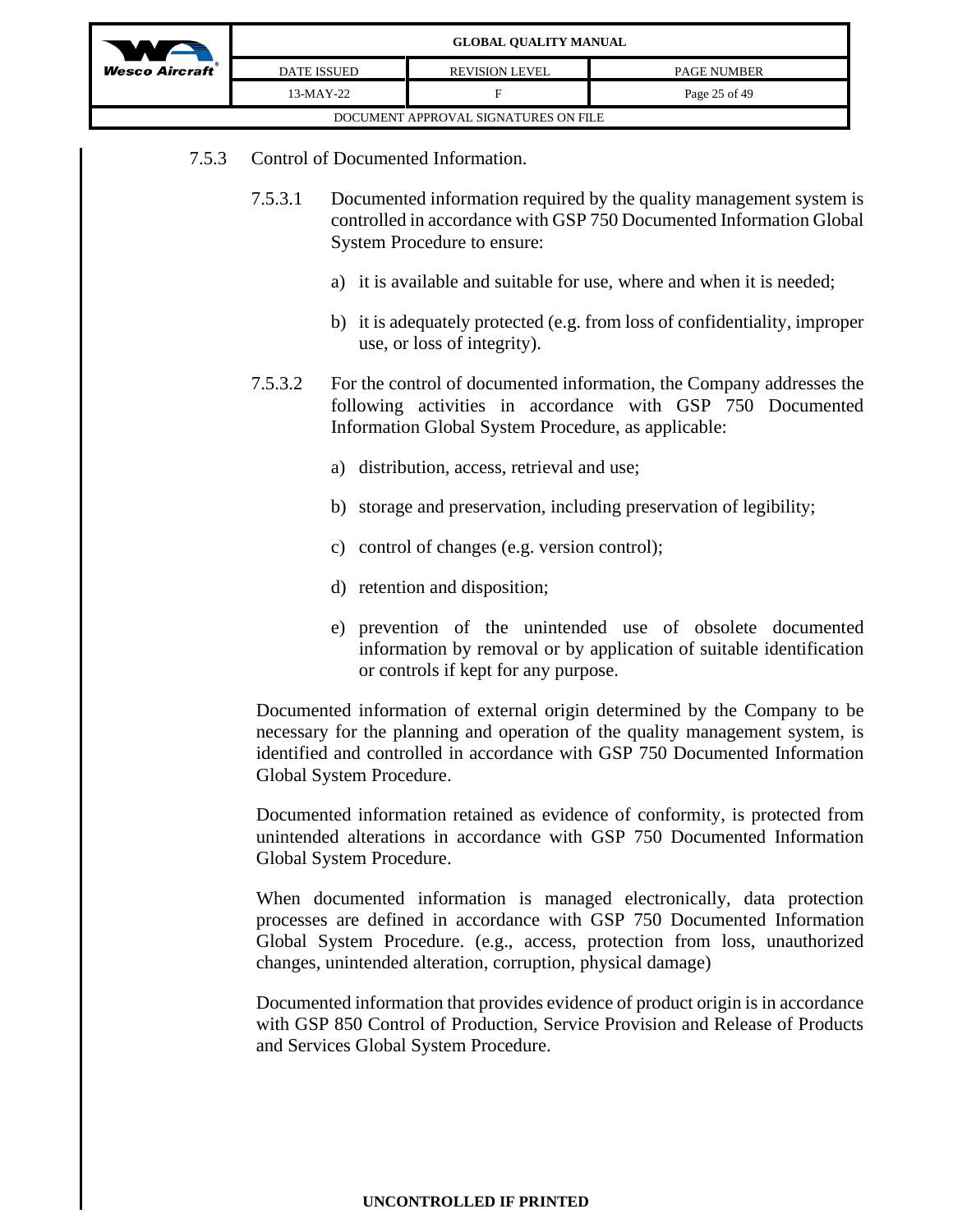

### 8.0 OPERATION

8.1 Operational Planning and Control.

The Company has planned, implemented and controls the processes needed to meet the requirements for the provision of products and services in accordance with Paragraph 4.4 of this document.

The company implements the actions determined in accordance with GSP 600 QMS Planning Global System Procedure by performing the planned processes in accordance with our quality management system.

Operational planning and controls are accomplished by:

a) determining the requirements for the products and services in accordance with GSP 800 Operational Planning Control and Requirements for Products Global System Procedure, and should include consideration of;

personal and product safety;

produceability;

availability;

inspectability;

reliability;

maintainability;

product obsolescence;

prevention, detection, and removal of foreign objects;

handling, packaging, and preservation;

recycling or final disposal of the product at the end of its life.

- b) establishing criteria in accordance with GSP 600 QMS Planning Global System Procedure and GSP 800 Operational Planning Control and Requirements for Products Global System Procedure for;
	- 1) the processes.
	- 2) the acceptance of products and services.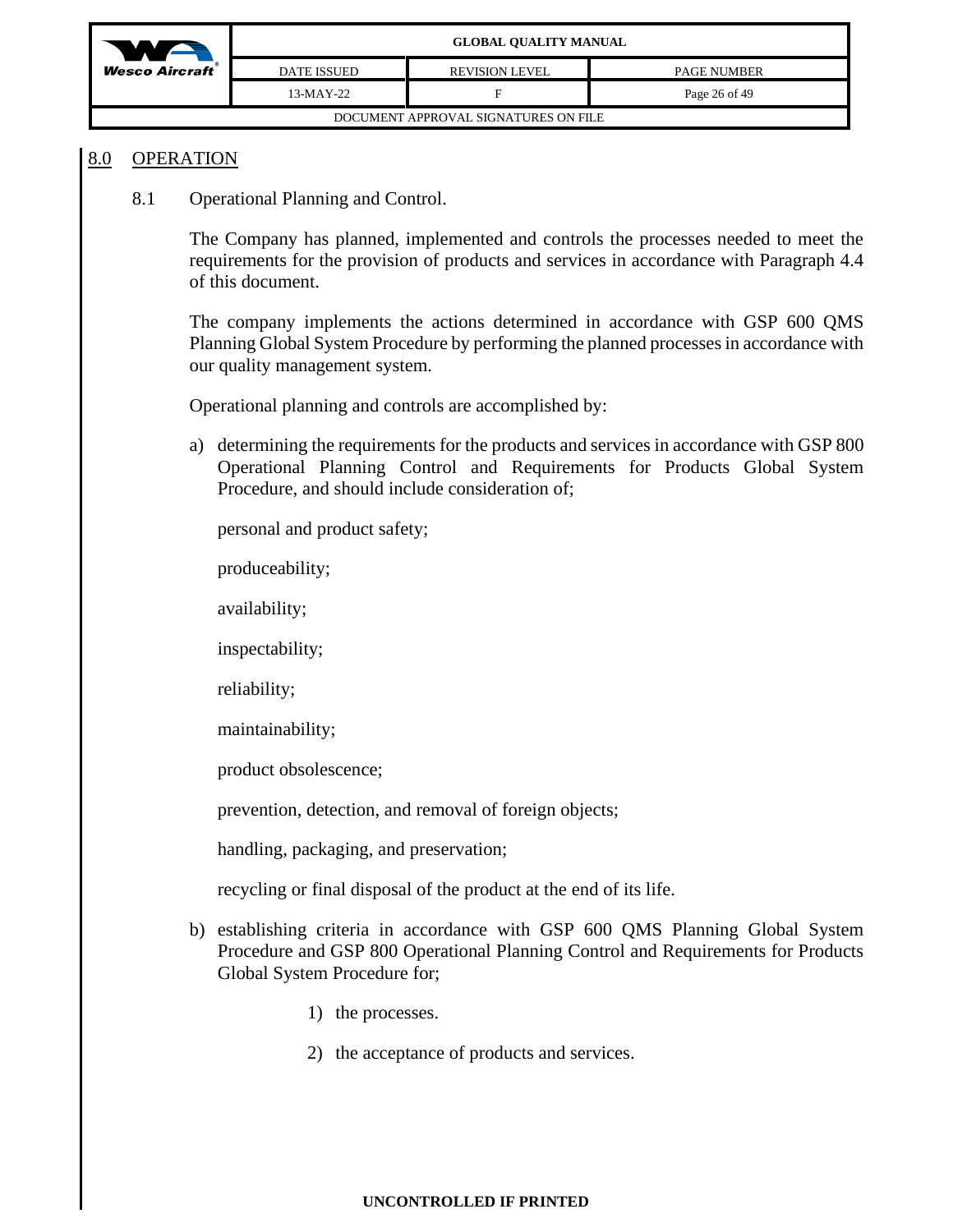

- c) determining the resources needed to achieve conformity to the product requirements and to meet on-time delivery of products and services in accordance with GSP 700 Resources and Knowledge Management Global System Procedure;
- d) implementing control of the processes in accordance with the criteria in accordance with GSP 850 Control of Production, Service Provision and Release of Products and Services Global System Procedure;
- e) determining, maintaining and retaining documented information to the extent necessary in accordance with GSP 750 Documented Information Global System Procedure:
	- 1) to have confidence that the processes have been carried out as planned and,
	- 2) to demonstrate the conformity of products and services to their requirements;
- f) determining the process and controls needed to manage critical items, including production process controls when key characteristic have been identified in accordance with GSP 850 Control of Production, Service Provision and Release of Products and Services Global System Procedure;
- g) engaging representatives of affected organization functions for operational planning and control in accordance with GSP 600 QMS Planning Global System Procedure;
- h) determining the process and resources to support the use and maintenance of the products and services in accordance with GSP 600 QMS Planning Global System Procedure and in accordance with GSP 700 Resources and Knowledge Management Global System Procedure;
- i) determining the products and services to be obtained from external providers in accordance with GSP 840 Control of Externally Provided Processes, Products and Services Global System Procedure;
- j) establishing the controls needed to prevent the delivery of nonconforming products and services to the customer in accordance with GSP 600 QMS Planning Global System Procedure and in accordance with GSP 870 Control of Nonconforming Outputs Global System Procedure.

In accordance with the quality management system, as appropriate to the Company, customer requirements, and products and services, the Company plans and manages product and service provision in a structured and controlled manner including scheduled events performed in a planned sequence to meet requirements at acceptable risk, within resource and schedule constraints. The output of this planning is suitable for the Company's operations.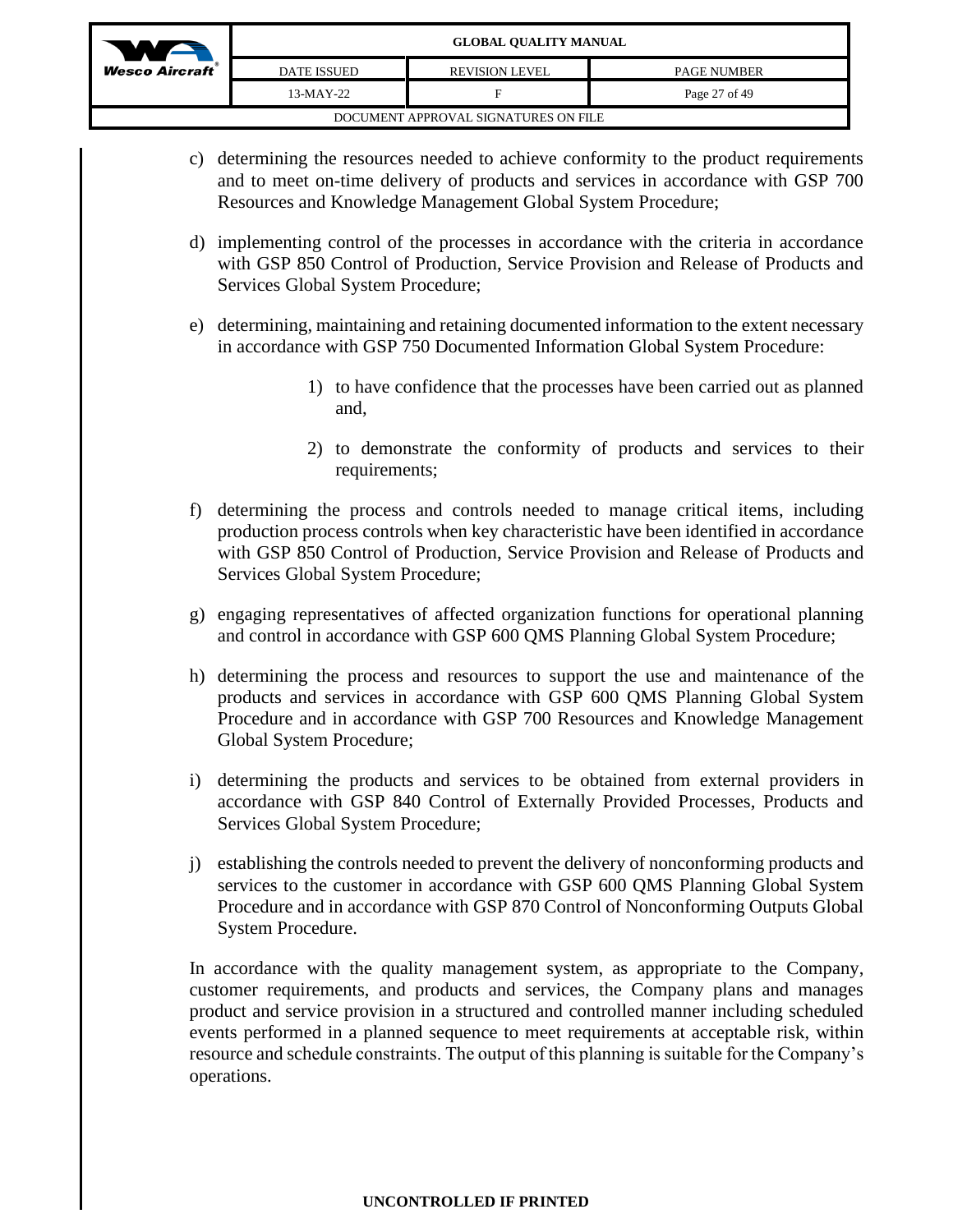

| ft | <b>DATE ISSUED</b> | <b>REVISION LEVEL</b>                | <b>PAGE NUMBER</b> |
|----|--------------------|--------------------------------------|--------------------|
|    | $13-MAY-22$        | F                                    | Page 28 of 49      |
|    |                    | DOCUMENT APPROVAL SIGNATURES ON FILE |                    |

The Company controls planned changes and reviews the consequences of unintended changes, taking action to mitigate any adverse effects, as necessary in accordance with GSP 600 QMS Planning Global System Procedure.

Outsourced processes are controlled in accordance with GSP 840 Control of Externally Provided Processes, Products and Services Global System Procedure.

The Company has determined that the context of work within the scope of the quality management system related to operation is only processes within the quality management system.

The permanent or temporary transfer of the provision of product from one external provider to another is not transfer of work as the work being transferred are not processes within our quality management system and is in accordance with GSP 840 Control of Externally Provided Processes, Products and Services Global System Procedure.

The permanent or temporary transfer of the provision of externally defined and controlled processes or services from one external provider to another is controlled in accordance with GSP 840 Control of Externally Provided Processes, Products and Services Global System Procedure.

The permanent or temporary transfer of internally defined and controlled quality management systems processes to external providers or from external providers to be performed internally is in accordance with GSP 600 QMS Planning Global System Procedure and GSP 840 Control of Externally Provided Processes, Products and Services Global System Procedure.

The permanent or temporary transfer of internally defined and controlled quality management systems processes from one Company site to another is in accordance with GSP 600 QMS Planning Global System Procedure.

8.1.1 Operational Risk Management. (AS9100 Only)

The Company has planned, implemented, and controls a process for managing operational risks to the achievement of applicable requirements in accordance with GSP 800 Operational Planning, Control and Requirements for Products and Services Global System Procedure, which includes as appropriate to the Company and the products and services:

- a) assignment of responsibilities for operational risk management;
- b) definition of risk assessment criteria (e.g., likelihood, consequences, risk acceptance);
- c) identification, assessment, and communication of risks throughout operations;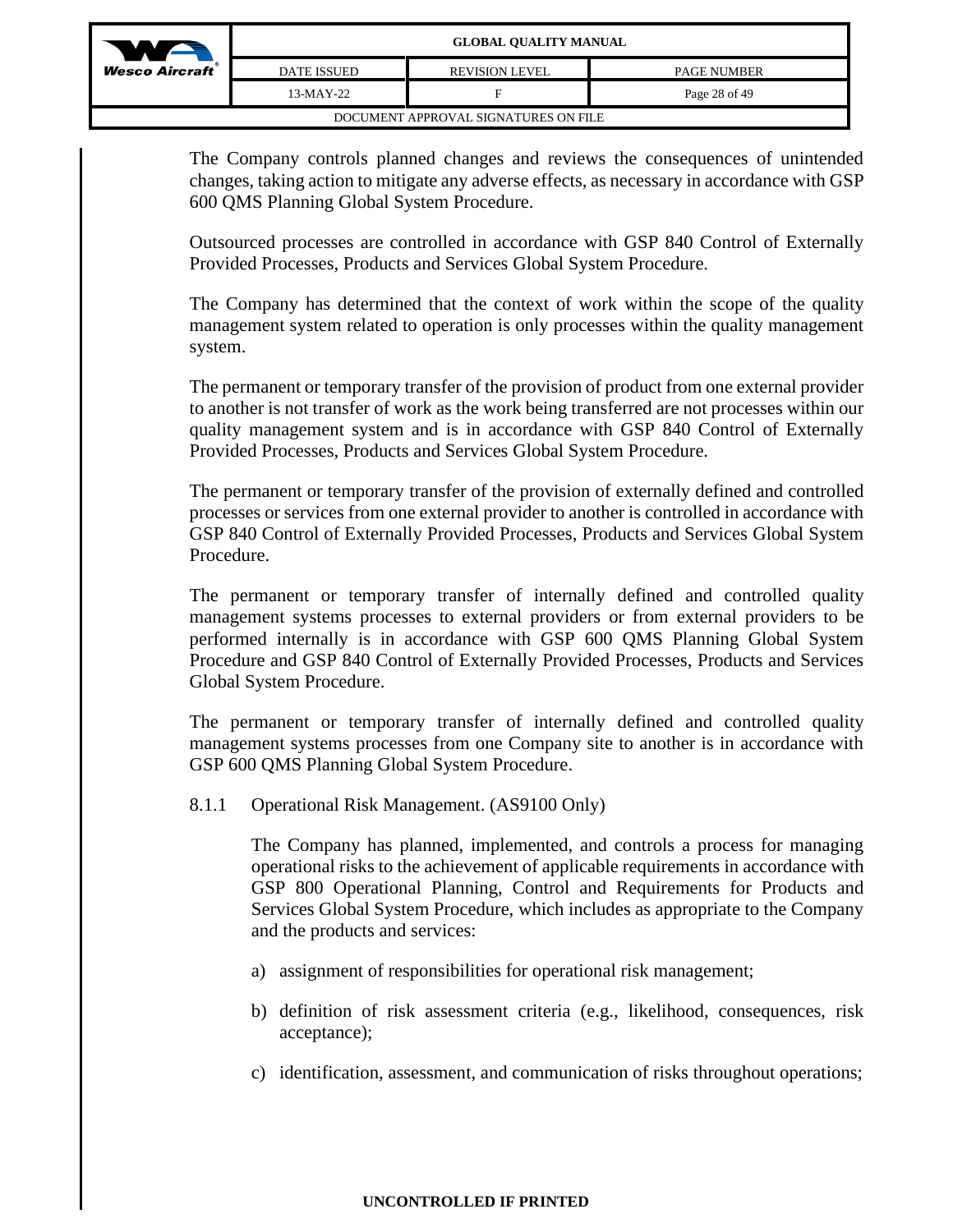

| <b>DATE ISSUED</b> | <b>REVISION LEVEL</b>                | <b>PAGE NUMBER</b> |
|--------------------|--------------------------------------|--------------------|
| $13-MAY-22$        | ы                                    | Page 29 of 49      |
|                    | DOCUMENT APPROVAL SIGNATURES ON FILE |                    |

- d) identification, implementation, and management of actions to mitigate risks that exceed the defined risk acceptance criteria;
- e) acceptance of risks remaining after implementation of mitigating actions.
- 8.1.2 Configuration Management.

The Company has planned, implemented, and controls a process for configuration management as appropriate to the Company products and services in order to ensure the identification and control of physical and functional attributes throughout the product lifecycle. This process is in accordance with GSP 800 Operational Planning, Control and Requirements for Products and Services Global System Procedure and:

- a) controls product identity and traceability to requirements, including the implementation of identified changes;
- b) ensures that the documented information (e.g., requirements, verification, validation and acceptance documentation) is consistent with the actual attributes of the products and services.
- 8.1.3 Product Safety. (AS9100 Only)

The Company has planned, implemented, and controls the processes needed to assure product safety during the entire product lifecycle, as appropriate to the Company products and services in accordance with GSP 800 Operational Planning, Control and Requirements for Products and Services Global System Procedure.

8.1.4 Prevention of Counterfeit Parts.

The Company has planned, implemented, and controls processes, appropriate to the product, for the prevention of counterfeit or suspect counterfeit part use and their inclusion in product(s) delivered to the customer, as appropriate to the Company products and services in accordance with GSP 800 Operational Planning, Control and Requirements for Products and Services Global System Procedure.

Counterfeit part prevention processes consider:

training of appropriate persons in the awareness and prevention of counterfeit parts;

application of a parts obsolescence monitoring program;

controls for acquiring externally provided product from original or authorized manufacturers, authorized distributors, or other approved sources;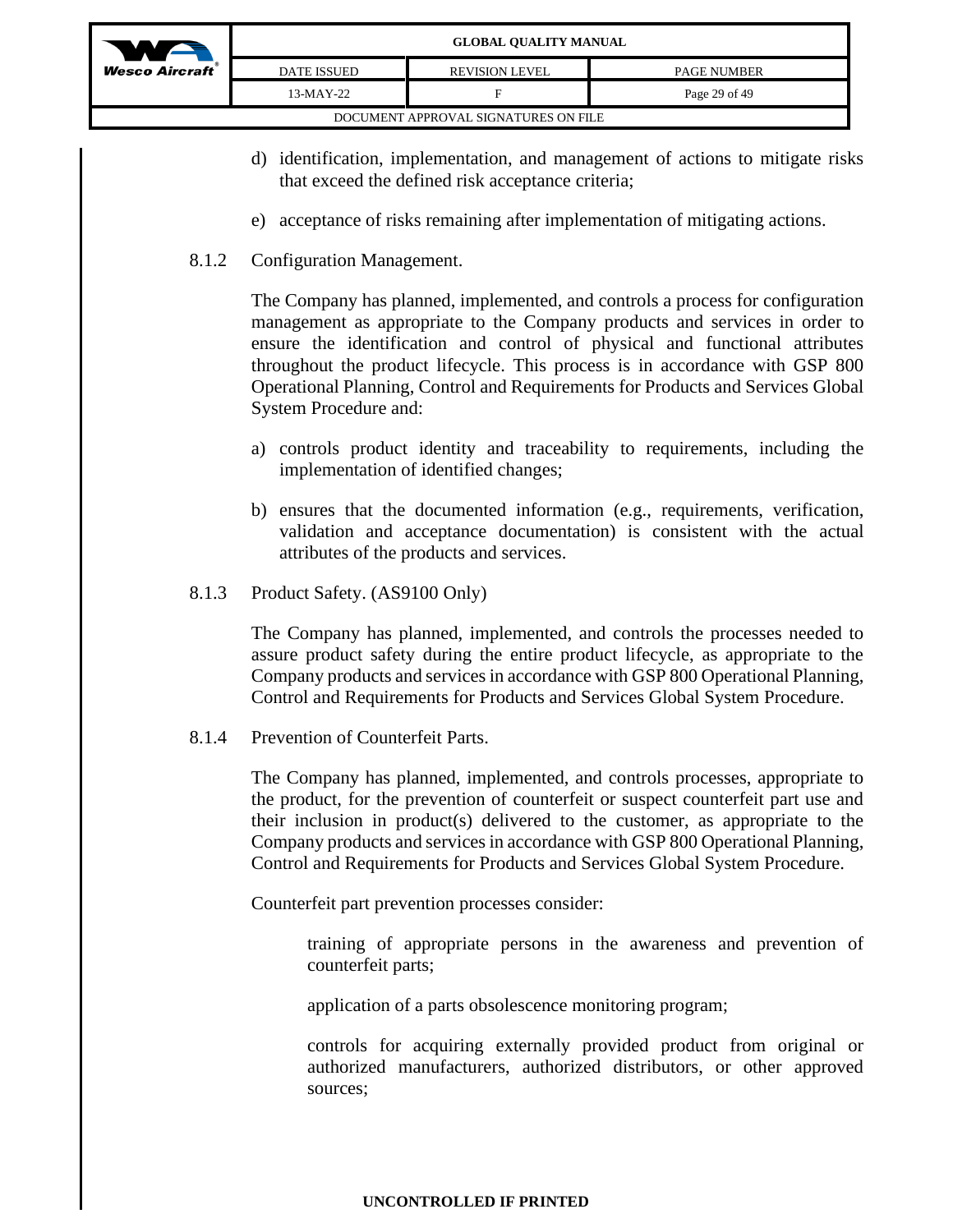

requirements for assuring traceability of parts and components to their original or authorized manufacturers;

verification and test methodologies to detect counterfeit parts;

monitoring of counterfeit parts reporting from external sources;

quarantine and reporting of suspect or detected counterfeit parts.

# 8.1.5 Prevention of Suspected Unapproved Parts. (AS9120 Only)

The Company has planned, implemented, and controls a process, appropriate to the organization and the product that identifies and prevents the release of unapproved and suspected unapproved parts in accordance with GSP 800 Operational Planning, Control and Requirements for Products and Services Global System Procedure.

Suspected Unapproved parts prevention processes consider:

training of appropriate persons in the awareness and identification of suspected unapproved parts;

requirements for assuring traceability of parts and components to an authorized source;

inspection process to detect suspected unapproved parts;

monitoring of suspected unapproved parts reporting from external sources;

## 8.2 Requirements for Products and Services.

8.2.1 Customer Communication.

The Company has implemented effective communication with customers in accordance with GSP 800 Operational Planning, Control and Requirements for Products and Services Global System Procedure that includes:

- a) providing information relating to product and services;
- b) handling inquiries, contracts or orders, including changes;
- c) obtaining customer feedback relating to products and services, including customer complaints;
- d) handling or controlling customer property;
- e) establishing specific requirements for contingency actions, when relevant.
- 8.2.2 Determining the Requirements for Products and Services.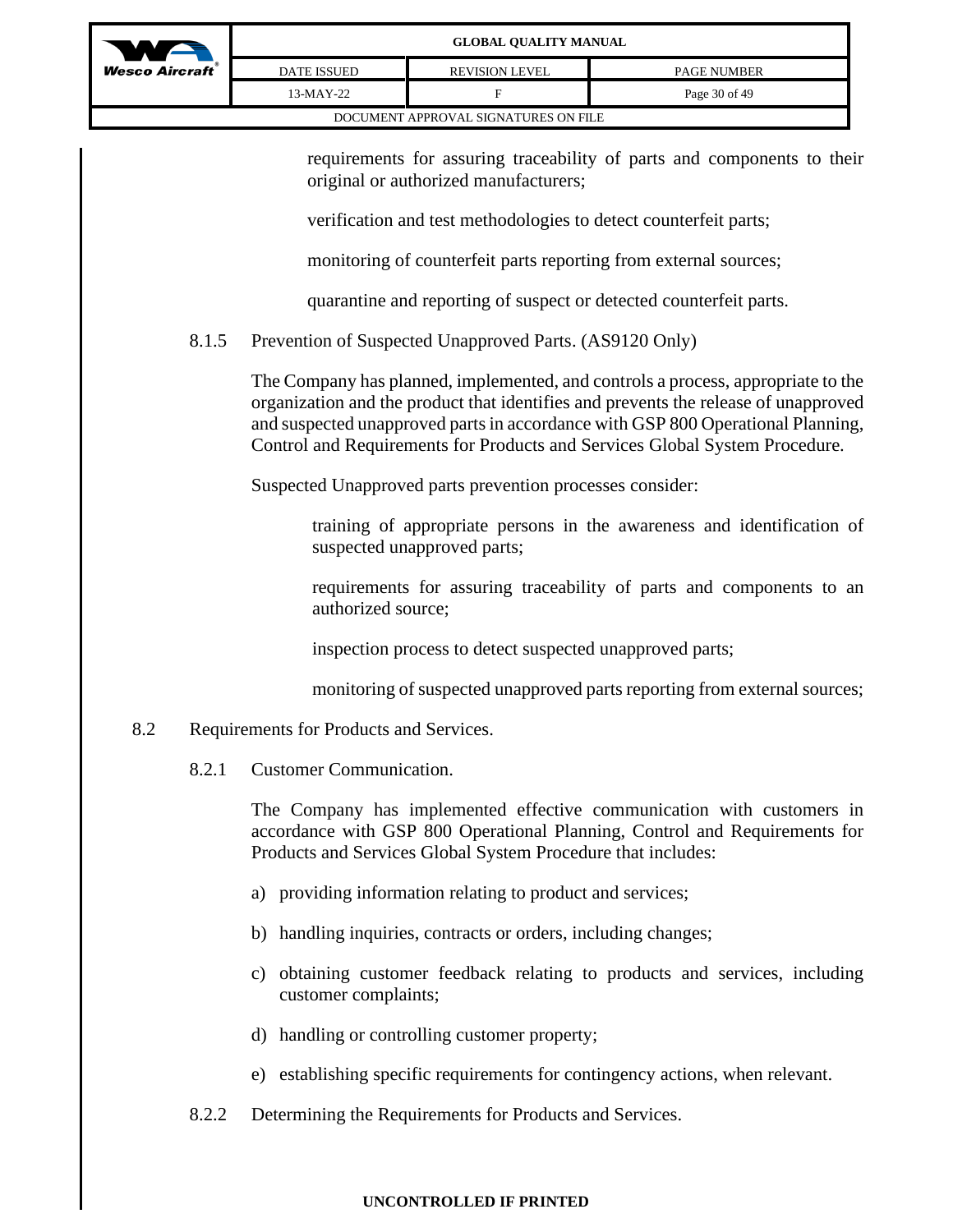| <b>Wesco Aircraft</b> |
|-----------------------|
|                       |

| Aircraft`                            | DATE ISSUED | <b>REVISION LEVEL</b> | <b>PAGE NUMBER</b> |  |  |  |
|--------------------------------------|-------------|-----------------------|--------------------|--|--|--|
|                                      | 13-MAY-22   |                       | Page 31 of 49      |  |  |  |
| DOCUMENT APPROVAL SIGNATURES ON FILE |             |                       |                    |  |  |  |

When determining the requirements for the products and services to be offered to customers, the Company ensures in accordance with GSP 800 Operational Planning, Control and Requirements for Products and Services Global System Procedure that:

- a) requirements for the products and services are defined, including:
	- 1) any applicable statutory and regulatory requirements;
	- 2) those considered necessary by the Company.
- b) The Company can meet the claims for the products and services it offers;

Special requirements of the products and services are determined;

Operational risks (e.g., new technology, ability and capacity to provide, short delivery time frame) have been identified.

- 8.2.3 Review of Requirements for Products and Services.
	- 8.2.3.1 The Company ensures that it has the ability to meet the requirements for products and services to be offered to customers in accordance with GSP 800 Operational Planning, Control and Requirements for Products and Services Global System Procedure.

The Company reviews the requirements in accordance with GSP 800 Operational Planning, Control and Requirements for Products and Services Global System Procedure before committing to supply the products and services to a customer, to include:

- a) requirements specified by the customer, including requirements for delivery and post-delivery activities;
- b) requirements not stated by the customer, but necessary for the specified or intended use, when known;
- c) requirements determined necessary by the Company itself;
- d) statutory and regulatory requirements applicable to the products and services;
- e) contract or order requirements differing from those previously expressed.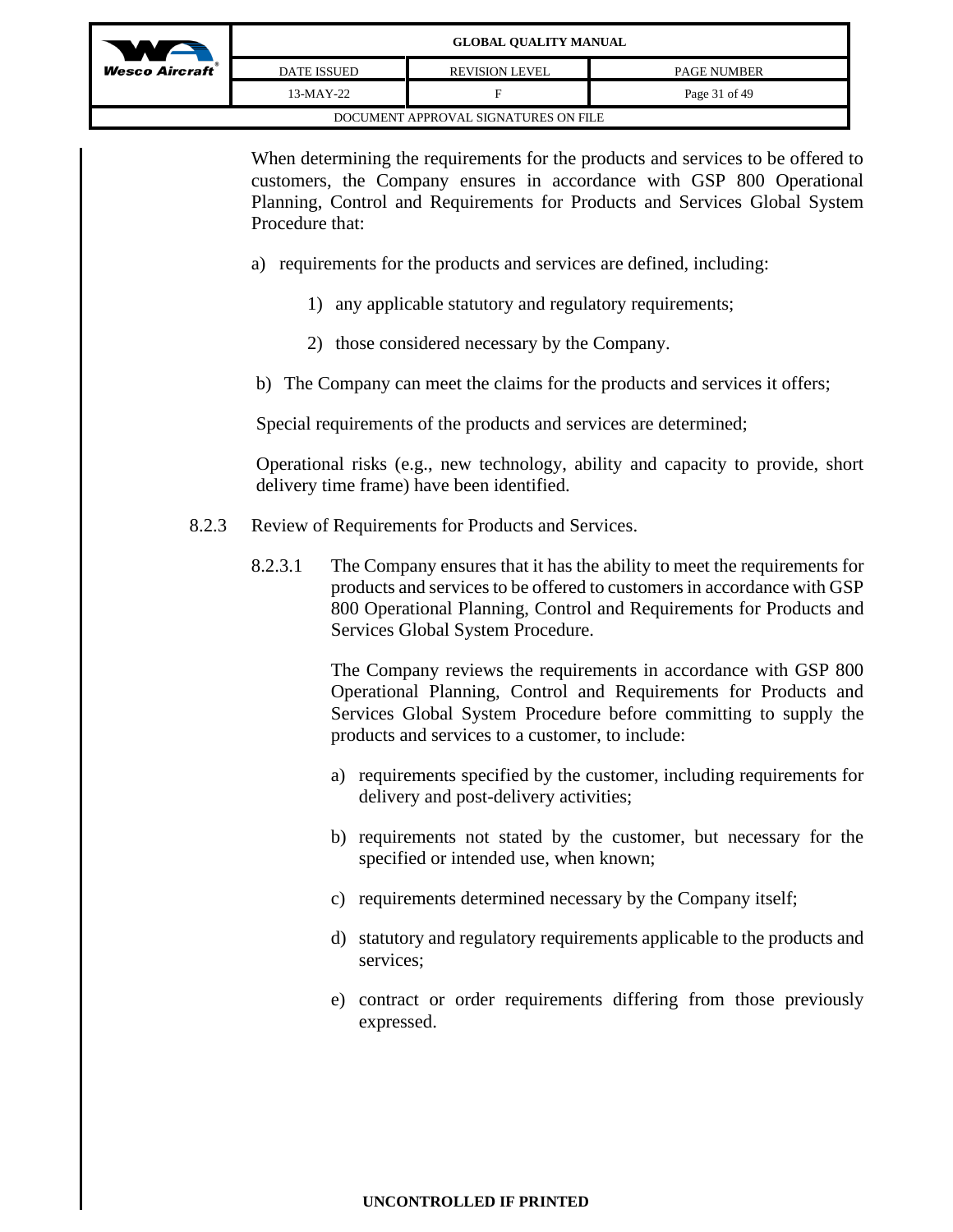| WA                                   | <b>GLOBAL QUALITY MANUAL</b> |                       |                    |
|--------------------------------------|------------------------------|-----------------------|--------------------|
| $Wesc$ Aircraft                      | <b>DATE ISSUED</b>           | <b>REVISION LEVEL</b> | <b>PAGE NUMBER</b> |
|                                      | 13-MAY-22                    |                       | Page 32 of 49      |
| DOCUMENT APPROVAL SIGNATURES ON FILE |                              |                       |                    |

In accordance with GSP 800 Operational Planning, Control and Requirements for Products and Services Global System Procedure, this review is coordinated with applicable functions of the Company. If upon review the Company determines that some customer requirements cannot be met or can only partially be met, the Company negotiates a mutually acceptable requirement with the customer.

In accordance with GSP 800 Operational Planning, Control and Requirements for Products and Services Global System Procedure, the Company ensures that contract or order requirements differing from those previously defined are resolved. The customer's requirements are confirmed by the Company before acceptance, when the customer does not provide a documented statement of their requirements.

- 8.2.3.2 The Company retains documented information in accordance with GSP 750 Documented Information Global System Procedure, as applicable:
	- a) on the results of the review;
	- b) on any new requirements for the products and services.
- 8.2.4 Changes to Requirements for Products and Services.

The Company ensures in accordance with GSP 800 Operational Planning, Control and Requirements for Products and Services Global System Procedure, that relevant documented information is amended, and that relevant persons are made aware of the changed requirements, when the requirements of products and services are changed.

8.3 Design and Development of Products and Services.

Not applicable - see paragraph 4.3 - Applicability sub paragraph.

8.4 Control of Externally Provided Processes, Products and Services.

Control of Externally Provided Processes, Products and Services is in accordance with GSP 840 Control of Externally Provided Processes, Products and Services Global System Procedure.

8.4.1 General.

The Company ensures that externally provided processes, products and services from its suppliers conform to requirements.

The Company is responsible for the conformity of all externally provided processes, products, and services, including from sources defined by the customer.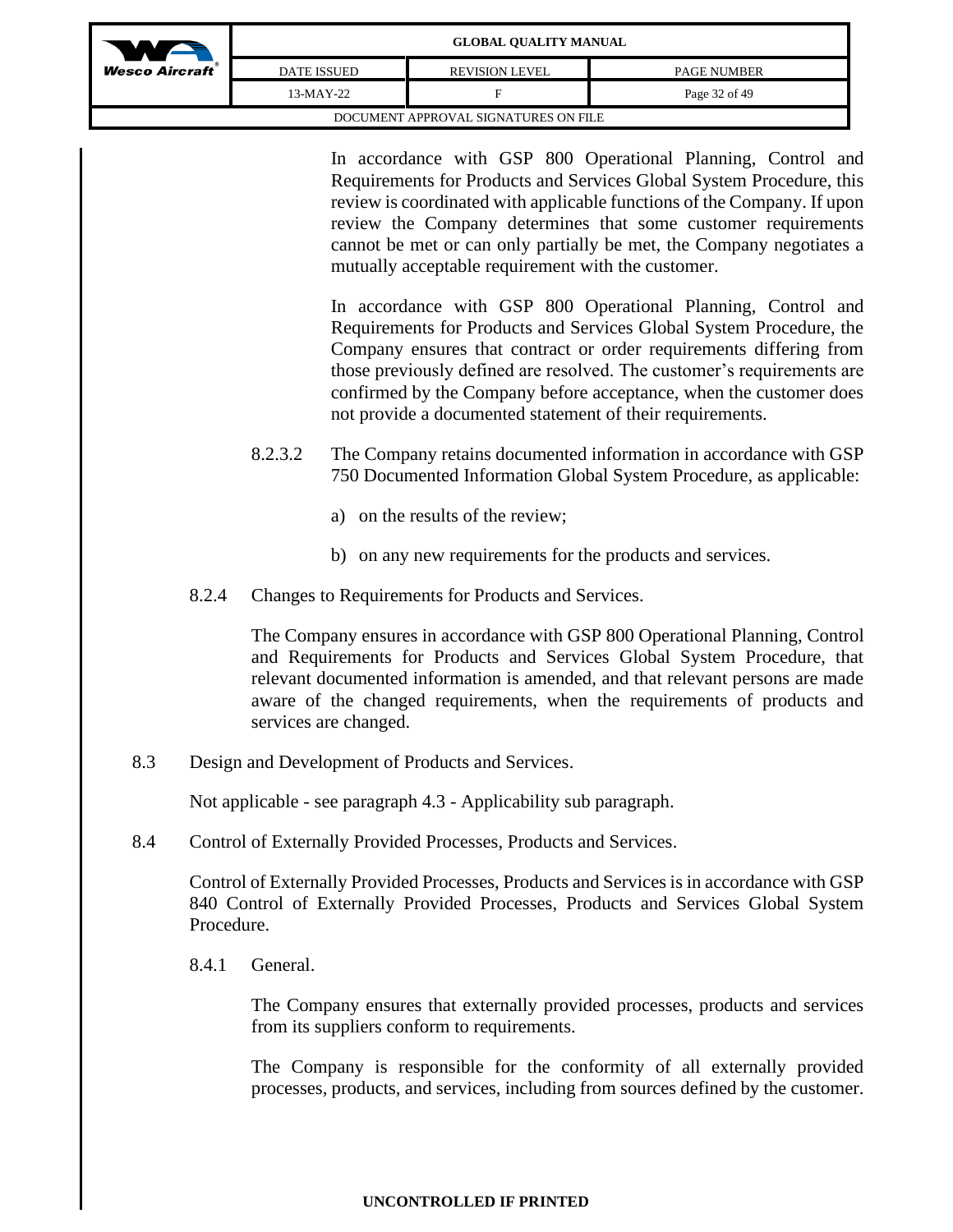

|                                      | GLUBAL UUALII I MANUAL |                       |                    |  |  |
|--------------------------------------|------------------------|-----------------------|--------------------|--|--|
| co Aircraft`                         | <b>DATE ISSUED</b>     | <b>REVISION LEVEL</b> | <b>PAGE NUMBER</b> |  |  |
|                                      | $13-MAY-22$            |                       | Page 33 of 49      |  |  |
| DOCUMENT APPROVAL SIGNATURES ON FILE |                        |                       |                    |  |  |

The Company ensures, when required, that customer-designated or approved external providers, including process sources (e.g., special processes), are used.

The Company identifies and manages the risks associated with the external provision of processes, products, and services, as well as the selection and use of external providers.

The Company requires that external providers apply appropriate controls to their external providers, to ensure that requirements are met.

The Company determines the controls to be applied to externally provided processes, products and services when:

- a) products and services from external providers are intended for incorporation into the Company's own products and services;
- b) products and services are provided directly to the customer(s) by external providers on behalf of the Company;
- c) a process, or part of a process, is provided by an external provider as a result of a decision by the Company.

The Company determines and applies criteria for the evaluation, selection, monitoring of performance, and re-evaluation of external providers, based on their ability to provide processes or products and services in accordance with requirements.

The Company retains documented information of these activities and any necessary actions arising from the evaluations.

8.4.1.1 Control of External Providers.

The Company;

- a) has defined the process, responsibilities, and authority for the approval status decision, changes of the approval status, and conditions for a controlled use of external providers depending on their approval status;
- b) maintains a register of its external providers that includes approval status (e.g., approved, conditional, disapproved) and the scope of the approval (e.g., product type, process family, authorized approval to distribute);
- c) periodically reviews external provider performance including process, product and service conformity, and on-time delivery performance;
- d) defines the necessary actions to take when dealing with external providers that do not meet requirements;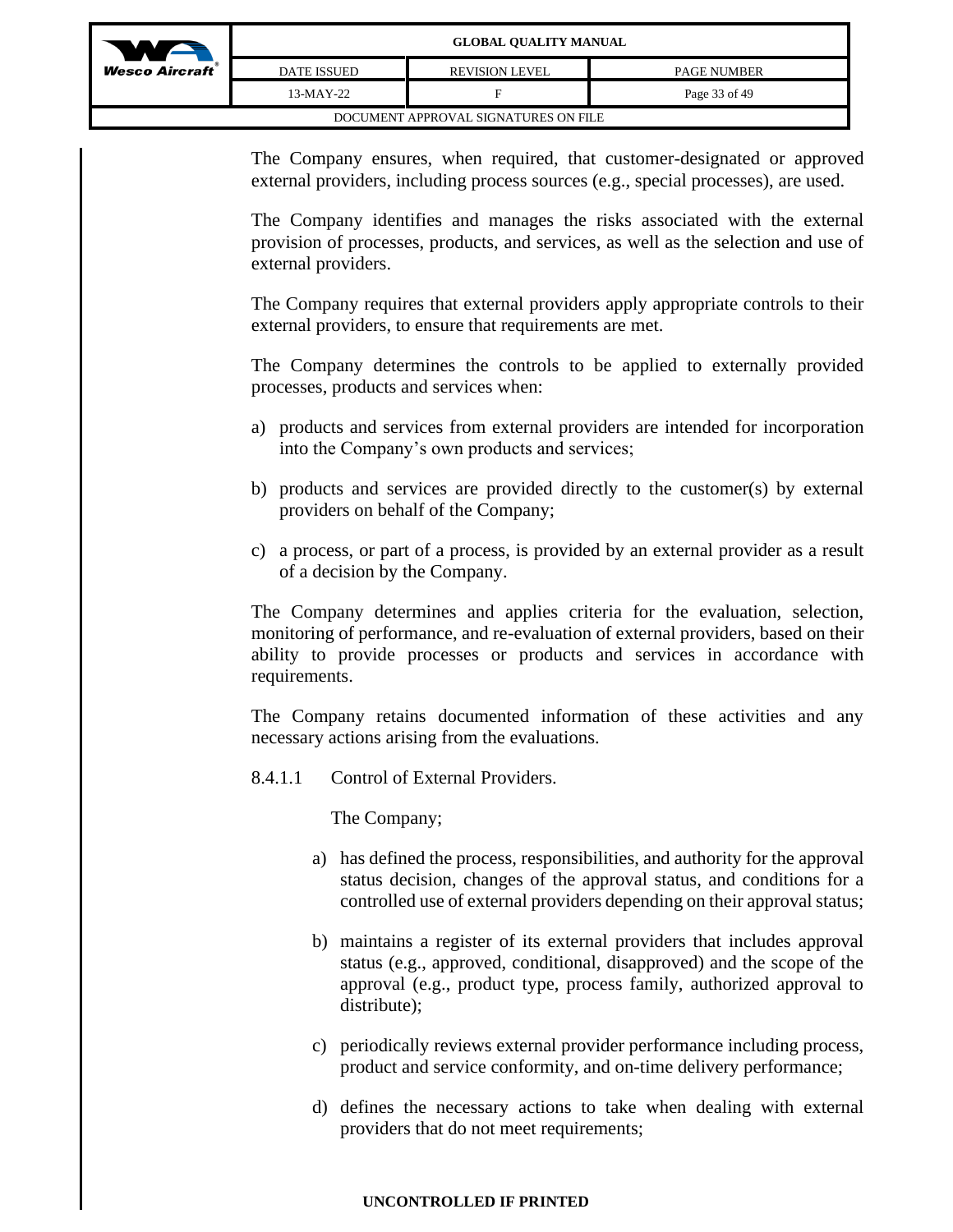

| DATE ISSUED                          | <b>REVISION LEVEL</b> | <b>PAGE NUMBER</b> |  |  |
|--------------------------------------|-----------------------|--------------------|--|--|
| 13-MAY-22                            | н                     | Page 34 of 49      |  |  |
| DOCUMENT APPROVAL SIGNATURES ON FILE |                       |                    |  |  |

e) defines the requirements for controlling documented information created by and/or retained by external providers.

### 8.4.2 Type and Extent of Control.

The Company ensures that externally provided processes, products and services do not adversely affect the Company's ability to consistently deliver conforming products and services to its customers by:

- a) ensuring that externally provided processes remain within the control of its quality management system;
- b) defining both the controls that it intends to apply to external provider and those it intends to apply to the resulting output;
- c) taking into consideration:
	- 1) the potential impact of the externally provided processes, products, and services on the Company's ability to consistently meet customer and applicable statutory and regulatory requirements;
	- 2) the effectiveness of the controls applied by the external provider;
	- 3) the results of the periodic review of external provider performance;
- d) determining the verification, or other activities, necessary to ensure that the externally provided processes, products and services meet requirements.

Verification activities of externally provided processes, products, and services are performed according to the risks identified by the organization. These include inspection or periodic testing, as applicable, when there is high risk of nonconformities including counterfeit parts.

Customer verification activities performed at any level of the supply chain does not absolve the Company of its responsibility to provide acceptable processes, products, and services and to comply with all requirements.

When externally provided product is released for shipment to a customer pending completion of all required verification activities, it is identified and recorded to allow recall and replacement if it is subsequently found that the product does not meet requirements.

When the Company delegates verification activities to the external provider, the scope and requirements for delegation are defined and a register of delegations is maintained. The Company periodically monitors the external provider's delegated verification activities.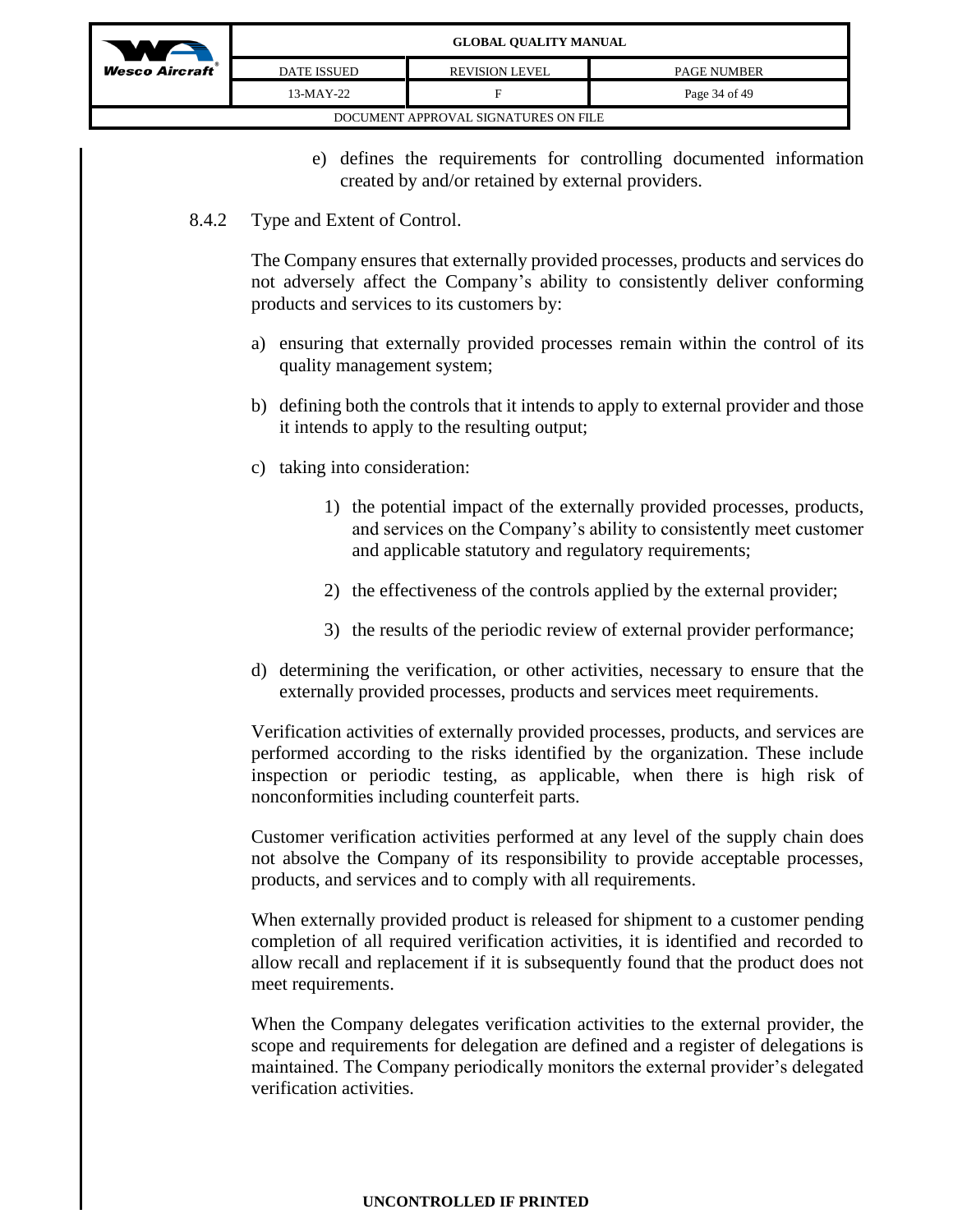| WA                                   | <b>GLOBAL QUALITY MANUAL</b> |                       |                    |  |
|--------------------------------------|------------------------------|-----------------------|--------------------|--|
| <b>Wesco Aircraft</b> ®              | DATE ISSUED                  | <b>REVISION LEVEL</b> | <b>PAGE NUMBER</b> |  |
|                                      | 13-MAY-22                    | ы                     | Page 35 of 49      |  |
| DOCUMENT APPROVAL SIGNATURES ON FILE |                              |                       |                    |  |

The company does not utilize external providers test reports to verify externally provided products. However, if the need arises, the Company will establish, implement, and maintain a process to evaluate the data in the test reports to confirm that the product meets requirements.

8.4.3 Information for External Providers.

The Company ensures the adequacy of requirements prior to their communication with external providers.

The Company communicates to external providers, as applicable, its requirements for:

- a) the processes, products and services to be provided including the identification of relevant technical data (e.g., specifications, drawings, process requirements, work instructions);
- b) the approval of products and services, methods, processes and equipment, and the release of products and services;
- c) competence, including any required qualification of persons;
- d) the external providers interactions with the Company;
- e) control and monitoring of the external providers performance to be applied by the Company;
- f) verification or validation activities that the Company, or its customer, intends to perform at the external providers premises;
- g) design and development control;
- h) special requirements, critical items, or key characteristics;
- i) test, inspection, and verification (including production process verification);
- j) the use of statistical techniques for product acceptance and related instructions for acceptance by the Company;
- k) the need to:

implement a quality management system;

use customer-designated or approved external providers, including process sources (e.g., special processes);

notify the Company of nonconforming processes, products, or services and obtain approval for their disposition;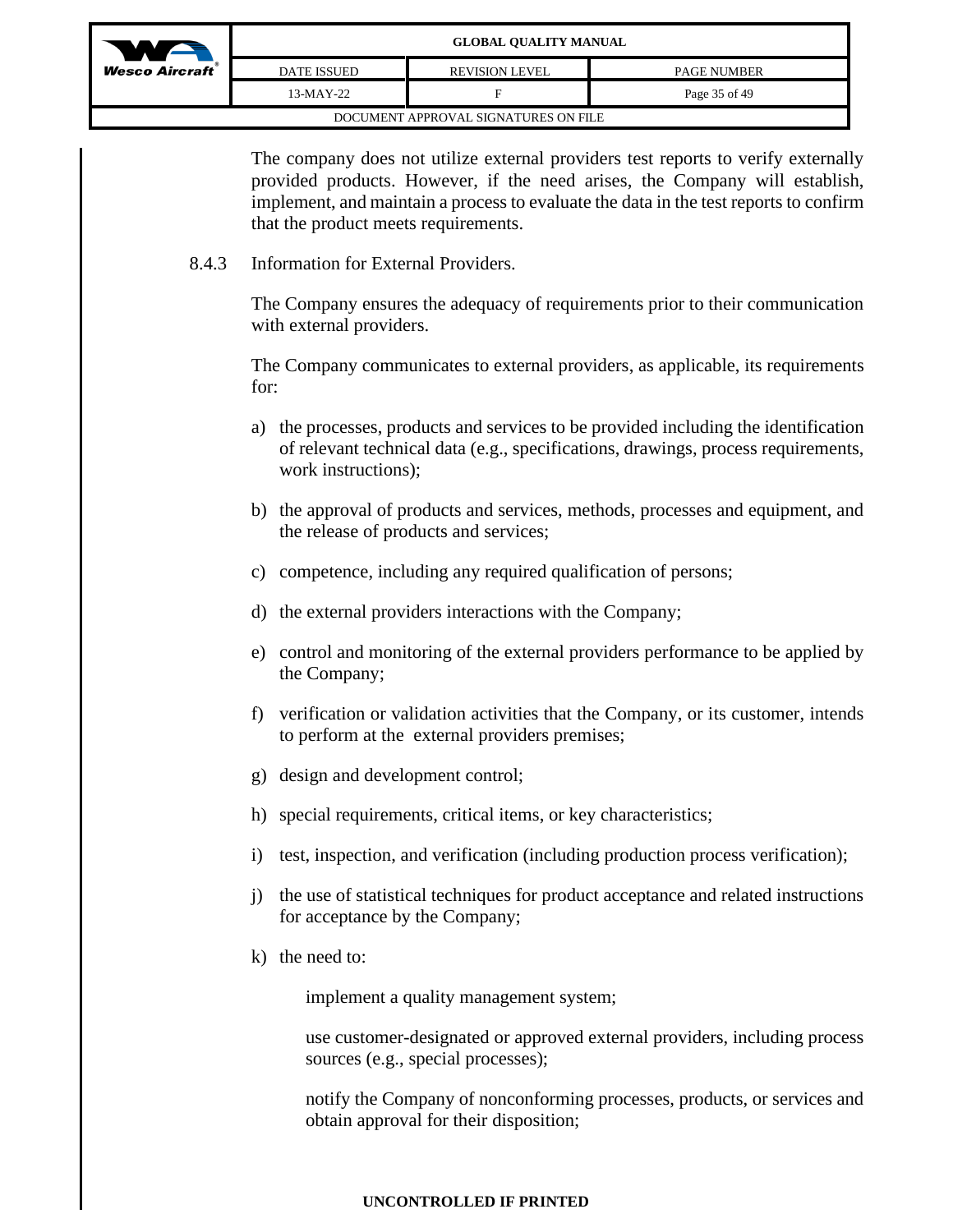

| o Aircraft`                          | <b>OLODIM QUALITI MENTURE</b> |                       |                    |  |  |
|--------------------------------------|-------------------------------|-----------------------|--------------------|--|--|
|                                      | <b>DATE ISSUED</b>            | <b>REVISION LEVEL</b> | <b>PAGE NUMBER</b> |  |  |
|                                      | $13-MAY-22$                   |                       | Page 36 of 49      |  |  |
| DOCUMENT APPROVAL SIGNATURES ON FILE |                               |                       |                    |  |  |

prevent the use of suspected unapproved, unapproved, and counterfeit parts;

notify The Company of changes to processes, products, or services, including changes of their external providers or location of manufacture, and obtain the organization's approval;

flow down to external providers applicable requirements including customer requirements;

provide test specimens for design approval, inspection/verification, investigation, or auditing;

provide a certificate of conformity, test reports, or authorized release certificates, as applicable;

retain documented information, including retention periods and disposition requirements;

- l) the right of access by the Company, their customer, and regulatory authorities to the applicable areas of facilities and to applicable documented information, at any level of the supply chain;
- m) ensuring that persons are aware of:

their contribution to product or service conformity;

their contribution to product safety;

the importance of ethical behavior.

- 8.5 Production and Service Provision.
	- 8.5.1 Control of Production and Service Provision.

The Company has implemented production and service provision under controlled conditions in accordance with GSP 850 Control of Production, service Provision and Release of Products and Services Global System Procedure and the additional Global System Procedures referenced within this document that relate to the specific sub paragraphs below. Controlled conditions include the following, as applicable:

- a) the availability of documented information that defines:
	- 1) the characteristics of the products to be produced, the services to be provided, or the activities to be performed;
	- 2) the results to be achieved;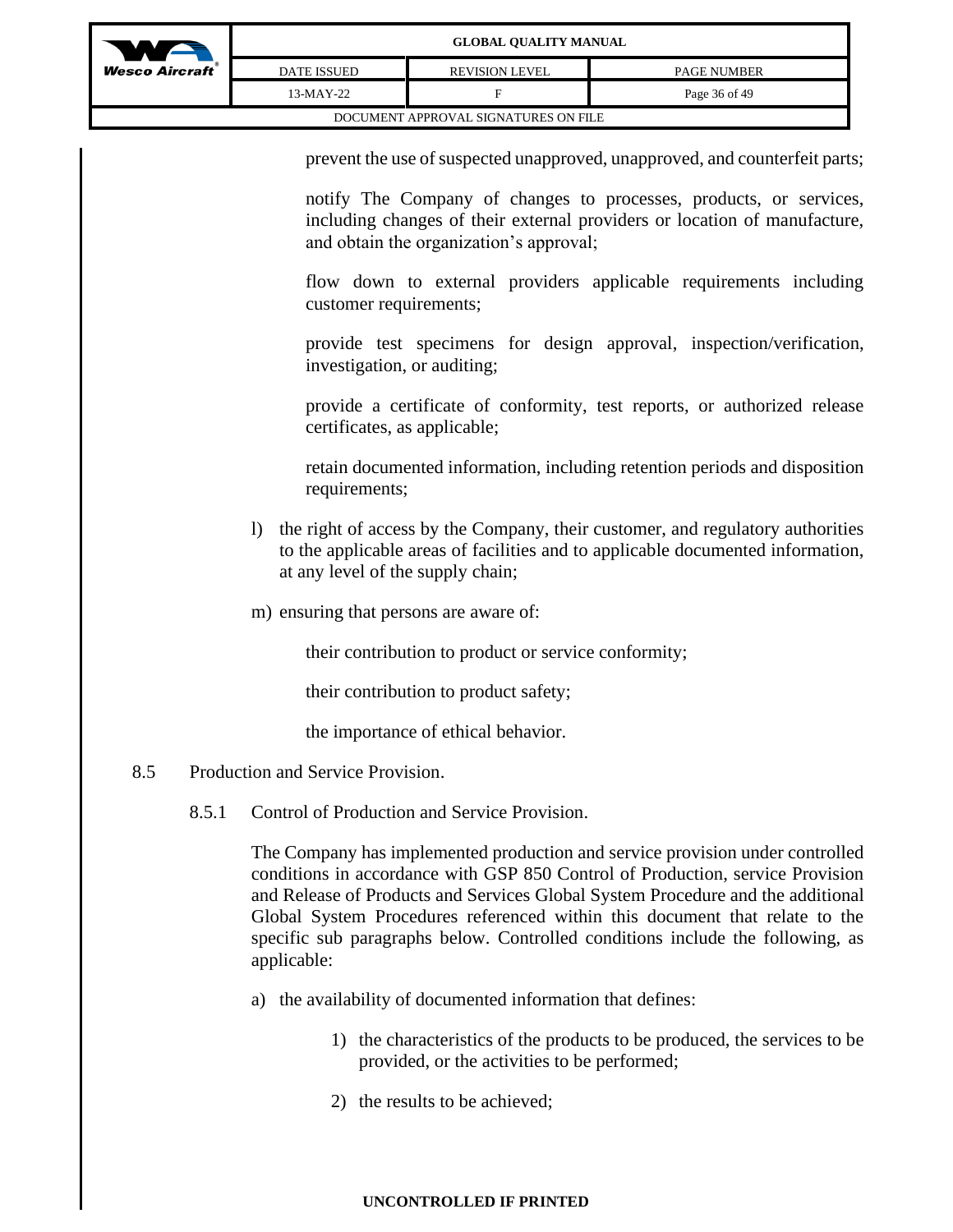

- b) the availability and use of suitable monitoring and measuring resources;
- c) the implementation of monitoring and measurement activities at appropriate stages to verify that criteria for control of processes or outputs, and acceptance criteria for products and services, have been met;
	- 1) ensuring that documented information for monitoring and measurement activity for product acceptance includes:

criteria for acceptance and rejection;

where in the sequence verification operations are to be performed;

measurement results to be retained (at a minimum an indication of acceptance or rejection);

any specific monitoring and measurement equipment required and instructions associated with their use;

- 2) ensuring that when sampling is used as a means of product acceptance, the sampling plan is justified on the basis of recognized statistical principles and appropriate for use.
- d) the use of suitable infrastructure and environment for the operation of processes;
- e) the appointment of competent persons, including any required qualification;
- f) the validation, and periodic revalidation, of the ability to achieve planned results of the processes for production and service provision, where the resulting output cannot be verified by subsequent monitoring or measurement;
- g) the implementation of actions to prevent human error;
- h) the implementation of release, delivery and post-delivery activities.
- i) the establishment of criteria for workmanship (e.g., written standards, representative samples, illustrations);
- j) the accountability for all products during production process (e.g., parts quantities, split orders, nonconforming product);
- k) the control and monitoring of identified critical items, including key characteristics, in accordance with established processes;
- l) the determination of methods to measure variable data;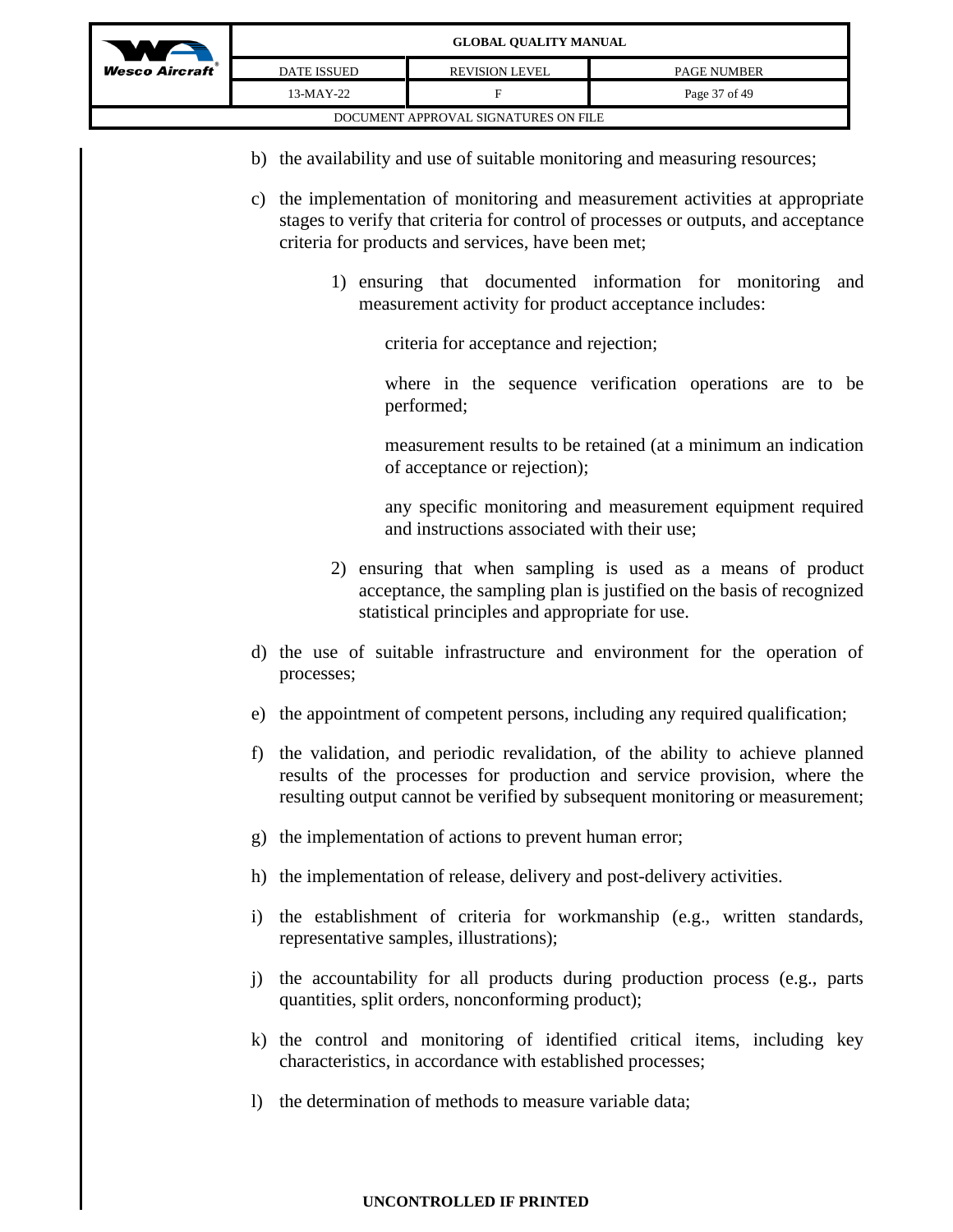| WA                                   | <b>GLOBAL QUALITY MANUAL</b> |                       |                    |
|--------------------------------------|------------------------------|-----------------------|--------------------|
| $We$ sco Aircraft                    | <b>DATE ISSUED</b>           | <b>REVISION LEVEL</b> | <b>PAGE NUMBER</b> |
|                                      | 13-MAY-22                    | F                     | Page 38 of 49      |
| DOCUMENT APPROVAL SIGNATURES ON FILE |                              |                       |                    |

- m) the identification of in-process inspection/verification points when adequate verification of conformity cannot be performed at later stages;
- n) the availability of evidence that all production and inspection/verification operations have been completed as planned, or as otherwise documented and authorized;
- o) the provision for the prevention, detection, and removal of foreign objects;
- p) the control and monitoring of utilities and supplies (EX water, compressed air, electricity, chemical products) to the extent they affect conformity to product requirements (see 7.1.3);
- q) the identification and recording of products released for subsequent production use pending completion of all required measuring and monitoring activities, to allow recall and replacement if it is later found that the product does not meet requirements.
- 8.5.1.1 Control of Equipment, Tools, and Software Programs.

Equipment, tools, and software programs used to automate, control, monitor, or measure processes are validated prior to final release for production and are maintained in accordance with GSP 850 Control of Production, Service Provision and Release of Products and Services Global System Procedure.

Storage requirements are defined for production equipment or tooling in storage including any necessary periodic preservation or condition checks in accordance with GSP 850 Control of Production, Service Provision and Release of Products and Services Global System Procedure.

8.5.1.2 Validation and Control of Special Processes. (AS9100 Only)

Not applicable - see paragraph 4.3 - Applicability sub paragraph.

8.5.1.3 Production Process Verification. (AS9100 Only)

The Company implements production process verification activities to ensure products provided to customers meet requirements in accordance with GSP 850 Control of Production, Service Provision and Release of Products and Services Global System Procedure.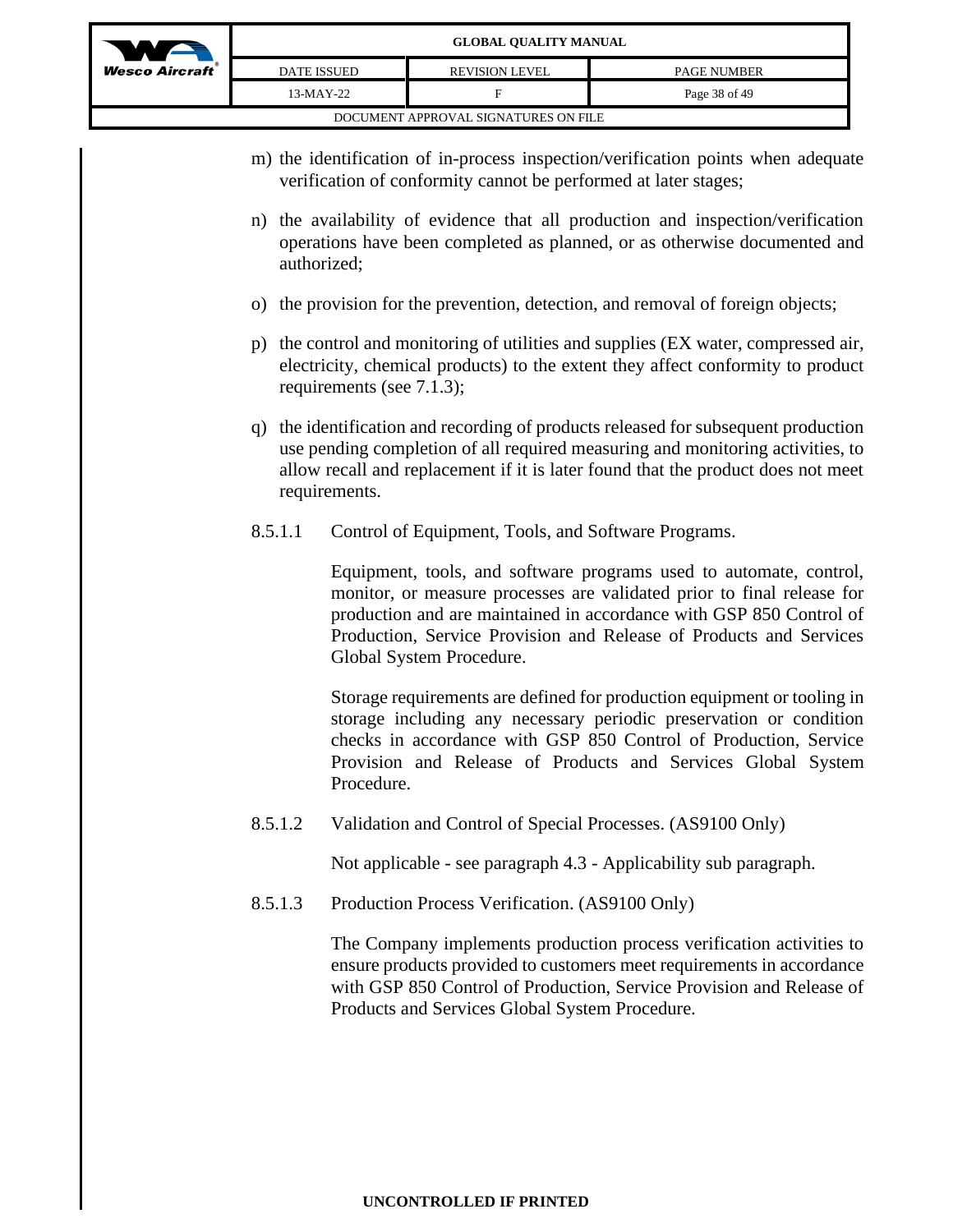| $\bullet$                            | <b>GLOBAL QUALITY MANUAL</b> |                       |                    |
|--------------------------------------|------------------------------|-----------------------|--------------------|
| <b>Wesco Aircraft</b> ®              | <b>DATE ISSUED</b>           | <b>REVISION LEVEL</b> | <b>PAGE NUMBER</b> |
|                                      | 13-MAY-22                    | Е                     | Page 39 of 49      |
| DOCUMENT APPROVAL SIGNATURES ON FILE |                              |                       |                    |

When required, The Company uses a representative item from the first production run of a new part or assembly to verify that the production processes, production documentation, and tooling ensure parts and assemblies meet requirements. This activity is repeated when changes occur that invalidate the original results (e.g., engineering changes, production process changes, tooling changes).

This activity can be referred to as First Article Inspection (FAI).

The Company retains documented information on the results of production process verification in accordance with GSP 750 Documented Information Global System Procedure.

### 8.5.2 Identification and Traceability.

Identification and traceability is in accordance with GSP 850 Control of Production, Service Provision and Release of Products and Services Global System Procedure.

The Company uses suitable means to identify outputs when it is necessary to ensure the conformity of product and services. Such identification includes the status of the product with respect to monitoring and measurement requirements. Unless otherwise indicated as nonconforming, pending inspection or disposition, or some other similar identifier, all products are considered conforming and suitable for use.

The Company maintains the identification of the configuration of the products and services in order to identify any differences between the actual configuration and the required configuration.

The Company identifies the status of outputs with respect to monitoring and measurement requirements throughout production process and service provision. When acceptance authority media are used (e.g., stamps, electronic signatures, passwords), the Company establishes controls for the media.

The Company controls the unique identification of the outputs when traceability is a requirement, and retains the documented information necessary to enable traceability.

Unserviceable product is controlled and physically segregated from serviceable product.

Product identification and traceability is maintained by suitable means (e.g., labels, bar codes) from receipt; during splitting, storage, packaging, and preservation operations and until delivery in accordance with GSP 850 Control of Production, Service Provision and Release of Products and Services Global System Procedure.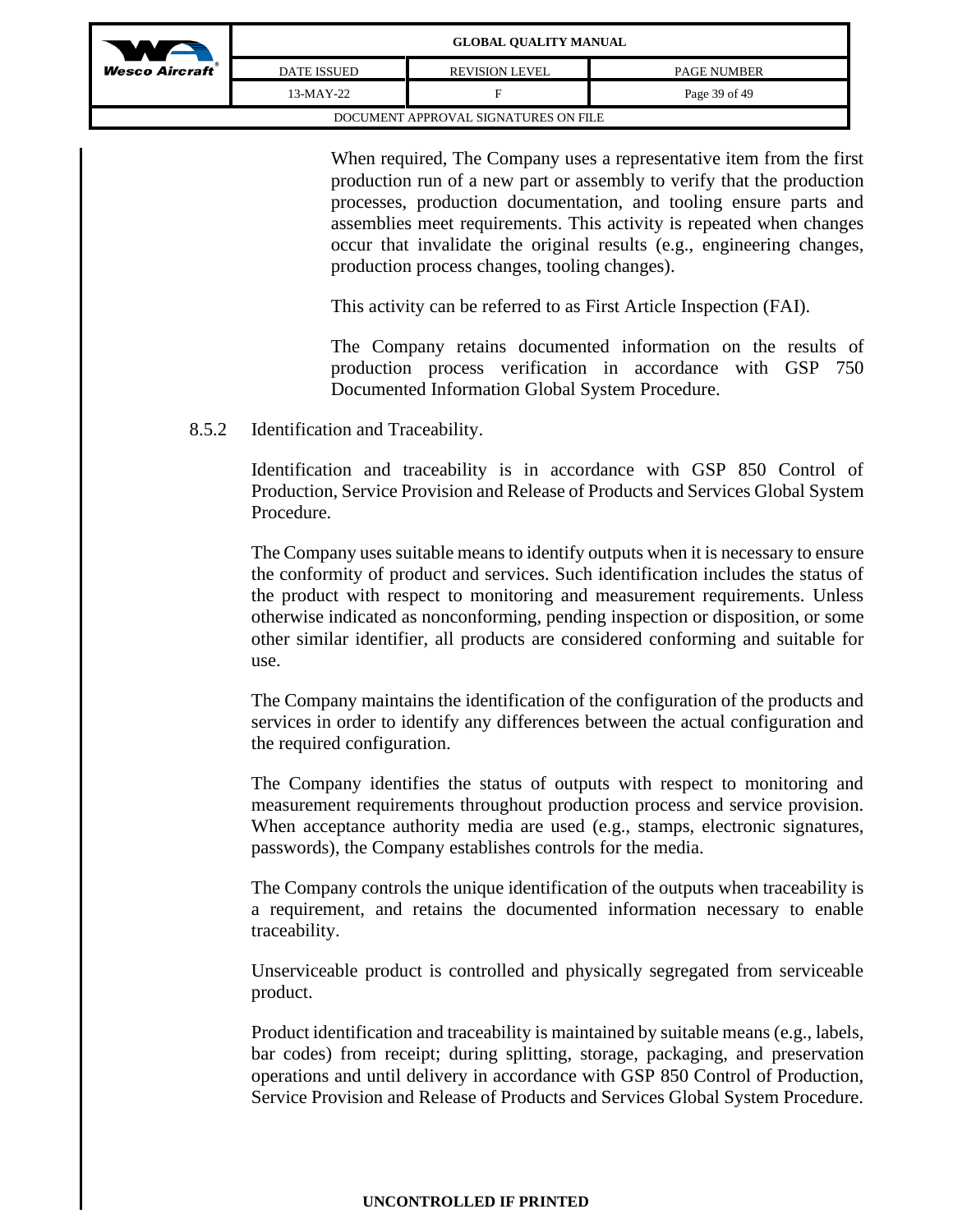| WA                                   | <b>GLOBAL QUALITY MANUAL</b> |                       |                    |
|--------------------------------------|------------------------------|-----------------------|--------------------|
| <b>Wesco Aircraft</b> ®              | <b>DATE ISSUED</b>           | <b>REVISION LEVEL</b> | <b>PAGE NUMBER</b> |
|                                      | 13-MAY-22                    | F                     | Page 40 of 49      |
| DOCUMENT APPROVAL SIGNATURES ON FILE |                              |                       |                    |

Handling or packing operations are outsourced to external providers in accordance with GSP 840 Control of Externally Provided Processes, Products and Services Global System Procedure.

When delivering split product, the following information is retained in accordance with GSP 850 Control of Production, Service Provision and Release of Products and Services Global System Procedure.

amount delivered relative to amount received from external provider.

purchase order number(s).

customer's name(s).

8.5.3 Property Belonging to Customers or External Providers.

The Company manages property belonging to customers or external providers in accordance with GSP 850 Control of Production, Service Provision and Release of Products and Services Global System Procedure.

The Company exercises care with customer or external provider's property while it is under the Company's control or being used by the Company.

Property that is provided for use or incorporation into the Company's products and services is identified, verified, protected and safeguarded.

If any such property is lost, damaged or otherwise found to be unsuitable for use, this is reported to the customer or external provider and records of the occurrence are documented and maintained.

A customer's or external provider's property can include materials, components, tools and equipment, premises, intellectual property and personal data.

### 8.5.4 Preservation.

The Company preserves the outputs during production and service provision, to the extent necessary to ensure conformity to requirements in accordance with GSP 850 Control of Production, Service Provision and Release of Products and Services Global System Procedure.

Preservation can include identification, handling, containment control, packaging, storage, transmission or transportation, and protection in accordance with GSP 850 Control of Production, Service Provision and Release of Products and Services Global System Procedure.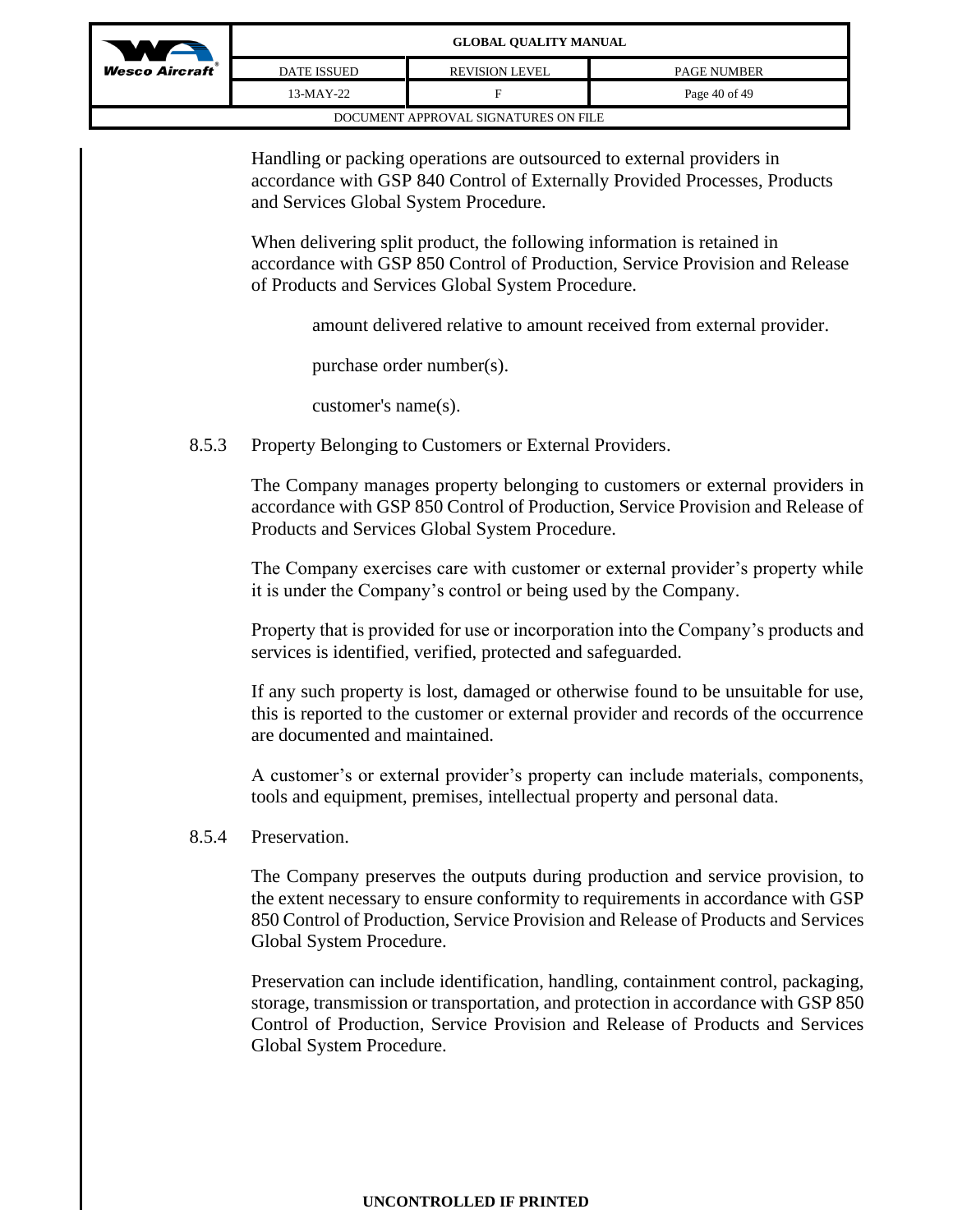| WA                                   | <b>GLOBAL QUALITY MANUAL</b> |                       |                    |
|--------------------------------------|------------------------------|-----------------------|--------------------|
| <b>Wesco Aircraft</b> ®              | <b>DATE ISSUED</b>           | <b>REVISION LEVEL</b> | <b>PAGE NUMBER</b> |
|                                      | 13-MAY-22                    |                       | Page 41 of 49      |
| DOCUMENT APPROVAL SIGNATURES ON FILE |                              |                       |                    |

Preservation of outputs in accordance with GSP 850 Control of Production, Service Provision and Release of Products and Services Global System Procedure., includes, when applicable in accordance with specifications and applicable statutory and regulatory requirements, provisions for:

- a) cleaning;
- b) prevention, detection, and removal of foreign objects;
- c) special handling and storage for sensitive products;
- d) marking and labeling, including safety warnings and cautions;
- e) shelf life control and stock rotation;
- f) special handling and storage for hazardous materials.
- 8.5.5 Post-Delivery Activities.

The Company meets requirements for post-delivery activities associated with the product and services in accordance with GSP 850 Control of Production, Service Provision and Release of Products and Services Global System Procedure.

In determining the extent of post-delivery activities that are required, the company considers in accordance with GSP 850 Control of Production, Service Provision and Release of Products and Services Global System Procedure.

- a) Statutory and regulatory requirements;
- b) the potential undesired consequences associated with its products and services;
- c) the nature, use, and intended lifetime of its products and services;
- d) customer requirements;
- e) customer feedback;
- f) collection and analysis of in-service data (e.g.; performance, reliability, lessons learned);
- g) control updating, and provision of technical documentation relating to product use, maintenance, repair and overhaul;
- h) control required for work undertaken external to the Company. (e.g., off-site work)
- i) product/customer support. (e.g., queries, training, warranties, maintenance, replacement parts, resources, obsolescence)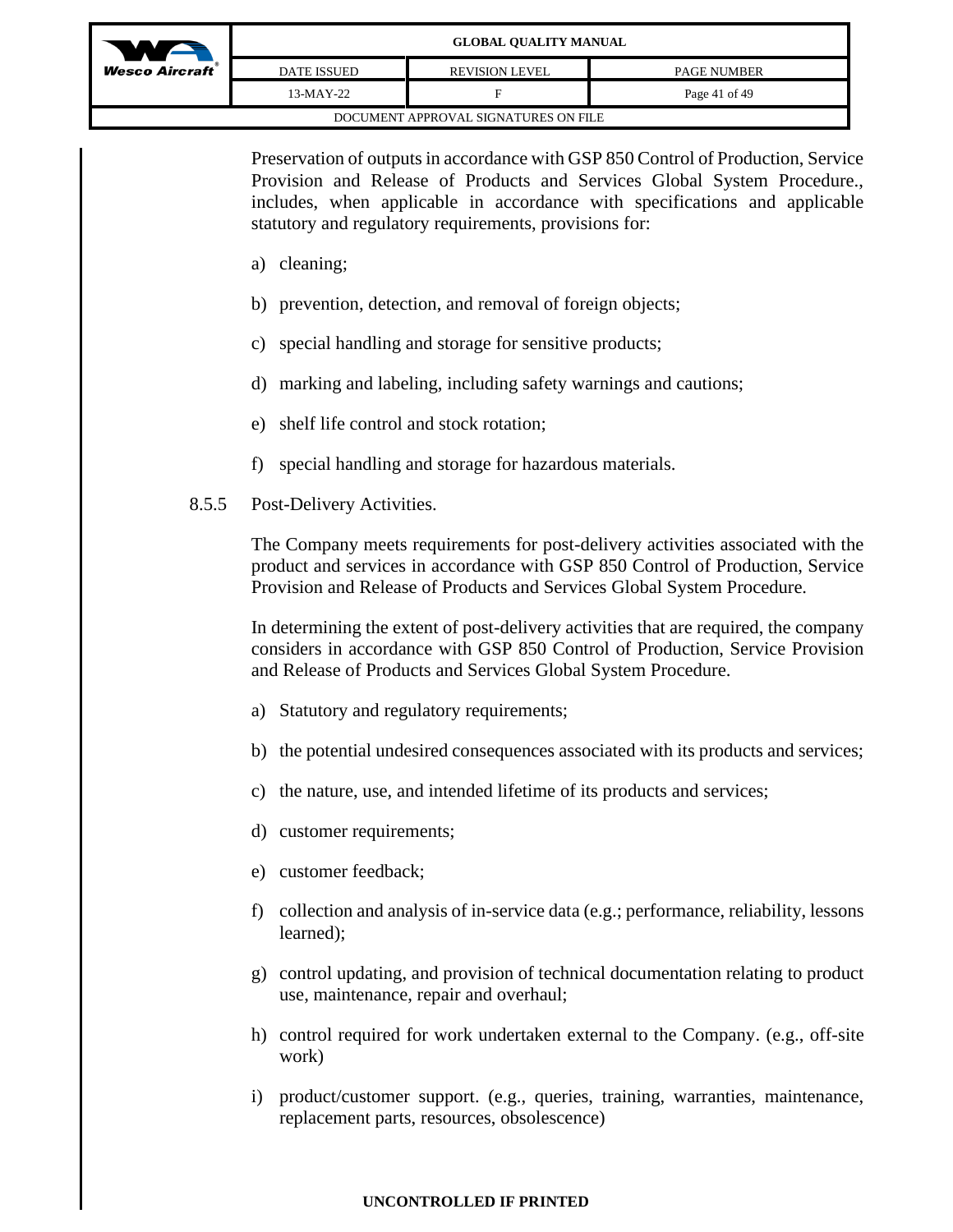| WA                                   | <b>GLOBAL QUALITY MANUAL</b> |                       |                    |
|--------------------------------------|------------------------------|-----------------------|--------------------|
| <b>Wesco Aircraft</b> ®              | <b>DATE ISSUED</b>           | <b>REVISION LEVEL</b> | <b>PAGE NUMBER</b> |
|                                      | $13-MAY-22$                  |                       | Page 42 of 49      |
| DOCUMENT APPROVAL SIGNATURES ON FILE |                              |                       |                    |

When problems are detected after delivery, the Company takes appropriate action including investigation and reporting in accordance with GSP 850 Control of Production, Service Provision and Release of Products and Services Global System Procedure.

8.5.6 Control of Changes.

The Company reviews and controls changes for production or service provision, to the extent necessary to ensure continuing conformity with requirements and persons authorized to approve production or service provision changes are identified GSP 850 Control of Production, Service Provision and Release of Products and Services Global System Procedure.

The Company retains documented information describing the results of the review of changes, the person(s) authorizing the change, and any necessary actions arising from the review in accordance with GSP 850 Control of Production, Service Provision and Release of Products and Services Global System Procedure.

8.6 Release of Products and Services.

The Company has implemented planned arrangements, at appropriate stages, to verify that the product and service requirements are met in accordance with GSP 850 Control of Production, Service Provision and Release of Products and Services Global System Procedure.

The release of products and services to the customer do not proceed until the planned arrangements have been satisfactorily completed, unless otherwise approved by a relevant authority and, as applicable, by the customer in accordance with GSP 850 Control of Production, Service Provision and Release of Products and Services Global System Procedure.

The Company retains documented information on the release of products and services in accordance with GSP 750 Documented Information Global System Procedure, including as applicable;

- a) evidence of conformity with the acceptance criteria;
- b) traceability to the person(s) authorizing the release.

When required to demonstrate product qualification, The Company ensures that retained documented information provides evidence that the products and services meet the defined requirements in accordance with GSP 750 Documented Information Global System Procedure.

The Company ensures that all documented information required to accompany the products and services are present at delivery in accordance with GSP 850 Control of Production, Service Provision and Release of Products and Services Global System Procedure.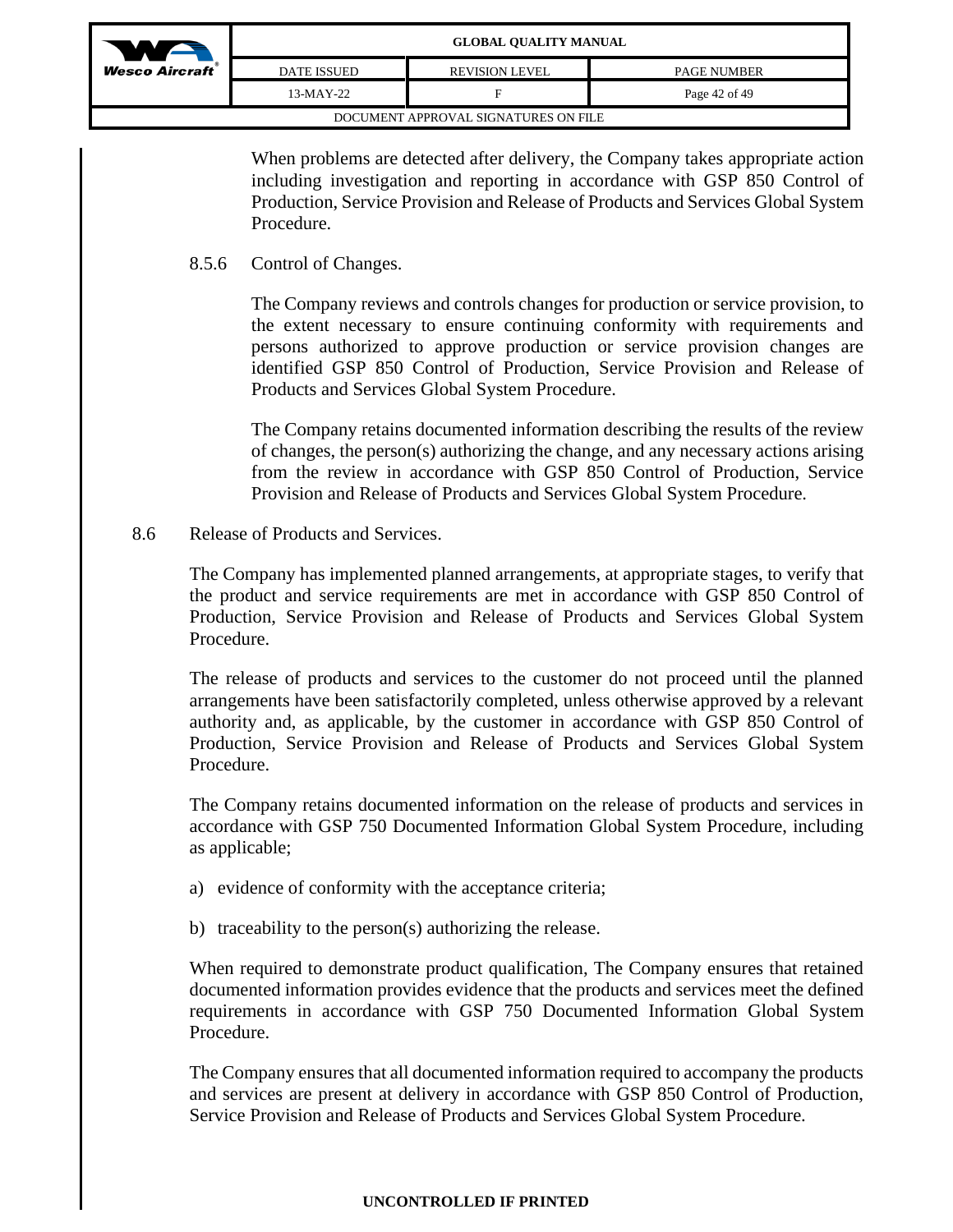| WA                                   | <b>GLOBAL QUALITY MANUAL</b> |                       |                    |  |
|--------------------------------------|------------------------------|-----------------------|--------------------|--|
| <b>Wesco Aircraft</b> ®              | DATE ISSUED                  | <b>REVISION LEVEL</b> | <b>PAGE NUMBER</b> |  |
|                                      | 13-MAY-22                    |                       | Page 43 of 49      |  |
| DOCUMENT APPROVAL SIGNATURES ON FILE |                              |                       |                    |  |

## 8.7 Control of Nonconforming Outputs.

Nonconforming Outputs are controlled in accordance with GSP 870 Control of Nonconforming Outputs Global System Procedure.

8.7.1 The Company ensures that outputs that do not conform to their requirements are identified and controlled to prevent their unintended use or delivery.

The Company takes appropriate action based on the nature of the nonconformity and its effect on the conformity of products and services. This also applies to nonconforming products and services detected after delivery of products during or after the provision of services.

The Company's nonconformity control process is maintained as documented information in GSP 870 Control of Nonconforming Outputs Global System Procedure and includes the provisions for:

> defining the responsibility and authority for the review and disposition of nonconforming outputs and the process for approving persons making these decisions;

> taking actions necessary to contain the effect of the nonconformity on other processes, products, or services;

> timely reporting of nonconformities affecting delivered products and services to the customer and to relevant interested parties;

> defining corrective actions for nonconforming products and services detected after delivery, as appropriate to their impacts.

The Company deals with nonconforming outputs in one or more of the following ways:

- a) correction;
- b) segregation, containment, return or suspension of provision of products and services;
- c) informing the customer;
- d) obtaining authorization for acceptance under concession by a relevant authority and, when applicable, by the customer.

Disposition of nonconforming product is limited to:

scrap;

rejection for return to the external provider;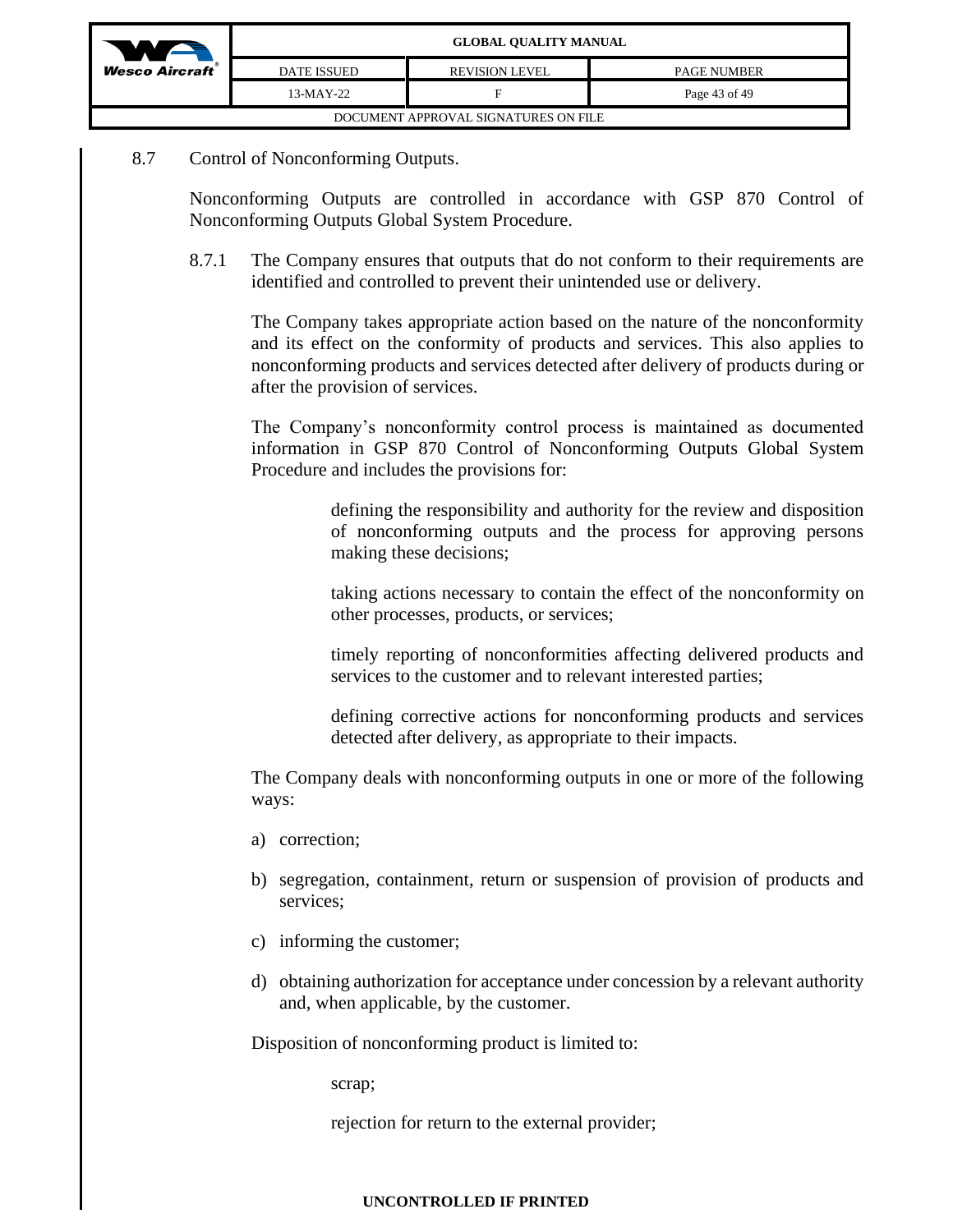

rejection for revalidation by the manufacturer;

submittal to either the customer or design authority for use-as-is disposition, as applicable.

Dispositions of use-as-is or repair for the acceptance of nonconforming products is only implemented:

> after approval by an authorized representative of the organization responsible for design or by persons having delegated authority from the design organization;

> after authorization by the customer, if the nonconformity results in a departure from the contract requirements.

Product dispositioned for scrap is conspicuously and permanently marked, or positively controlled, until physically rendered unusable.

Counterfeit, or suspect counterfeit, parts are controlled to prevent reentry into the supply chain.

Conformity to the requirements is verified when nonconforming outputs are corrected.

- 8.7.2 The Company retains documented information that:
	- a) describes the nonconformity;
	- b) describes the actions taken;
	- c) describes any concessions obtained;
	- d) identifies the authority deciding the action in respect of the nonconformity.

# 9.0 PERFORMANCE EVALUATION

- 9.1 Monitoring, Measurement, Analysis and Evaluation.
	- 9.1.1 General.

The Company has determined, in accordance with GSP 900 Performance Evaluation Global System Procedure;

- a) What performance needs to be monitored and measured;
- b) the methods for monitoring, measurement, analysis and evaluation needed to ensure valid results;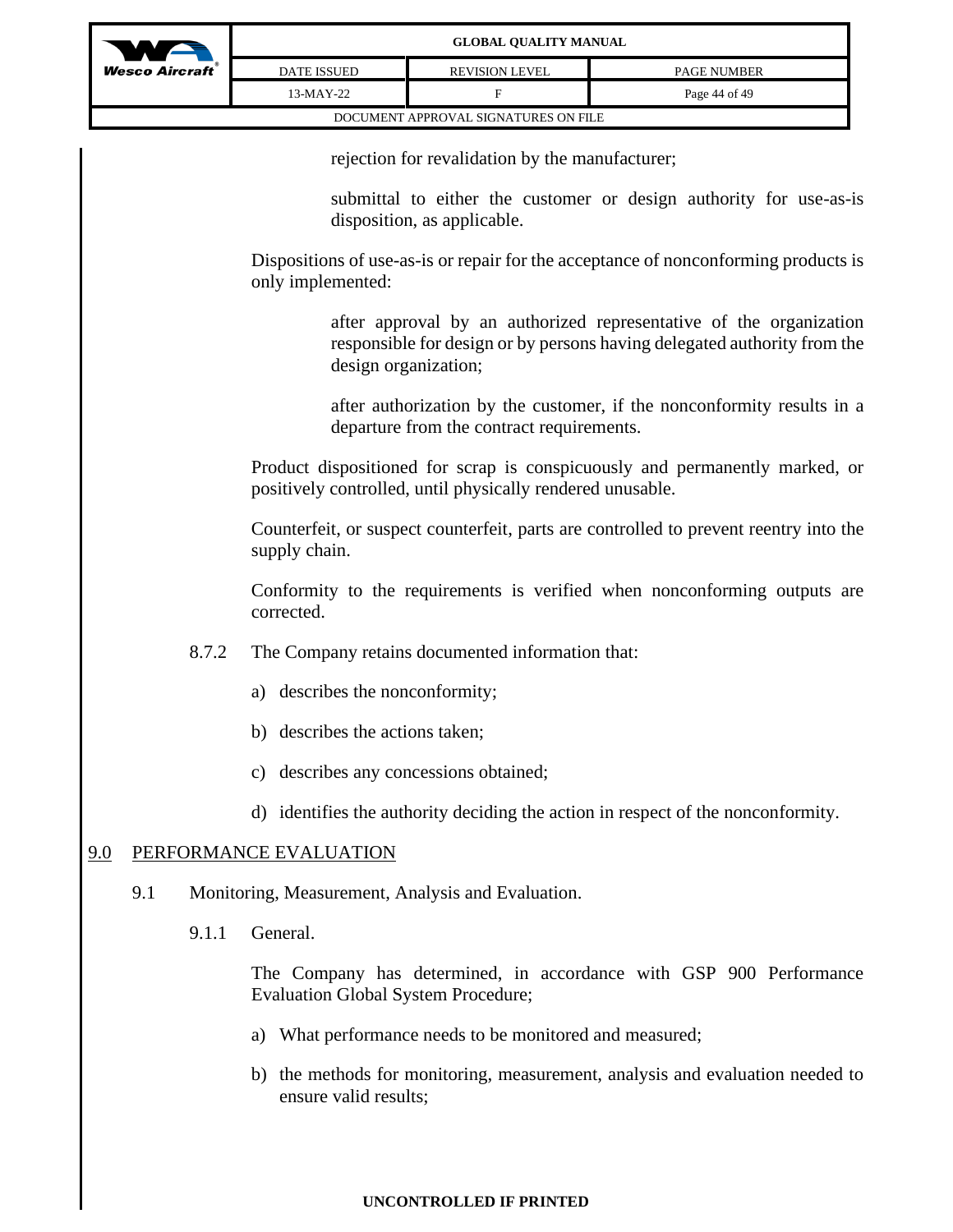

- c) when the monitoring and measuring is performed;
- d) when the results from monitoring and measurement are analyzed and evaluated.

The Company evaluates the performance and the effectiveness of the quality management system in accordance with GSP 900 Performance Evaluation Global System Procedure.

The Company retains appropriate documented information as evidence of the results in accordance with GSP 900 Performance Evaluation Global System Procedure.

9.1.2 Customer Satisfaction.

The Company monitors information relating to customers' perception of the degree to which their needs and expectations have been fulfilled in accordance with GSP 900 Performance Evaluation Global System Procedure.

The Company has determined, in accordance with GSP 900 Performance Evaluation Global System Procedure, information to be monitored and used for the evaluation of customer satisfaction shall include but is not limited to, product and service conformity, on-time delivery performance, customer complaints and corrective actions requests.

The Company, in accordance with GSP 900 Performance Evaluation Global System Procedure, has developed and implemented plans for customer satisfaction improvement that address deficiencies identified by these evaluations, and analyzes the effectiveness of the results.

9.1.3 Analysis and Evaluation.

The Company analyzes and evaluates appropriate data and information arising from monitoring and measurement in accordance with GSP 900 Performance Evaluation Global System Procedure.

The results of the analysis are used to evaluate:

- a) conformity of products and services;
- b) the degree of customer satisfaction;
- c) the performance and effectiveness of the quality management system;
- d) if planning has been implemented effectively;
- e) the effectiveness of actions taken to address risks and opportunities;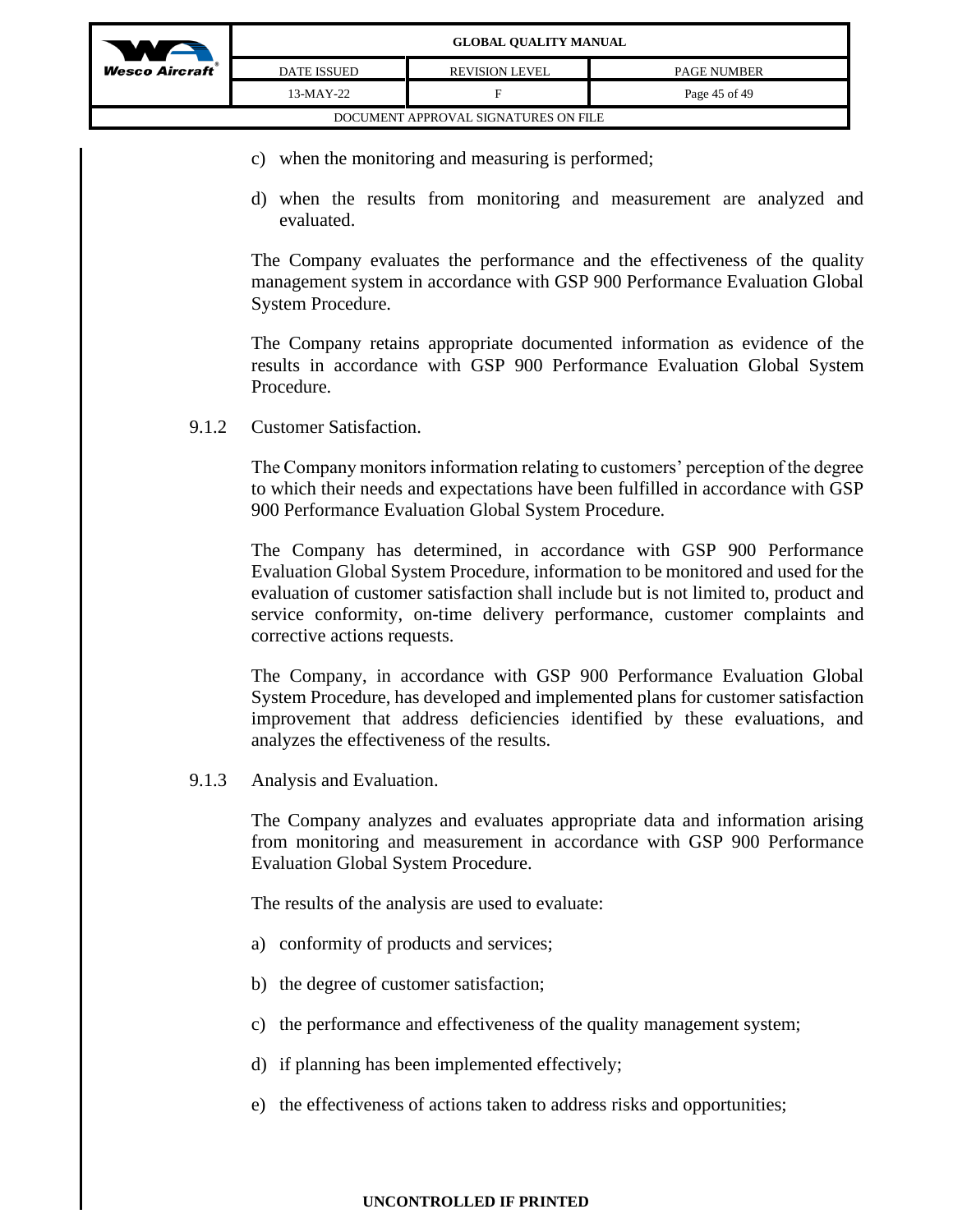

### **GLOBAL QUALITY MANUAL**

| aft | <b>DATE ISSUED</b> | <b>REVISION LEVEL</b>                | <b>PAGE NUMBER</b> |
|-----|--------------------|--------------------------------------|--------------------|
|     | 13-MAY-22          |                                      | Page 46 of 49      |
|     |                    | DOCUMENT APPROVAL SIGNATURES ON FILE |                    |

- f) the performance of external providers;
- g) the need for improvements to the quality management system.

### 9.2 Internal Audit.

Internal Audit activities are in accordance with GSP 900 Performance Evaluation Global System Procedure.

- 9.2.1 The Company conducts internal audits at planned intervals to provide information on whether the quality management system;
	- a) conforms to;
		- 1) the Company's requirements for its quality management system, including applicable customer, statutory and regulatory quality management system requirements.
		- 2) the requirements of ISO9001, AS9100 & AS9120 standards;
	- b) is effectively implemented and maintained.

When conducting internal audits, performance indicators can be evaluated to determine whether the quality management system is effectively implemented and maintained.

- 9.2.2 The Company:
	- a) plans, establishes, implements and maintains audit programs including the frequency, methods, responsibilities, planning requirements and reporting, which takes into consideration the importance of the processes concerned, changes affecting the Company, and the results of previous audits;
	- b) defines the audit criteria and scope for each audit;
	- c) selects auditors and conducts audits to ensure objectivity and the impartiality of the audit process;
	- d) ensures that the results of the audits are reported to relevant management;
	- e) takes appropriate correction and corrective actions without undue delay;
	- f) retains documented information as evidence of the implementation of the audit programs and the audit results.
- 9.3 Management Review.

Management Review activities are in accordance with GSP 900 Performance Evaluation Global System Procedure.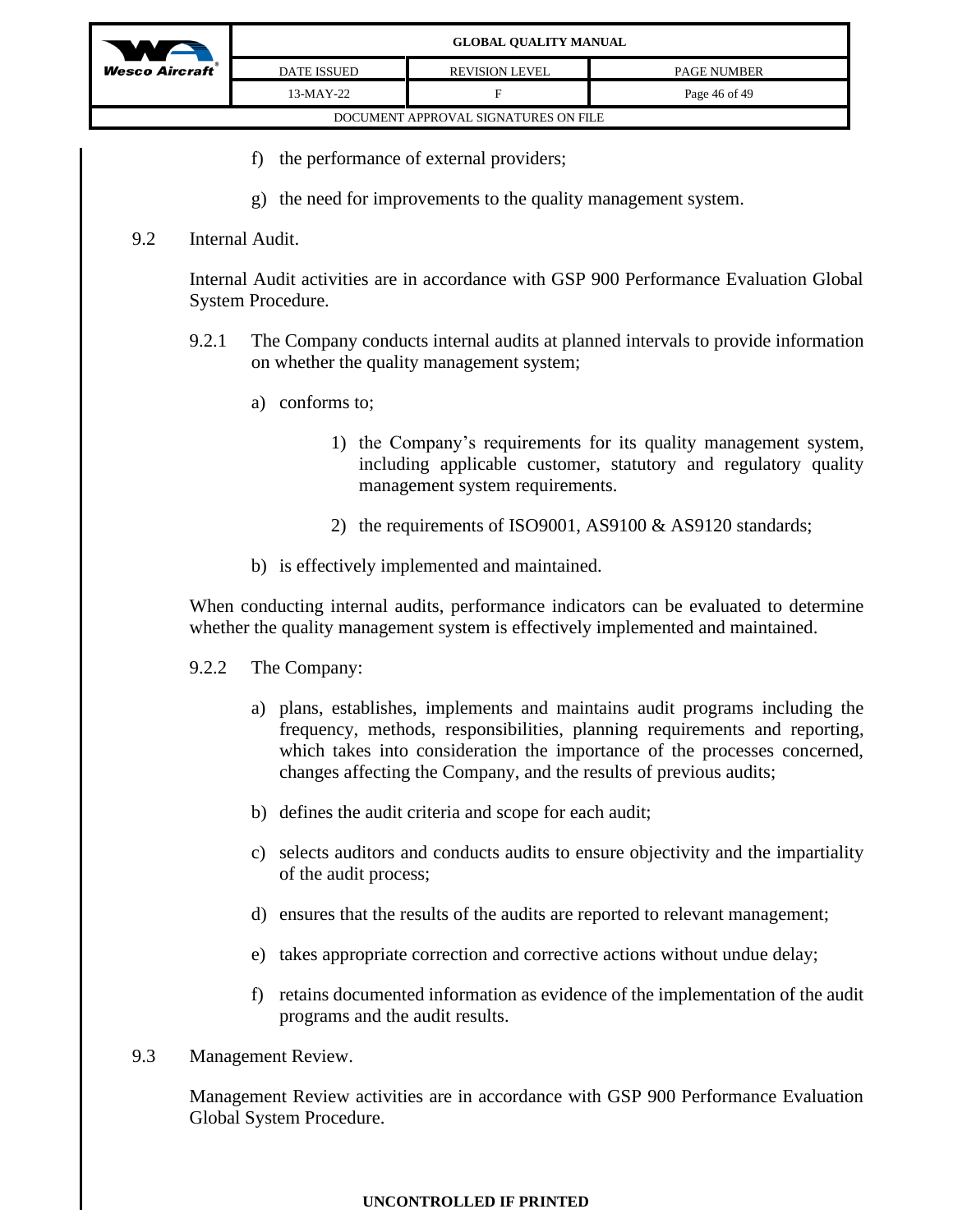| WA                                   | <b>GLOBAL QUALITY MANUAL</b> |                       |                    |  |  |  |
|--------------------------------------|------------------------------|-----------------------|--------------------|--|--|--|
| $Wesc$ Aircraft                      | <b>DATE ISSUED</b>           | <b>REVISION LEVEL</b> | <b>PAGE NUMBER</b> |  |  |  |
|                                      | $13-MAY-22$                  |                       | Page 47 of 49      |  |  |  |
| DOCUMENT APPROVAL SIGNATURES ON FILE |                              |                       |                    |  |  |  |

### 9.3.1 General.

Top Management review the company's quality management system, at planned intervals, to ensure its continuing suitability, adequacy, effectiveness and alignment with the strategic direction of the Company.

9.3.2 Management Review Inputs.

Management Review is planned and carried out taking into consideration:

- a) the status of actions from previous management reviews;
- b) changes in external and internal issues that are relevant to the quality management system;
- c) information on the performance and effectiveness of the quality management system, including trends in:
	- 1) customer satisfaction and feedback from relevant interested parties;
	- 2) the extent to which quality objectives have been met;
	- 3) process performance and conformity of products and services;
	- 4) nonconformities and corrective actions;
	- 5) monitoring and measurement results;
	- 6) audit results;
	- 7) the performance of external providers;
	- 8) on-time delivery performance;
- d) the adequacy of resources;
- e) the effectiveness of actions taken to address risks and opportunities;
- f) opportunities for improvement.
- 9.3.3 Management Review Outputs.

The outputs of the Management Review include decisions and actions related to:

- a) opportunities for improvement;
- b) any need for changes to the quality management system;
- c) resource needs;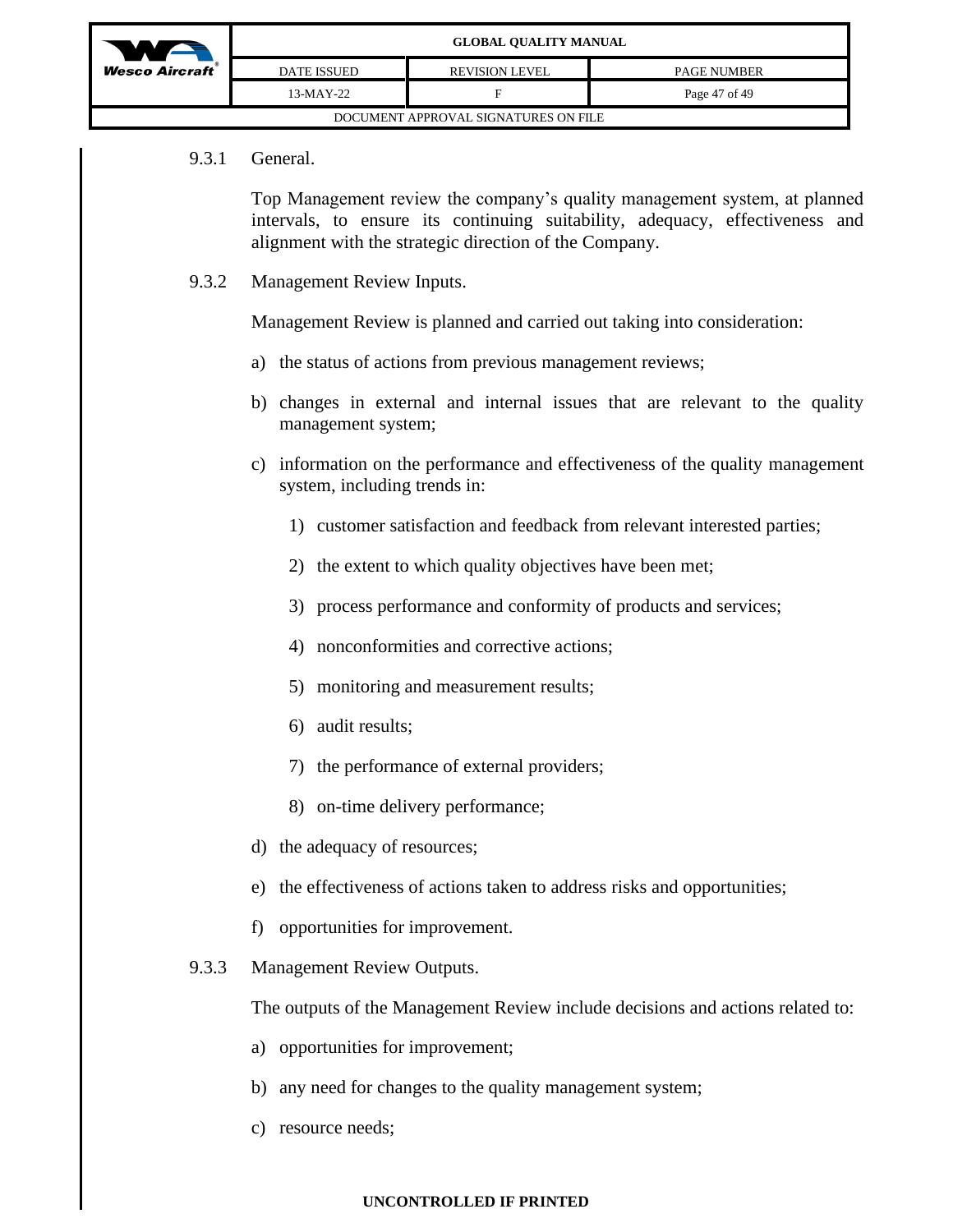

| DATE ISSUED                          | <b>REVISION LEVEL</b> | <b>PAGE NUMBER</b> |  |  |  |  |
|--------------------------------------|-----------------------|--------------------|--|--|--|--|
| 13-MAY-22                            | ы                     | Page 48 of 49      |  |  |  |  |
| DOCUMENT APPROVAL SIGNATURES ON FILE |                       |                    |  |  |  |  |

d) risks identified.

The Company retains documented information as evidence of the results of Management Review.

## 10.0 IMPROVEMENT

Improvement activities are in accordance with GSP 1000 Improvement Global System Procedure.

10.1 General.

The Company determines and selects opportunities for improvement and implements any necessary actions to meet customer requirements and enhance customer satisfaction.

These include:

- a) improving products and services to meet requirements as well as to address future needs and expectations;
- b) correcting, preventing or reducing undesired effects;
- c) improving the performance and effectiveness of the quality management system.
- 10.2 Nonconformity and Corrective Action.
	- 10.2.1 When a nonconformity occurs, including any arising from complaints, The Company:
		- a) reacts to the nonconformity and, as applicable:
			- 1) takes action to control and correct it;
			- 2) deals with the consequences;
		- b) evaluates the need for action to eliminate the cause(s) of the nonconformity, in order that it does not recur or occur elsewhere, by:
			- 1) reviewing and analyzing the nonconformity;
			- 2) determining the causes of the nonconformity, including, as applicable, those related to human factors;
			- 3) determining if similar nonconformities exist, or could potentially occur;
		- c) implements any action needed;
		- d) reviews the effectiveness of any corrective action taken;
		- e) updates risks and opportunities determined during planning, if necessary;